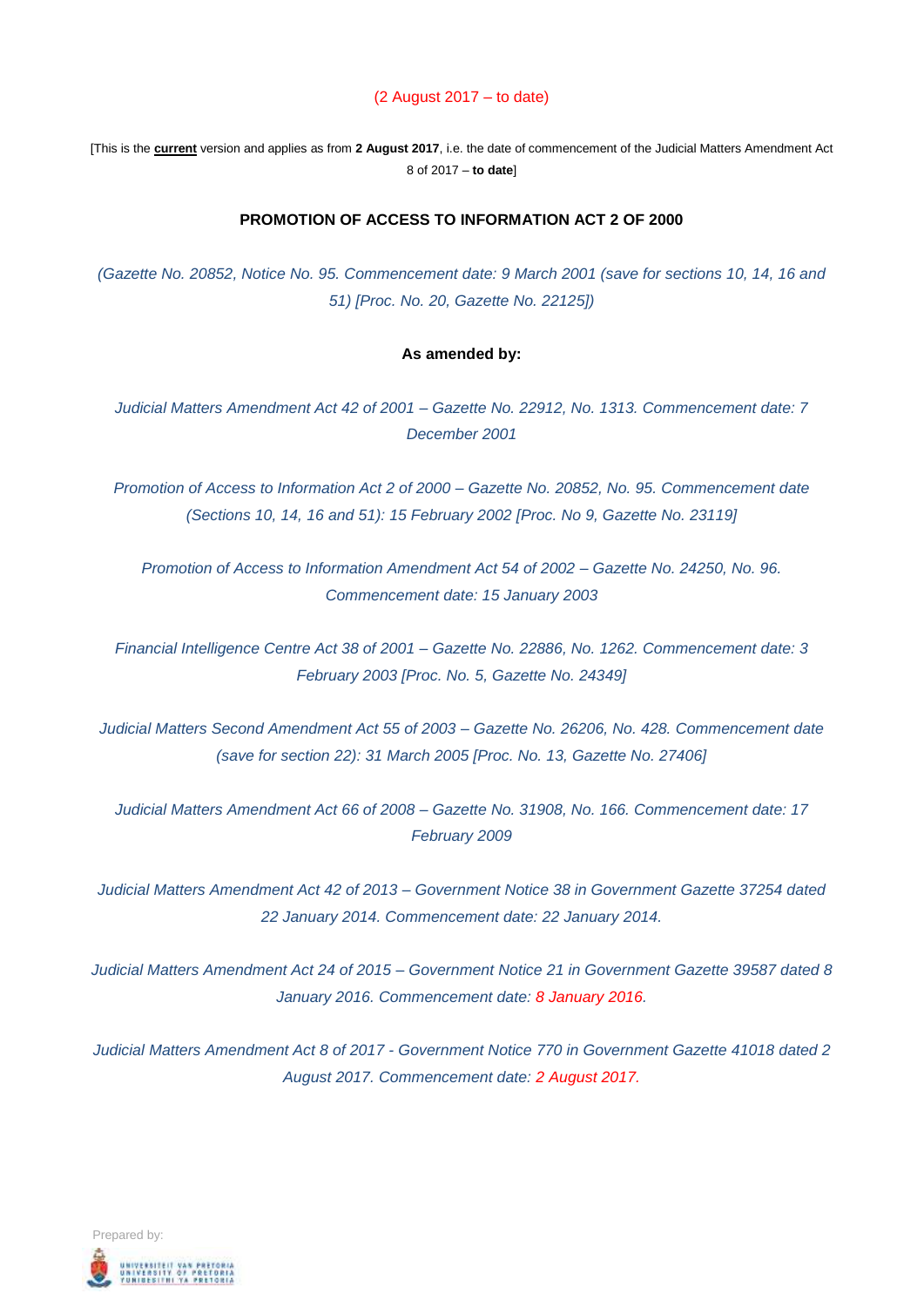*\_\_\_\_\_\_\_\_\_\_\_\_\_\_\_\_\_\_\_\_*

*(English text signed by the President.) (Assented to 2 February 2000.)*

*\_\_\_\_\_\_\_\_\_\_\_\_\_\_\_\_\_\_\_\_* 

### **ACT**

**To give effect to the constitutional right of access to any information held by the State and any information that is held by another person and that is required for the exercise or protection of any rights; and to provide for matters connected therewith.**

#### **PREAMBLE**

### **RECOGNISING THAT -**

- the system of government in South Africa before 27 April 1994, amongst others, resulted in a secretive and unresponsive culture in public and private bodies which often led to an abuse of power and human rights violations;
- section 8 of the Constitution provides for the horizontal application of the rights in the Bill of Rights to juristic persons to the extent required by the nature of the rights and the nature of those juristic persons;
- section 32(1)(*a*) of the Constitution provides that everyone has the right of access to any information held by the State;
- section 32(1)*(b*) of the Constitution provides for the horizontal application of the right of access to information held by another person to everyone when that information is required for the exercise or protection of any rights;
- and national legislation must be enacted to give effect to this right in section 32 of the Constitution;

#### **AND BEARING IN MIND THAT –**

- \* the State must respect, protect, promote and fulfil, at least, all the rights in the Bill of Rights which is the cornerstone of democracy in South Africa;
- \* the right of access to any information held by a public or private body may be limited to the extent that the limitations are reasonable and justifiable in an open and democratic society based on human dignity, equality and freedom as contemplated in section 36 of the Constitution;
- reasonable legislative measures may, in terms of section 32(2) of the Constitution, be provided to alleviate the administrative and financial burden on the State in giving effect to its obligation to promote and fulfil the right of access to information;

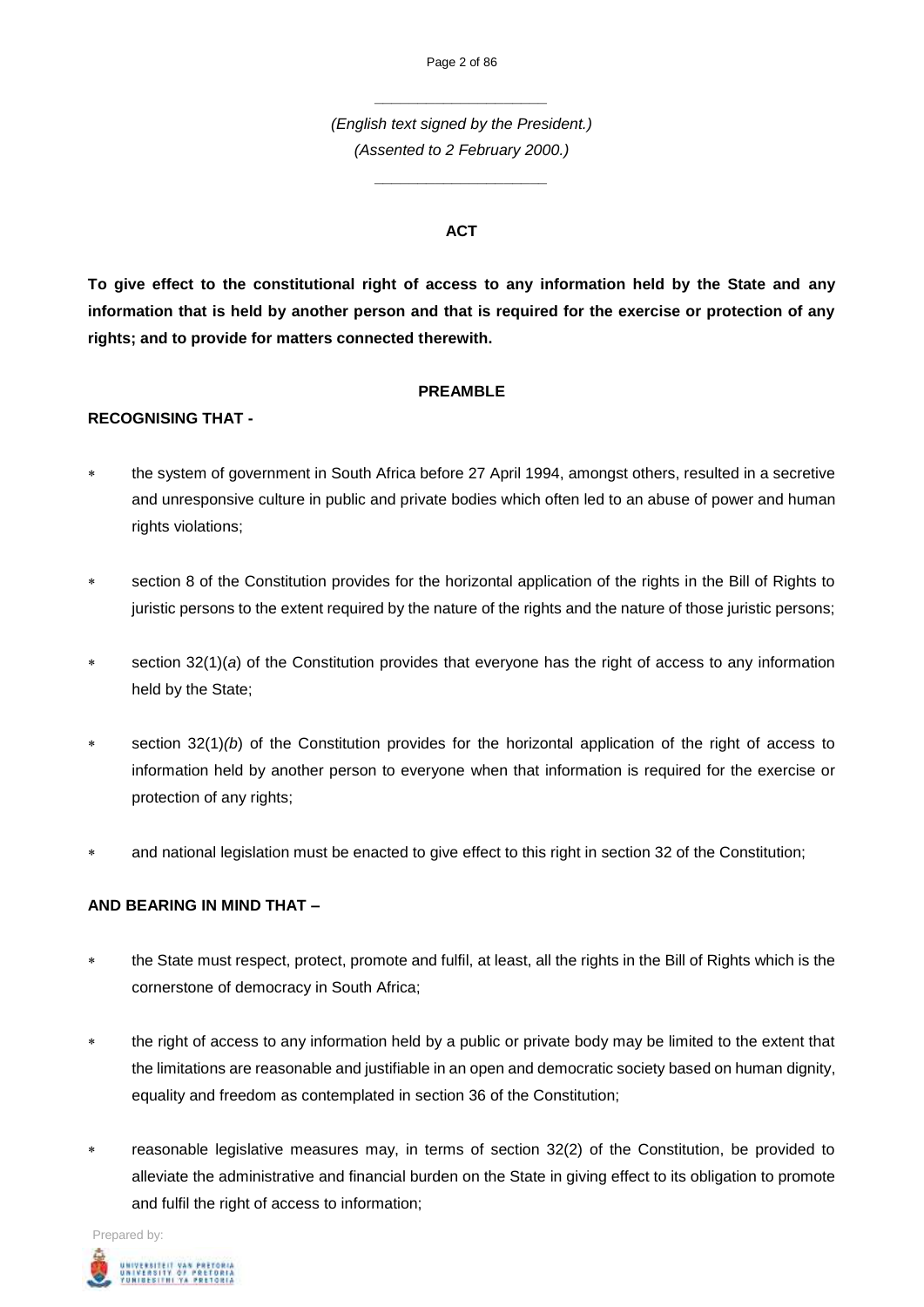### **AND IN ORDER TO –**

- foster a culture of transparency and accountability in public and private bodies by giving effect to the right of access of information;
- actively promote a society in which the people of South Africa have effective access to information to enable them to more fully exercise and protect all of their rights,

BE IT THEREFORE ENACTED by the Parliament of the Republic of South Africa, as follows: -

# **CONTENTS OF ACT**

#### **Section**

# **PART 1 INTRODUCTORY PROVISIONS**

# *CHAPTER 1 DEFINITIONS AND INTERPRETATION*

- 1. Definitions
- 2. Interpretation of Act

# *CHAPTER 2 GENERAL APPLICATION PROVISIONS*

- 3. Act applies to record whenever it came into existence
- 4. Records held by official or independent contractor of public or private body
- 5. Application of other legislation prohibiting or restricting disclosure
- 6. Application of other legislation providing for access
- 7. Act not applying to records requested for criminal or civil proceedings after commencement of proceedings *(Item 7 substituted by section 20 of Act 42 of 2001)*
- 8. Part applicable when performing functions as public or private body

# *CHAPTER 3*

#### *GENERAL INTRODUCTORY PROVISIONS*

- 9. Objects of Act
- 10. Guide on how to use Act

# **PART 2**

# **ACCESS TO RECORDS OF PUBLIC BODIES**

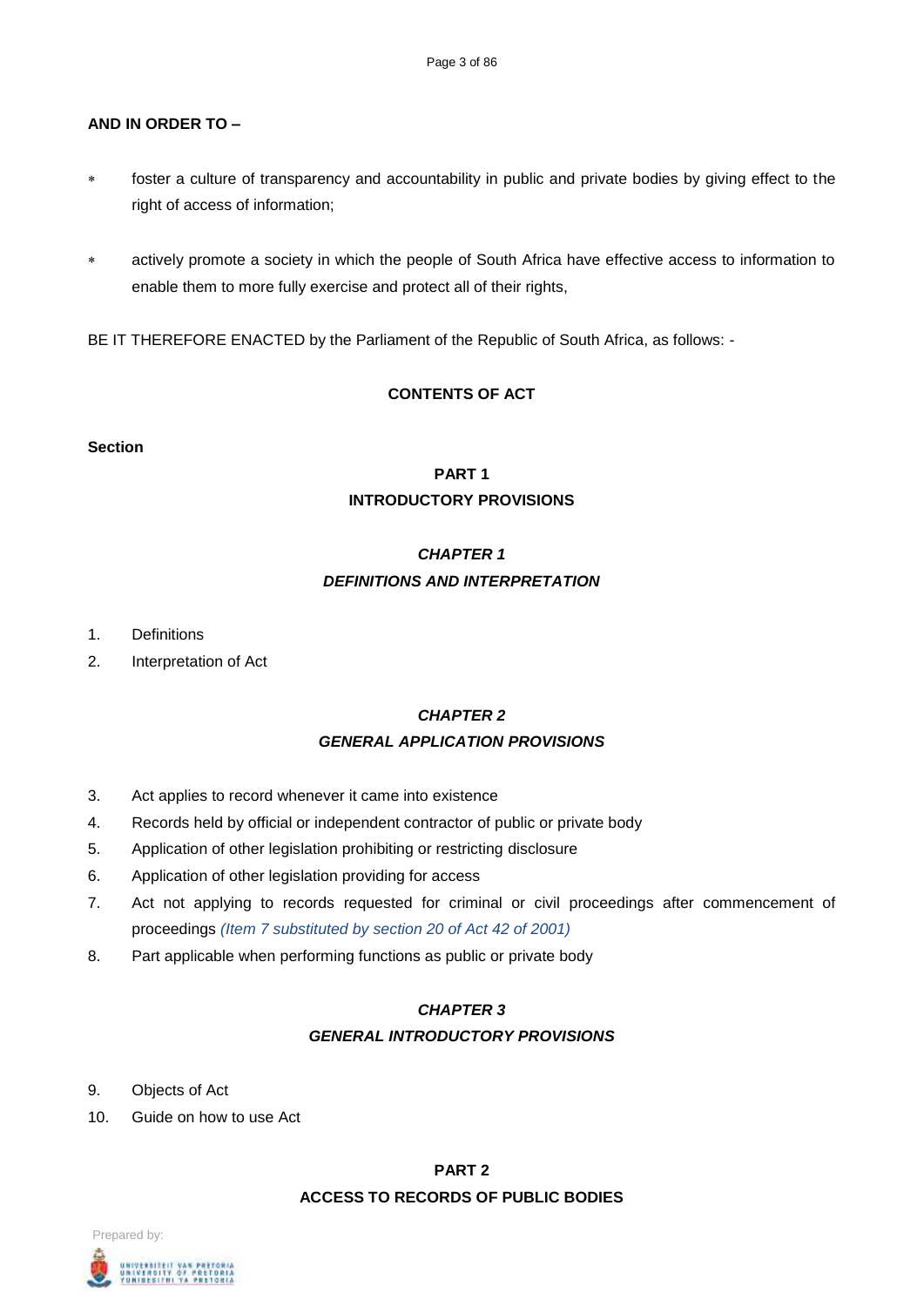### *RIGHT OF ACCESS, AND SPECIFIC APPLICATION PROVISIONS*

- 11. Right of access to records of public bodies
- 12. Act not applying to certain public bodies or officials thereof
- 13. Body determined to be part of another public body

### *CHAPTER 2*

### *PUBLICATION AND AVAILABILITY OF CERTAIN RECORDS*

- 14. Manual on functions of, and index of records held by, public body
- 15. Voluntary disclosure and automatic availability of certain records
- 16. Information in telephone directory

# *CHAPTER 3 MANNER OF ACCESS*

- 17. Designation of deputy information officers, and delegation
- 18. Form of requests
- 19. Duty to assist requesters
- 20. Transfer of requests
- 21. Preservation of records until final decision on request
- 22. Fees
- 23. Records that cannot be found or do not exist
- 24. Deferral of access
- 25. Decision on request and notice thereof
- 26. Extension of period to deal with request
- 27. Deemed refusal of request
- 28. Severability
- 29. Access and forms of access
- 30. Access to health or other records
- 31. Language of access
- 32. Reports to Human Rights Commission

#### *CHAPTER 4*

#### *GROUNDS FOR REFUSAL OF ACCESS TO RECORDS*

- 33. Interpretation
- 34. Mandatory protection of privacy of third party who is natural person
- 35. Mandatory protection of certain records of South African Revenue Service
- 36. Mandatory protection of commercial information of third party

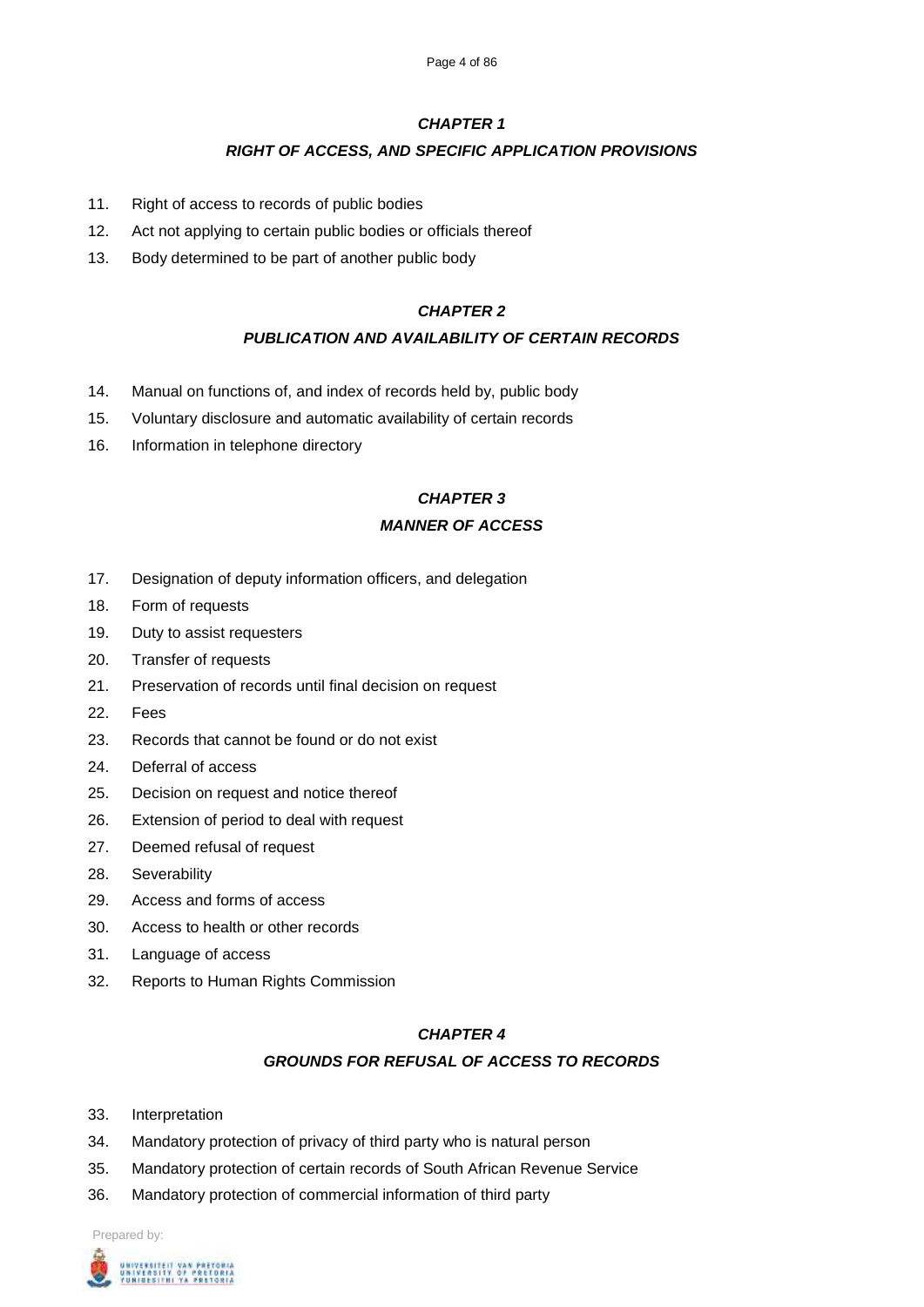- 37. Mandatory protection of certain confidential information, and protection of certain other confidential information, of third party
- 38. Mandatory protection of safety of individuals, and protection of property
- 39. Mandatory protection of police dockets in bail proceedings, and protection of law enforcement and legal proceedings
- 40. Mandatory protection of records privileged from production in legal proceedings
- 41. Defence, security and international relations of Republic
- 42. Economic interests and financial welfare of Republic and commercial activities of public bodies
- 43. Mandatory protection of research information of third party, and protection of research information of public body
- 44. Operations of public bodies
- 45. Manifestly frivolous or vexatious requests, or substantial and unreasonable diversion of resources
- 46. Mandatory disclosure in public interest

# *THIRD PARTY NOTIFICATION AND INTERVENTION*

- 47. Notice to third parties
- 48. Representations and consent by third parties
- 49. Decision on representations for refusal and notice thereof

# **PART 3**

# **ACCESS TO RECORDS OF PRIVATE BODIES**

# *CHAPTER 1*

# *RIGHT OF ACCESS*

50. Right of access to records of private bodies

# *CHAPTER 2*

# *PUBLICATION AND AVAILABILITY OF CERTAIN RECORDS*

- 51. Manual
- 52. Voluntary disclosure and automatic availability of certain records

# *CHAPTER 3*

# *MANNER OF ACCESS*

- 53. Form of request
- 54. Fees
- 55. Records that cannot be found or do not exist
- 56. Decision on request and notice thereof

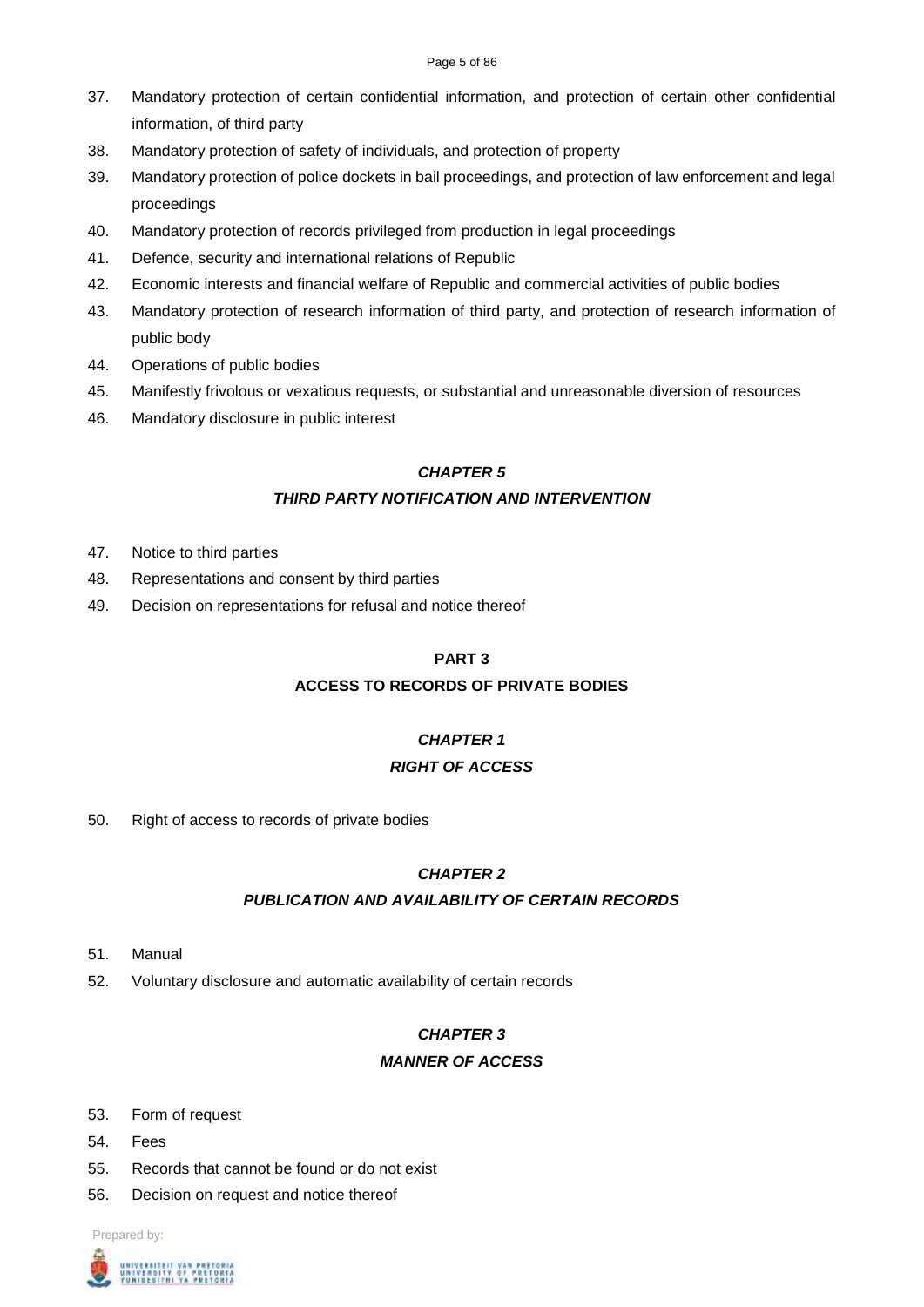- 57. Extension of period to deal with request
- 58. Deemed refusal of request
- 59. Severability
- 60. Form of access
- 61. Access to health or other records

### *GROUNDS FOR REFUSAL OF ACCESS TO RECORDS*

- 62. Interpretation
- 63. Mandatory protection of privacy of third party who is natural person
- 64. Mandatory protection of commercial information of third party
- 65. Mandatory protection of certain confidential information of third party
- 66. Mandatory protection of safety of individuals, and protection of property
- 67. Mandatory protection of records privileged from production in legal proceedings
- 68. Commercial information of private body
- 69. Mandatory protection of research information of third party, and protection of research information of private body
- 70. Mandatory disclosure in public interest

# *CHAPTER 5*

# *THIRD PARTY NOTIFICATION AND INTERVENTION*

- 71. Notice to third parties
- 72. Representations and consent by third parties
- 73. Decision on representations for refusal and notice thereof

# **PART 4**

# **APPEALS AGAINST DECISIONS**

# *CHAPTER 1*

# *INTERNAL APPEALS AGAINST DECISIONS OF INFORMATION OFFICERS OF CERTAIN PUBLIC BODIES*

- 74. Right of internal appeal to relevant authority
- 75. Manner of internal appeal, and appeal fees
- 76. Notice to and representations by other interested parties
- 77. Decision on internal appeal and notice thereof

# *CHAPTER 2*

# *APPLICATIONS TO COURT*

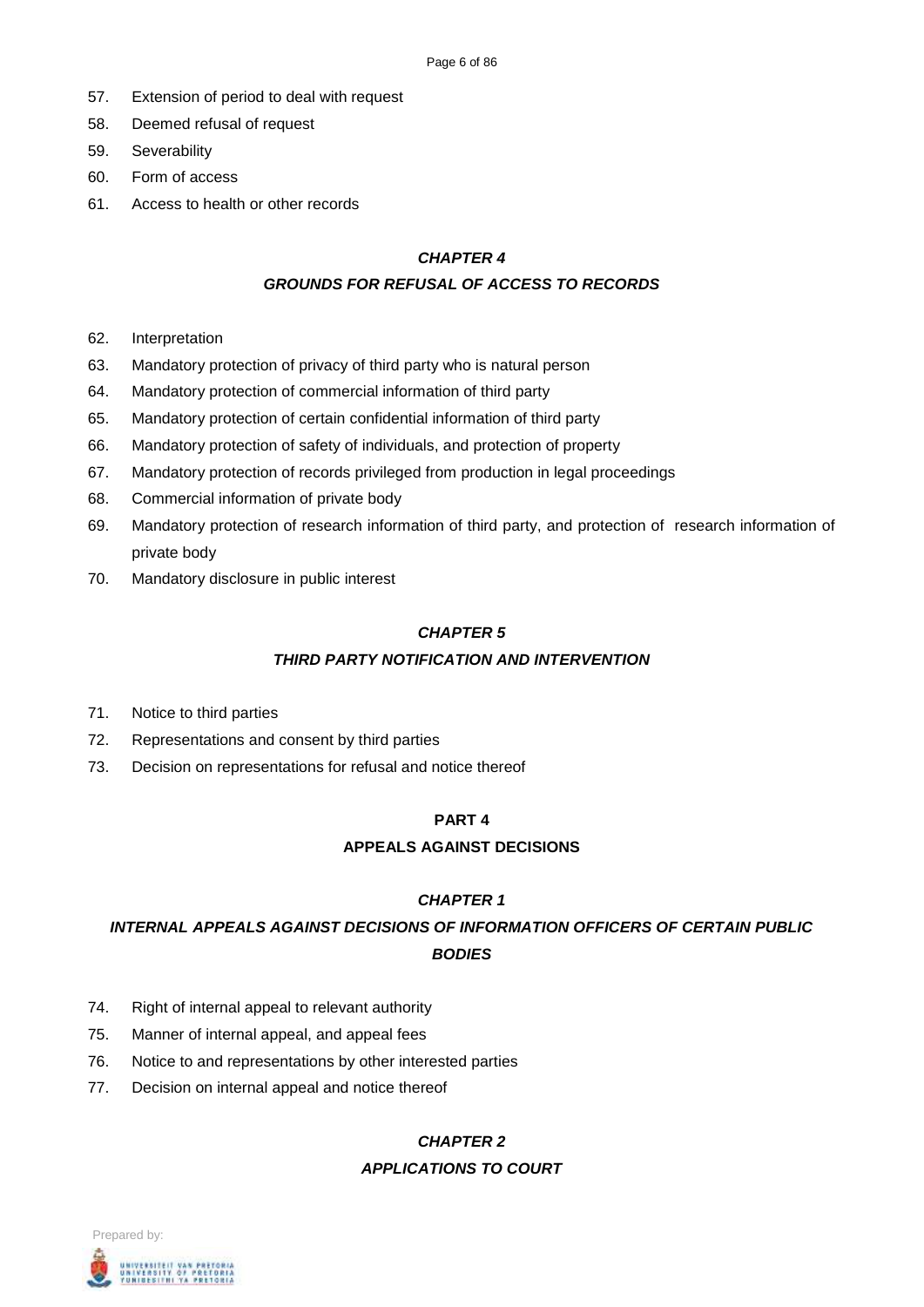- 78. Applications regarding decisions of information officers or relevant authorities of public bodies or heads of private bodies
- 79. Procedure
- 80. Disclosure of records to, and non-disclosure by, court
- 81. Proceedings are civil
- 82. Decision on application

#### **PART 5**

#### **HUMAN RIGHTS COMMISSION**

- 83. Additional functions of Human Rights Commission
- 84. Report to National Assembly by Human Rights Commission
- 85. Expenditure of Human Rights Commission in terms of Act

### **PART 6**

#### **TRANSITIONAL ARRANGEMENTS**

- 86. Application of other legislation providing for access
- 87. Extended periods of dealing with requests during first two years
- 88. Correction of personal information

### **PART 7**

#### **GENERAL PROVISIONS**

- 89. Liability
- 90. Offences
- 91. Amendment of Public Protector Act 23 of 1994
- 92. Regulations
- 93. Short title and commencement

#### SCHEDULE

# **PART 1 INTRODUCTORY PROVISIONS**

# *CHAPTER 1 DEFFINITIONS AND INTERPRETATION*

**1. Definitions**

In this Act, unless the context otherwise indicates –

Prepared by: UNIVERSITEIT VAN PRETORIA<br>UNIVERSITY OF PRETORIA<br>YUNIBESITHI YA PRETORIA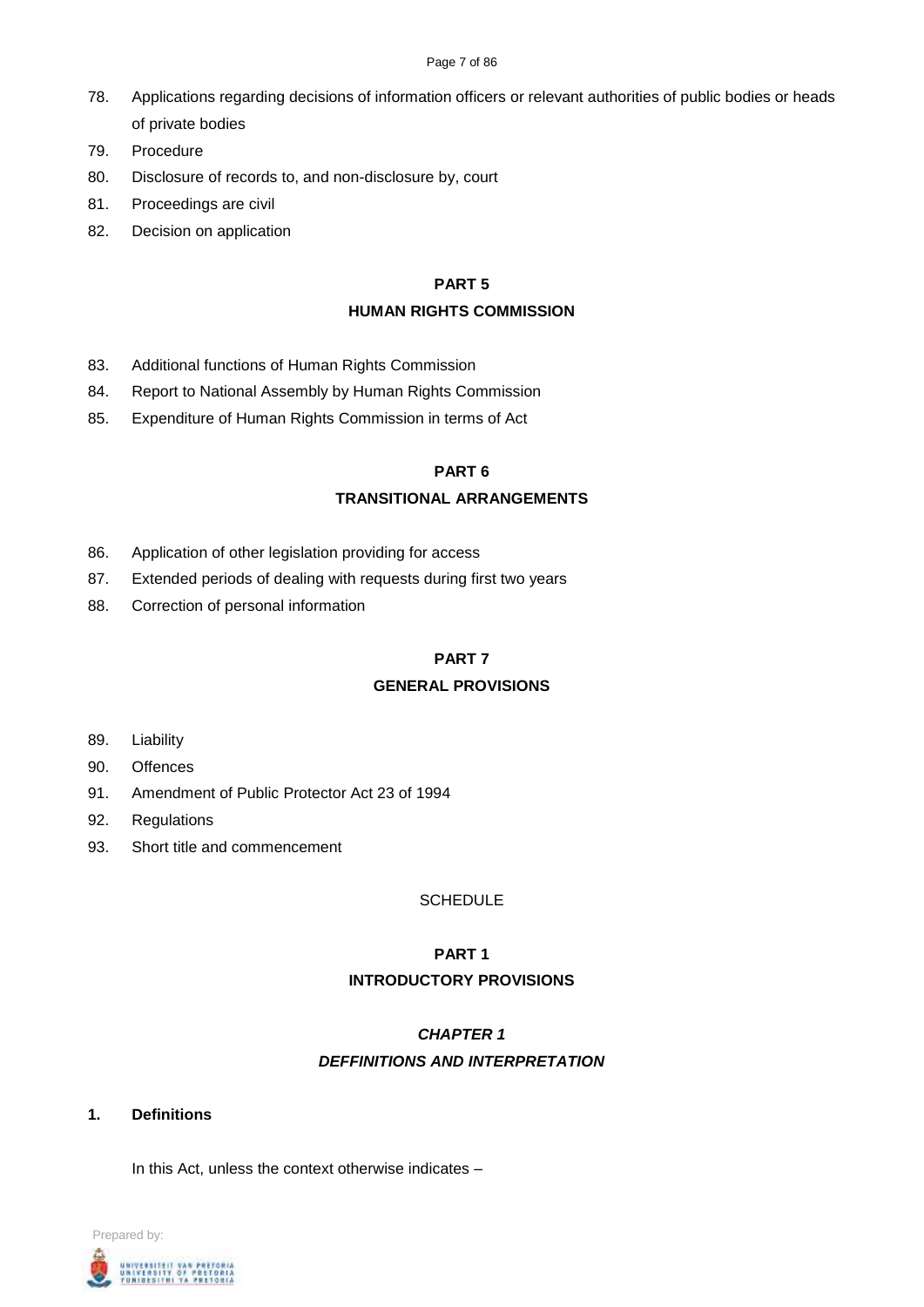#### Page 8 of 86

**"access fee"** means a fee prescribed for the purpose of section 22(6) or 54(6), as the case may be;

**"application"** means an application to a court in terms of section 78;

**"Constitution"** means the Constitution of the Republic of South Africa, 1996 (Act No.108 of 1996);

**"court"** means **–**

- (a) the Constitutional Court acting in terms of section 167(6)(*a*) of the Constitution; or
- (b)
- (i) a High Court or another court of similar status; or
- (ii) a Magistrate's Court for any district or for any regional division established by the Minister for the purposes of adjudicating civil disputes in terms of section 2 of the Magistrates' Courts Act, 1944 (Act No. 32 of 1944), either generally or in respect of a specified class of decisions in terms of this Act, designated by the Minister by notice in the *Gazette* and presided over by a magistrate, an additional magistrate or a magistrate of a regional division established for the purposes of adjudicating civil disputes, as the case may be, designated in terms of section 91A,

*(Paragraph (b)(ii) of the definition of "court" substituted by section 6 of Act 24 of 2015)*

within whose area of jurisdiction –

- (*aa*) the decision of the information officer or relevant authority of a public body of the head or a private body has been taken;
- (*bb*) the public body or private body concerned has its principal place of administration or business; or
- (*cc*) the requester or third party concerned is domiciled or ordinarily resident;

*(Definition of "court" substituted by section 1 of Act 54 of 2002)*

**"evaluative material"** means an evaluation or opinion prepared for the purpose of determining –

- (a) the suitability, eligibility or qualifications of the person to whom or which the evaluation or opinion relates –
	- (i) for employment or for appointment to office;
	- (ii) for promotion in employment or office or for continuance in employment or office;

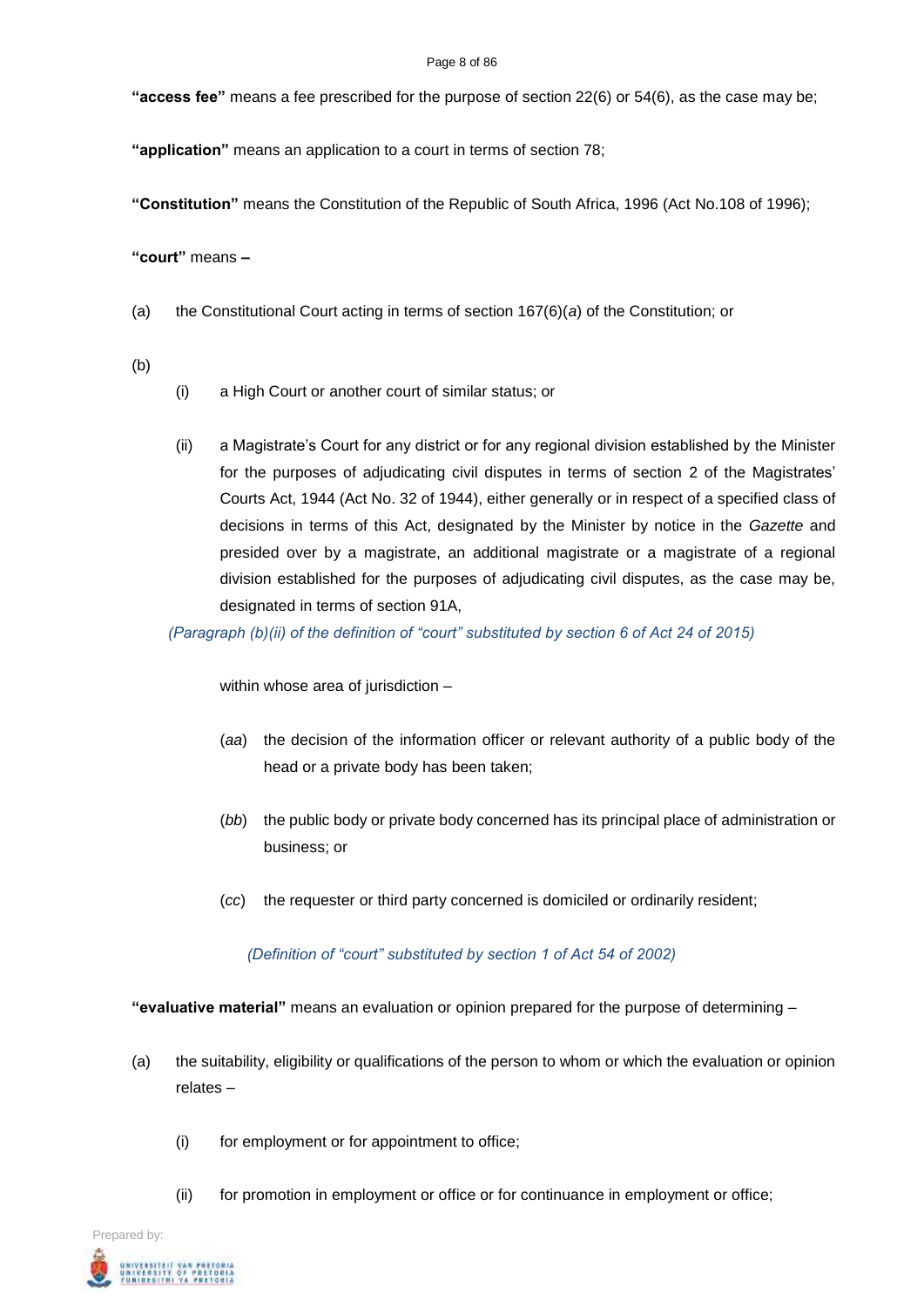- (iii) for removal from employment or office; or
- (iv) for the awarding of a scholarship, award, bursary, honour or similar benefit; or
- (b) whether any scholarship, award, bursary, honour or similar benefit should be continued, modified, cancelled or renewed;

**"head"** of, or in relation to, a private body means –

- (a) in the case of a natural person, that natural person or any person duly authorised by that natural person;
- (b) in the case of a partnership, any partner of the partnership or any person duly authorised by the partnership;
- (c) in the case of a juristic person
	- (i) the chief executive officer of equivalent officer of the juristic person or any person duly authorised by that officer; or
	- (ii) the person who is acting as such or any person duly authorised by such acting person;

**"health practitioner"** means an individual who carries on, and is registered in terms of legislation to carry on, an occupation which involves the provision of care or treatment for the physical or mental health or for the well-being of individuals;

**"Human Rights Commission"** means the South African Human Rights Commission referred to in Section 181(1)*(b)* of the Constitution;

#### **"individual's next of kin"** means **–**

- (a) an individual to whom the individual was married immediately before the individual's death;
- (b) an individual with whom the individual lived as if they were married immediately before the individual's death;
- (c) a parent, child, brother or sister of the individual; or
- (d) if
	- (i) there is no next of kin referred to in paragraphs *(a), (b)* and *(c)*; or

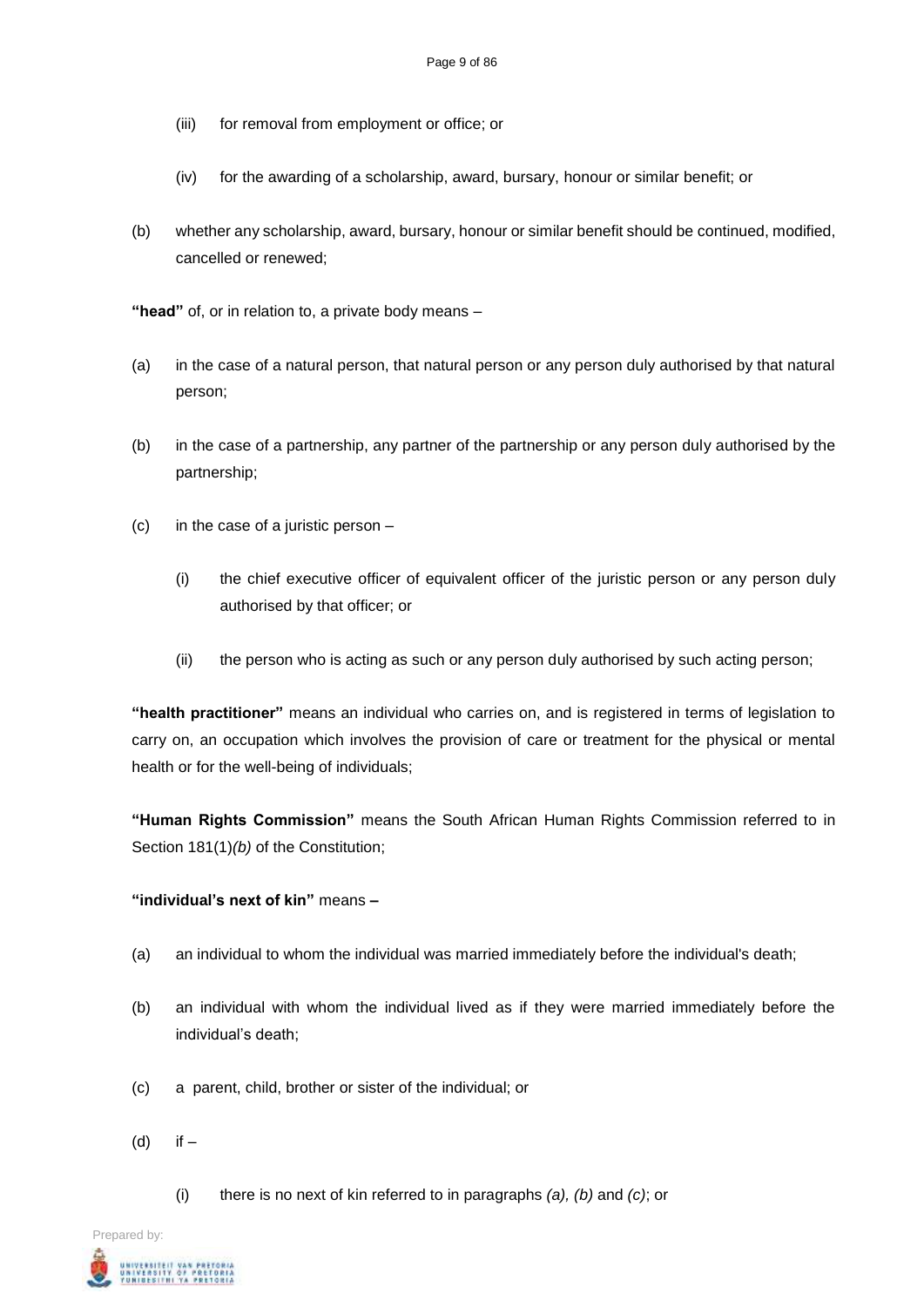(ii) the requester concerned took all reasonable steps to locate such next of kin, but was unsuccessful,

an individual who is related to the individual in the second degree of affinity or consanguinity;

**"information officer"** of, or in relation to, a public body –

- (a) in the case of a national department, provincial administration or organisational component
	- (i) mentioned in Column 1 of Schedule 1 or 3 to the Public Service Act, 1994 (Proclamation No. 103 of 1994), means the officer who is the incumbent of the post bearing the designation mentioned in Column 2 of the said Schedule 1 or 3 opposite the name of the relevant national department, provincial administration or organisational component or the person who is acting as such; or
	- (ii) not so mentioned, means the Director-General, head, executive director or equivalent officer, respectively, of that national department, provincial administration or organisational component, respectively, or the person who is acting as such;

#### *(Definition of "information officer" substituted by section 21 of Act 42 of 2001)*

- (b) in the case of a municipality, means the municipal manager appointed in terms of section 82 of the Local Government: Municipal Structures Act, 1998 (Act No. 117 of 1998), or the person who is acting as such; or
- (c) in the case of any other public body, means the chief executive officer, or equivalent officer, of that public body or the person who is acting as such;

**"internal appeal"** means an internal appeal to the relevant authority in terms of section 74;

**"international organisation"** means an international organisation –

- (a) of states; or
- (b) established by the governments of states;

**"Minister"** means the Cabinet member responsible for the administration of justice;

**"notice"** means notice in writing, and "notify" and "notified" have corresponding meanings;

Prepared by: **NIVERSITEIT VAN PRETORI.**<br>NIVERSITY OF PRETORI.<br>UNIBESITHI YA PRETORI.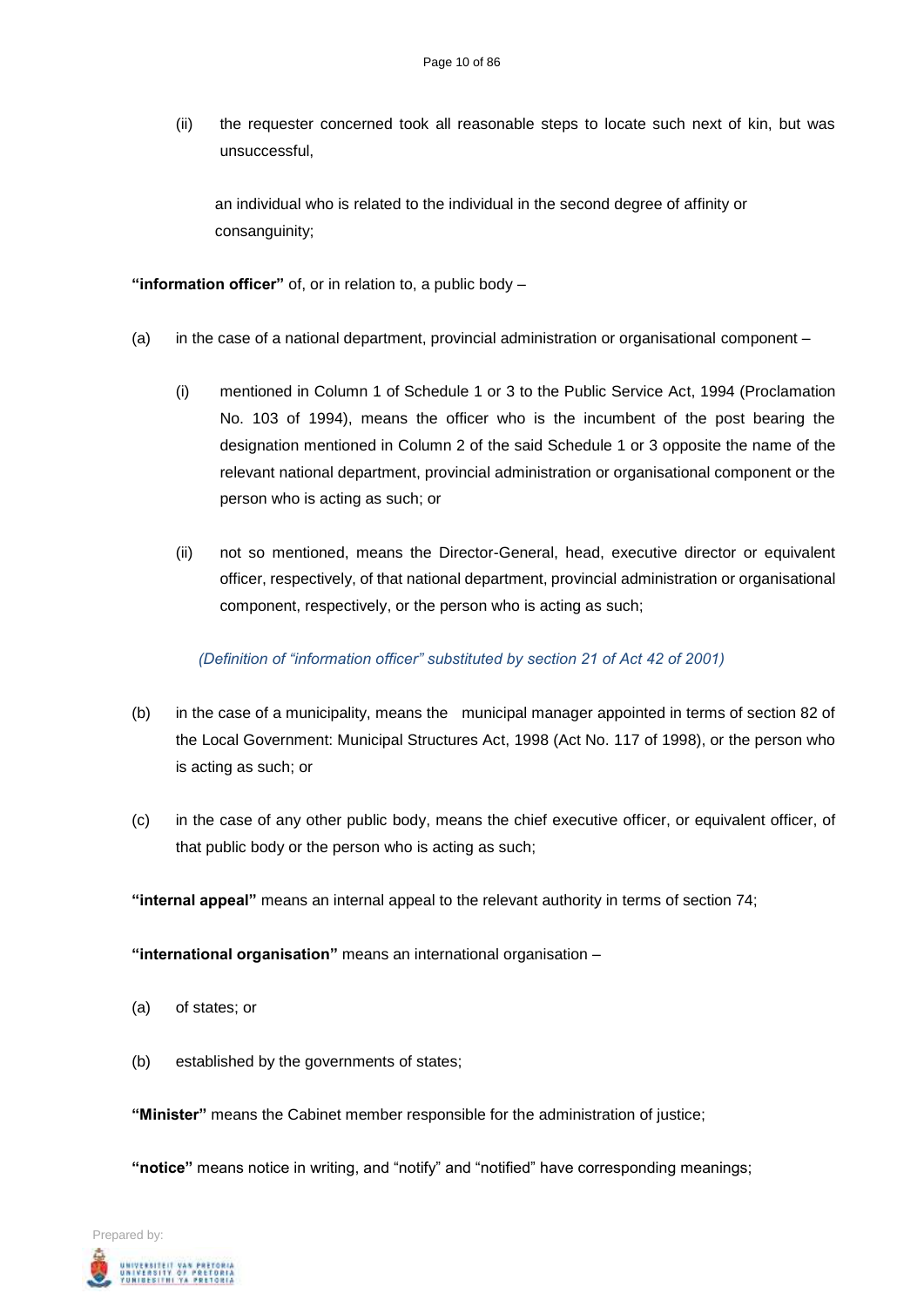**"objects of this Act"** means the objects of this Act referred to in section 9;

**"official**", in relation to a public or private body, means –

- (a) any person in the employ (permanently or temporarily and full-time or part-time) of the public or private body, as the case may be, including the head of the body, in his or her capacity as such; or
- (b) a member of the public or private body, in his or her capacity as such;

**"person"** means a natural person or a juristic person;

**"personal information"** means information about an identifiable individual, including, but not limited to –

- (a) information relating to the race, gender, sex, pregnancy, marital status, national, ethnic or social origin, colour, sexual orientation, age, physical or mental health, well-being, disability, religion, conscience, belief, culture, language and birth of the individual;
- (b) information relating to the education or the medical, criminal or employment history of the individual or information relating to financial transactions in which the individual had been involved;
- (c) any identifying number, symbol or other particular assigned to the individual;
- (d) the address, fingerprints or blood type of the individual;
- (e) the personal opinions, views or preferences of the individual, except where they are about another individual or about a proposal for a grant, an award or a prize to be made to another individual;
- (f) correspondence sent by the individual that is implicitly or explicitly of a private or confidential nature or further correspondence that would reveal the contents of the original correspondence;
- (g) the views or opinions of another individual about the individual;
- (h) the views or opinions of another individual about a proposal for a grant, an award or a prize to be made to the individual, but excluding the name of the other individual where it appears with the views or opinions of the other individual; and
- (i) the name of the individual where it appears with the other personal information relating to the individual or where the disclosure of the name itself would reveal information about the individual,

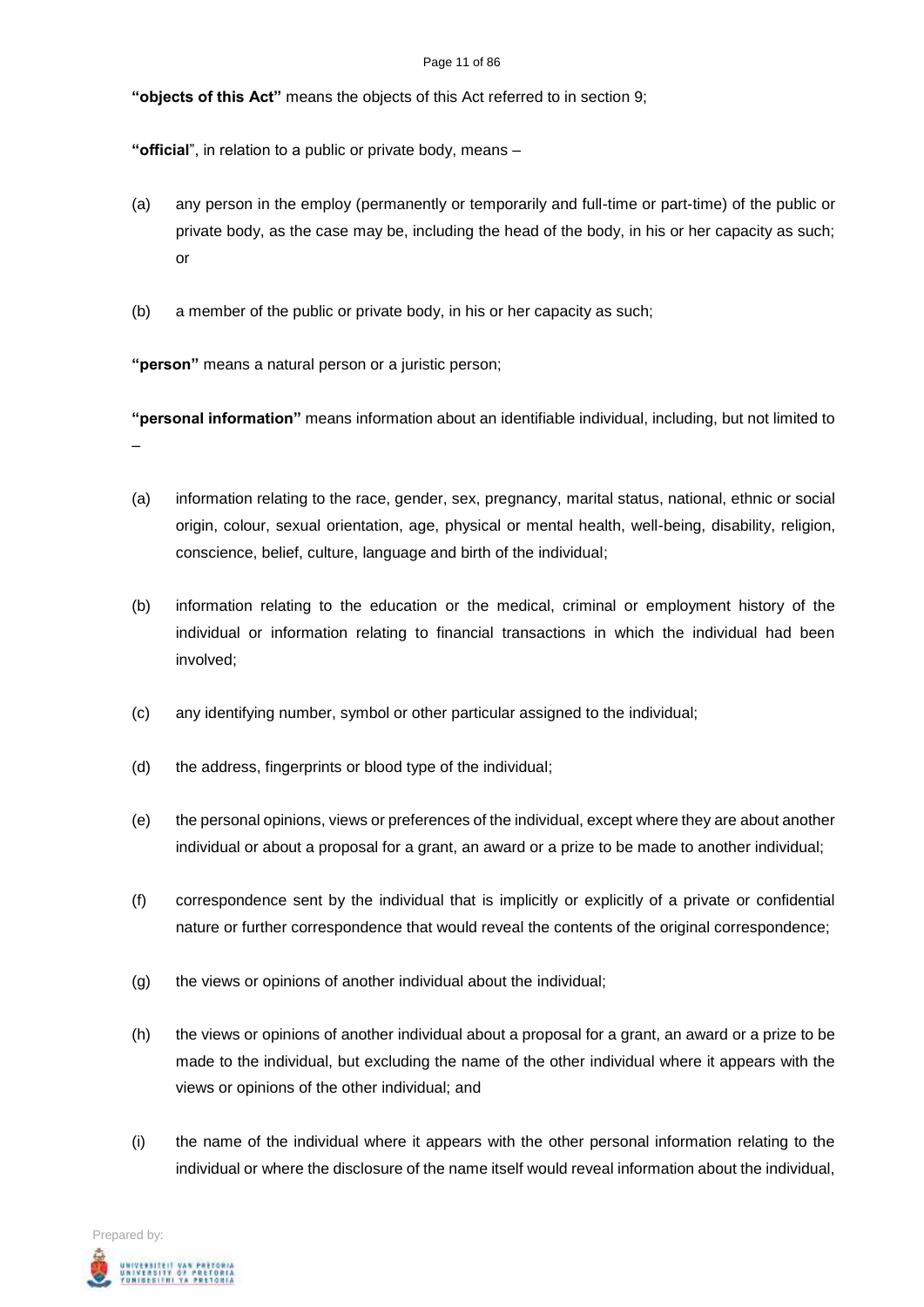#### Page 12 of 86

but excludes information about an individual who has been dead for more than 20 years;

**"personal requester"** means a requester seeking access to a record containing personal information about the requester;

**"prescribed**" means prescribed by regulation in terms of section 92;

**"private body"** means –

- (a) a natural person who carries or has carried on any trade, business or profession, but only in such capacity;
- (b) a partnership which carries or has carried on any trade, business or profession; or
- (c) any former or existing juristic person,

but excludes a public body;

**"public safety or environmental risk"** means harm or risk to the environment or the public (including individuals in their workplace) associated with –

- (a) a product or service which is available to the public;
- (b) a substance released into the environment, including, but not limited to, the workplace;
- (c) a substance intended for human or animal consumption;
- (d) a means of public transport; or
- (e) an installation or manufacturing process or substance which is used in that installation or process;

# **"public body"** means –

- (a) any department of state or administration in the national or provincial sphere of government or any municipality in the local sphere or government; or
- (b) any other functionary or institution when
	- (i) exercising a power or performing a duty in terms of the Constitution or a provincial constitution; or
	- (ii) exercising a public power or performing a public function in terms of any legislation;

Prepared by: UNIVERSITEIT VAN PRETORIA<br>UNIVERSITY OF PRETORIA<br>YUNIBEBITHI YA PRETORIA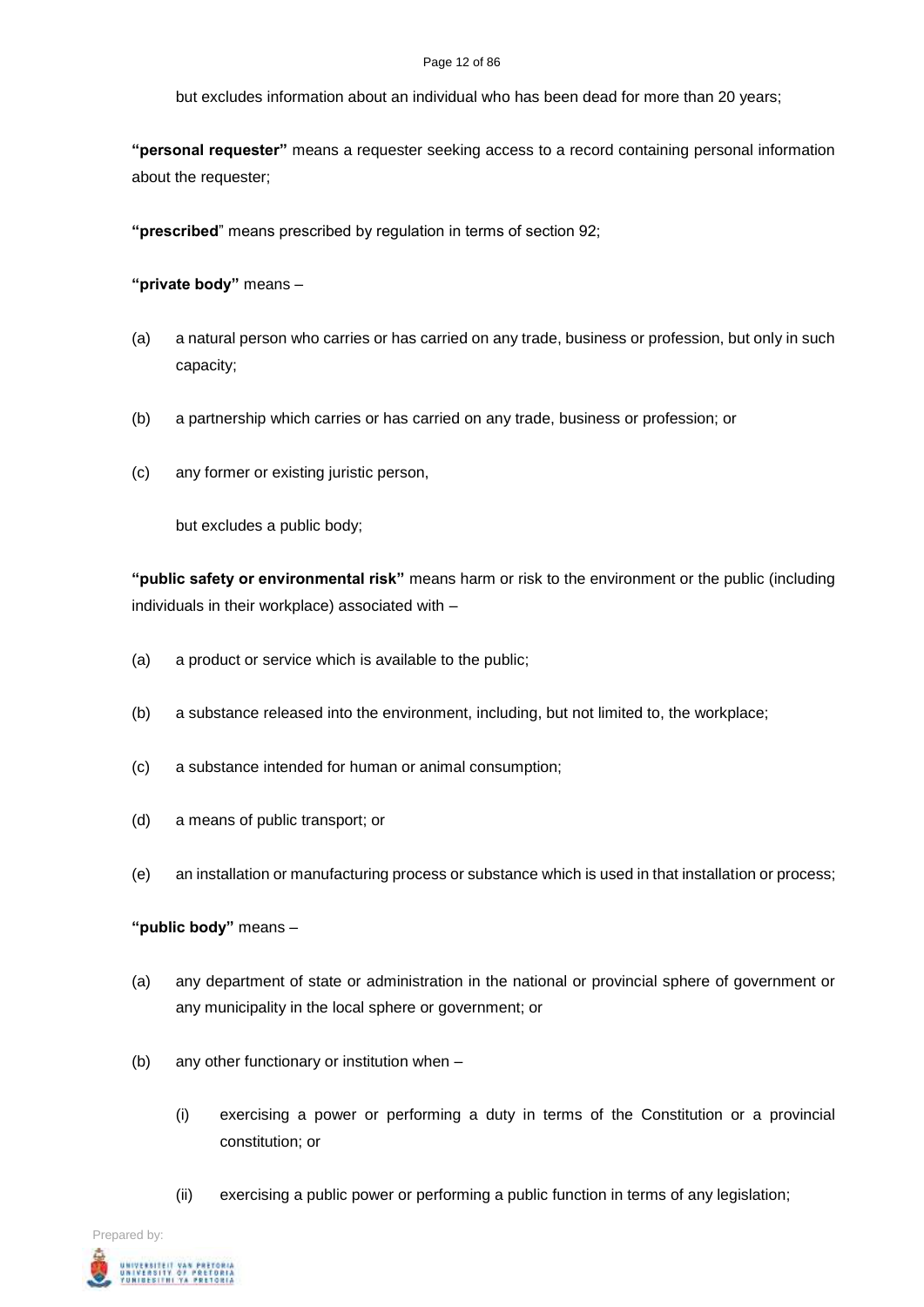**"record"** of, or in relation to, a public or private body, means any recorded information –

- (a) regardless of form or medium;
- (b) in the possession or under the control of that public or private body, respectively; and
- (c) whether or not it was created by that public or private body, respectively;

**"relevant authority",** in relation to –

- (a) a public body referred to in paragraph *(a)* of the definition of "public body" in the national sphere of government, means –
	- (i) in the case of the Office of Presidency, the person designated in writing by the President; or
	- (ii) in any other case, the Minister responsible for that public body or the person designated in writing by that Minister;
- (b) a public body referred to in paragraph *(a)* of the definition of "public body" in the provincial sphere or government, means –
	- (i) in the case of the Office of a Premier, the person designated in writing by the Premier; or
	- (ii) in any other case, the member of the Executive Council responsible for that public body or the person designated in writing by that member; or
- (c) a municipality, means
	- (i) the mayor;
	- (ii) the speaker; or
	- (iii) any other person,

designated in writing by the Municipal Council of that municipality;

#### **"request for access",** in relation to –

(a) a public body, means a request for access to a record of a public body in terms of section 11; or

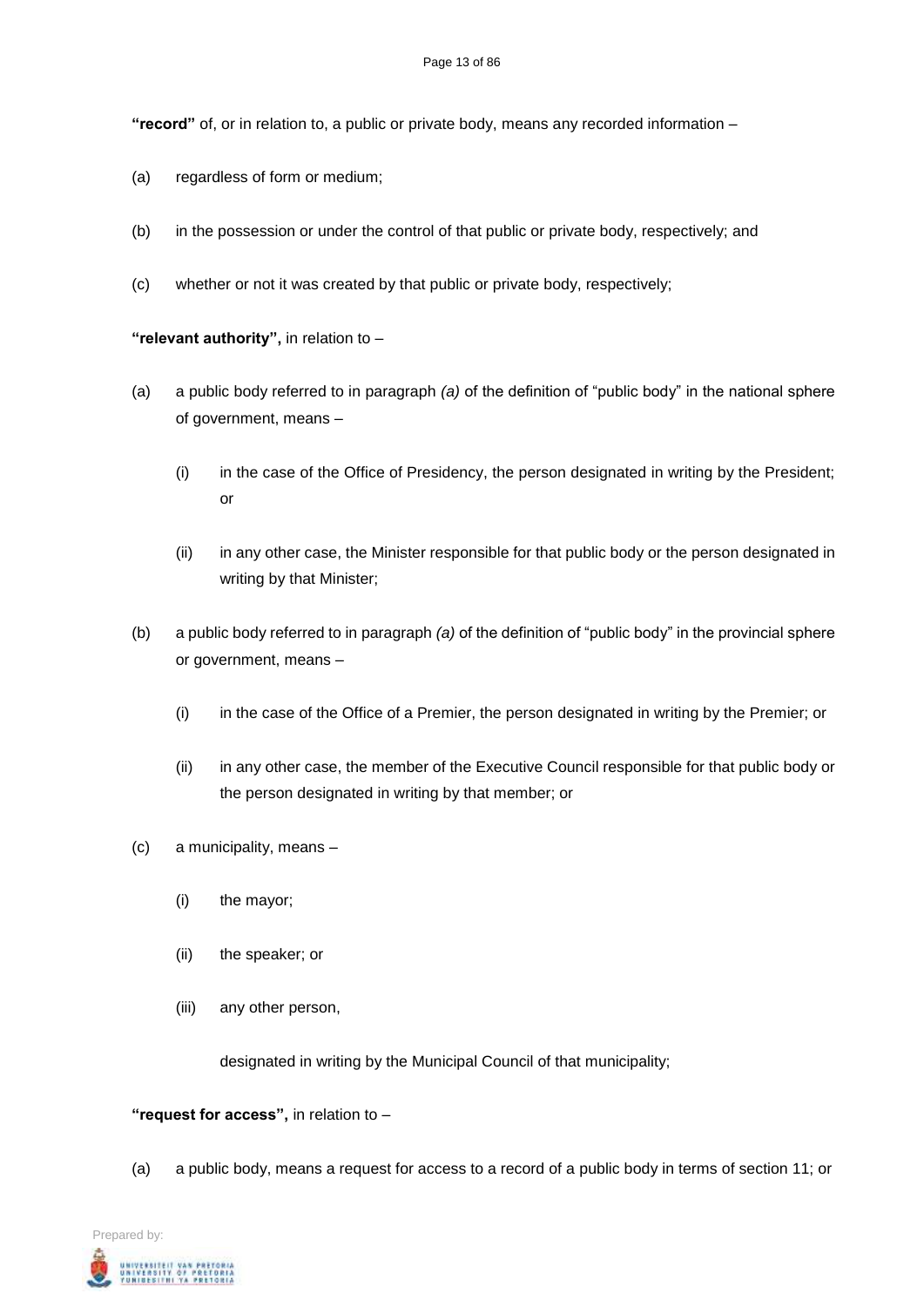#### Page 14 of 86

(b) a private body, means a request for access to a record of a private body in terms of section 50;

**"requester"** in relation to –

- (a) a public body, means
	- (i) any person (other than a public body contemplated in paragraph *(a)* or *(b)*(i) of the definition of "public body", or an official thereof) making a request for access to a record of that public body; or
	- (ii) a person acting on behalf of the person referred to in subparagraph (i);
- (b) a private body, means
	- (i) any person, including, but not limited to, a public body or an official thereof, making a request for access to a record of that private body; or
	- (ii) a person acting on behalf of the person contemplated in subparagraph (i);

### **"subversive or hostile activities"** means –

- (a) aggressive against the Republic;
- (b) sabotage or terrorism aimed at the people of the Republic or a strategic asset of the Republic, whether inside or outside the Republic;
- (c) an activity aimed at changing the constitutional order of the Republic by the use of force or violence; or
- (d) a foreign or hostile intelligence operation;

**"third party**", in relation to a request for access to –

- (a) a record of a public body, means any person (including, but not limited to, the government of a foreign state, an international organisation or an organ of that government or organisation) other than –
	- (i) the requester concerned; and
	- (ii) a public body; or

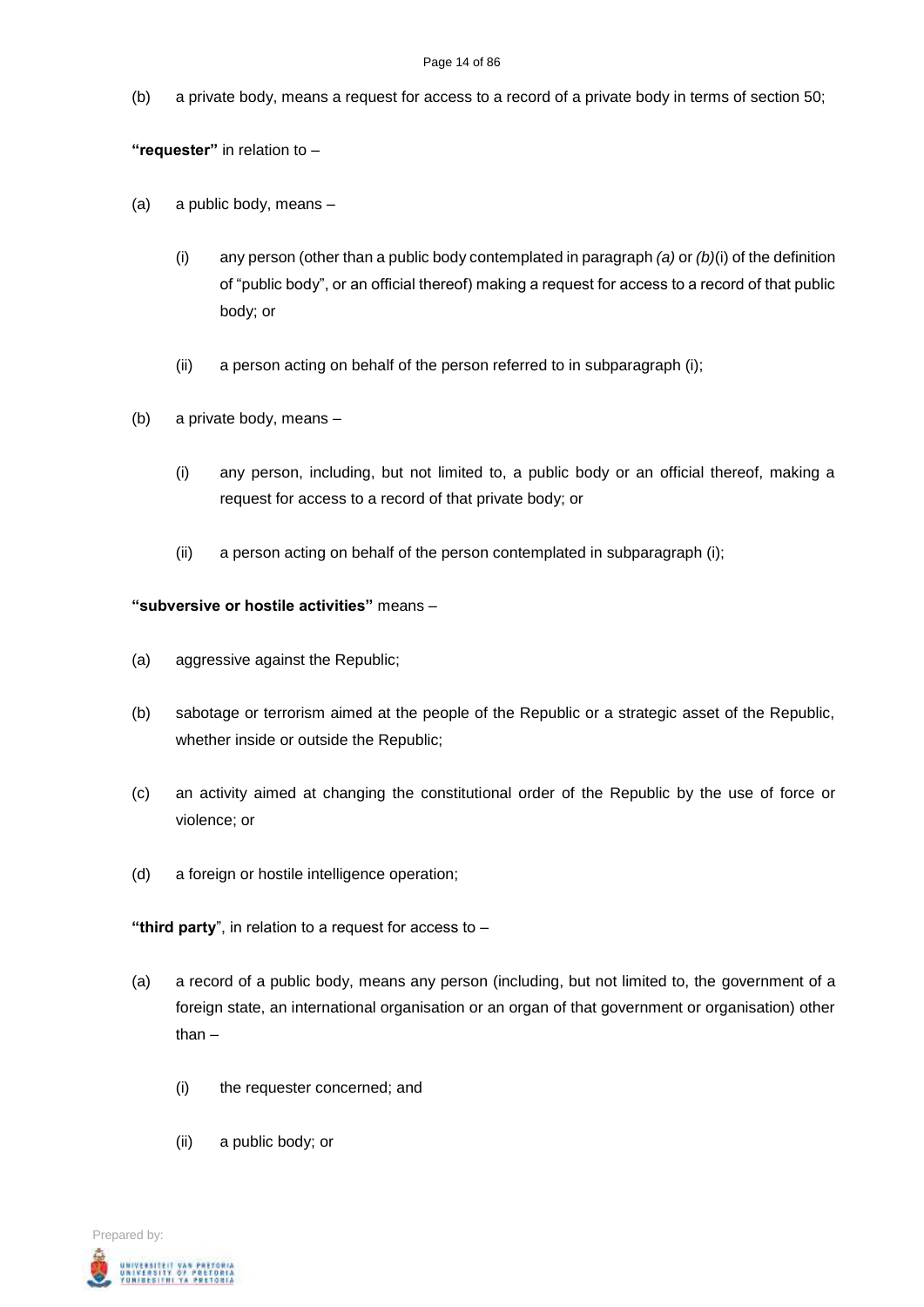(b) a record of a private body, means any person (including, but not limited to, a public body) other than the requester,

but, for the purposes of sections 34 and 63, the reference to "person" in paragraphs (a) and (b) must be construed as a reference to "natural person";

**"this Act"** includes any regulation made and in force in terms of section 92;

**"transfer**"; in relation to a record, means transfer in terms of section 20(1) or (2), and "transferred" has a corresponding meaning;

**"working days**" means any days other than Saturdays, Sundays or public holidays, as defined in section 1 of the Public Holidays Act, 1994 (Act No. 36 of 1994).

### **2. Interpretation of Act**

- (1) When interpreting a provision of this Act, every court must prefer any reasonable interpretation of the provision that is consistent with the objects of this Act over any alternative interpretation that is inconsistent with those objects.
- (2) Section 12 must not be construed as excluding
	- (a) the Cabinet and its committees; or
	- (b) an individual member of Parliament or of a provincial legislature,

from the operation of the definition of "requester" in relation to a private body in section 1, section 50 and all other provisions of this Act related thereto.

# *(Section 2(2) substituted by section 22 of Act 42 of 2001)*

(3) For the purposes of this Act, the South African Revenue Service, established by section 2 of the South African Revenue Service Act, 1997 (Act No. 34 of 1997), and referred to in section 35(1), is a public body.

# *CHAPTER 2 GENERAL APPLICATION PROVISIONS*

# **3. Act applies to record whenever it came into existence**

This Act applies to –

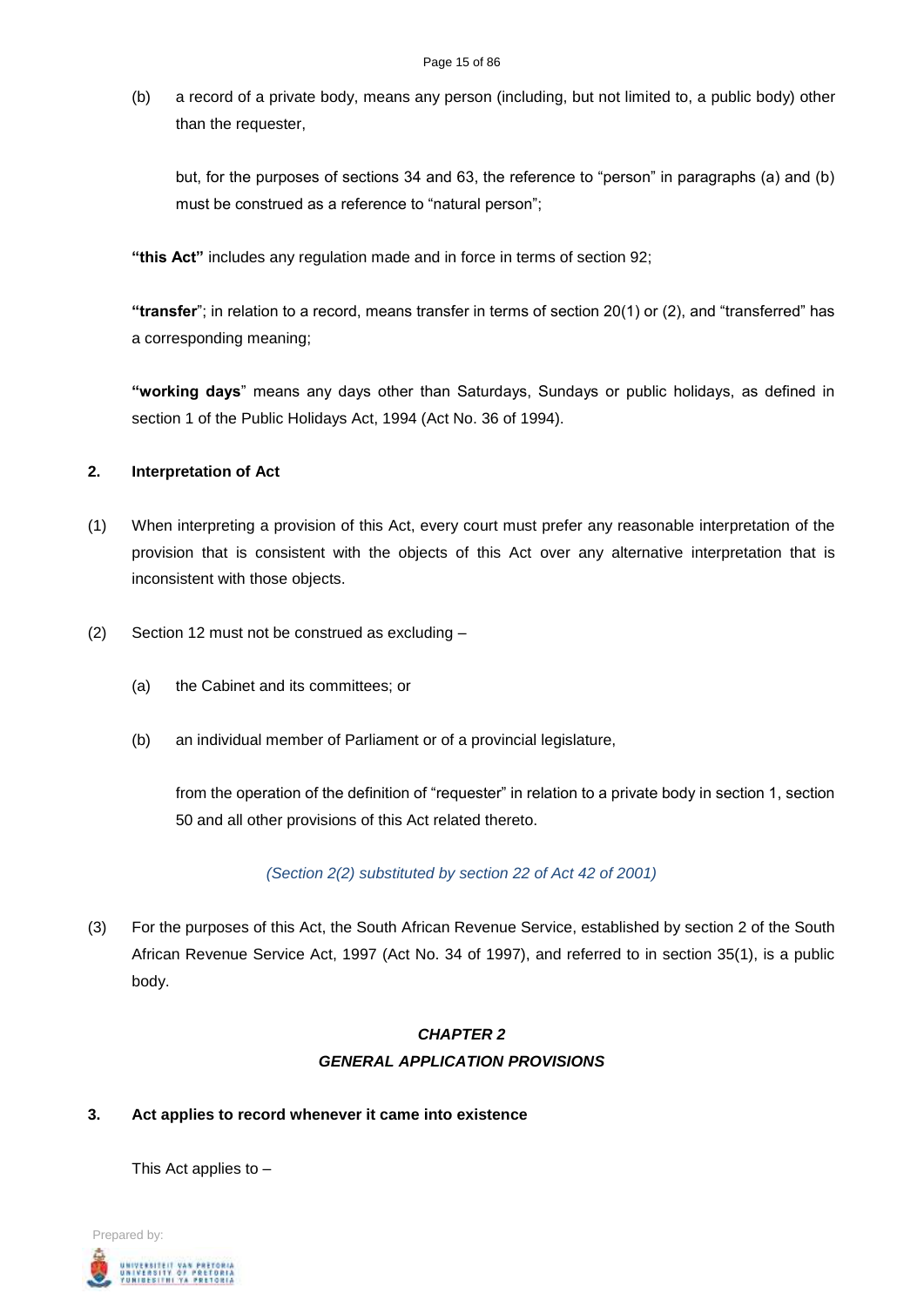- (a) a record of a public body; and
- (b) a record of a private body;

regardless of when the record came into existence.

#### **4. Records held by official or independent contractor of public or private body**

For the purposed of this Act, but subject to section 12, a record in the possession or under the control  $of -$ 

- (a) an official of a public body or private body in his or her capacity as such; or
- (b) an independent contractor engaged by a public body or private body in the capacity as such contractor,

is regarded as being a record of that public body or private body, respectively.

#### **5. Application of other legislation prohibiting or restricting disclosure**

This Act applies to the exclusion of any provision of other legislation that –

- (a) prohibits or restricts the disclosure of a record of a public body or private body; and
- (b) is materially inconsistent with an object, or specific provision, of this Act.

#### **6. Application of other legislation providing for access**

Nothing in this Act prevents the giving of access to –

- (a) a record of a public body in terms of any legislation referred to in Part 1 of the Schedule; or
- (b) a record of a private body in terms of any legislation referred to in Part 2 of the Schedule.

# **7. Act not applying to records requested for criminal or civil proceedings after commencement of proceedings**

#### *(Heading substituted by section 23 of Act 42 of 2001)*

- (1) This Act does not apply to a record of a public body or a private body if
	- (a) that record is requested for the purpose of criminal or civil proceedings;

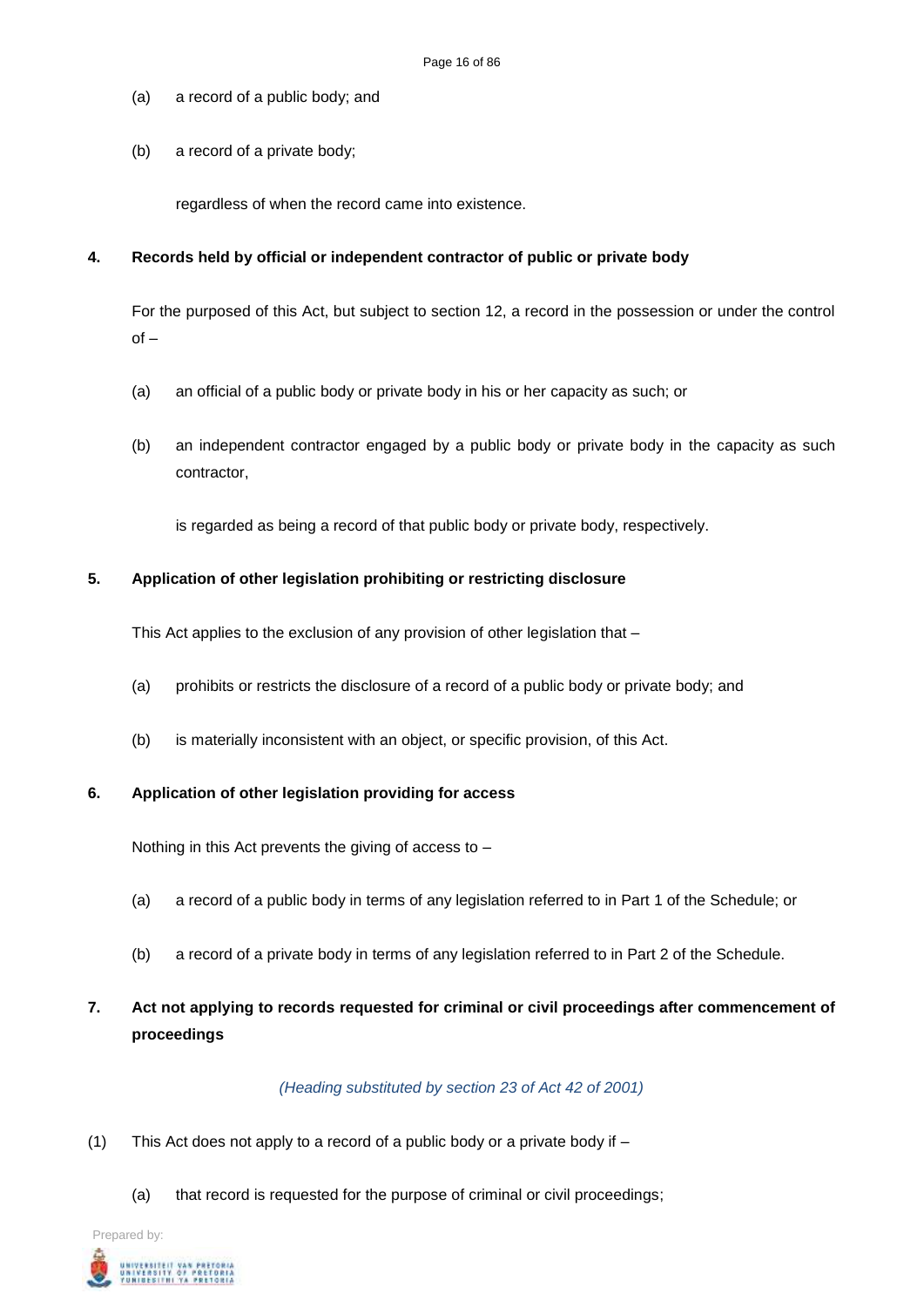- (b) so requested after the commencement of such criminal or civil proceedings, as the case may be; and
- (c) the production of or access to that record for the purpose referred to in paragraph *(a)* is provided for in any other law.
- (2) Any record obtained in a manner that contravenes subsection (1) is not admissible as evidence in the criminal or civil proceedings referred to in that subsection unless the exclusion of such record by the court in question would, in its opinion, be detrimental to the interests of justice.

### **8. Part applicable when performing functions as public or private body**

- (1) For the purposes of this Act, a public body referred to in paragraph *(b)*(ii) of the definition of "public body" in section 1, or a private body –
	- (a) may be either a public body or a private body in relation to a record of that body; and
	- (b) may in one instance be a public body and in another instance be a private body, depending on whether that record relates to the exercise of a power of performance of a function as a public body or as a private body.
- (2) A request for access to a record held for the purpose or with regard to the exercise of a power or the performance or a function –
	- (a) as a public body, must be made in terms of section 11; or
	- (b) as a private body, must be made in terms of section 50.
- (3) The provisions of Parts 1, 3, 4, 5, 6 and 7 apply to a request for access to a record that relates to a power or function exercised or performed as a public body.
- (4) The provisions of Parts 1, 3, 4, 5, 6 and 7 apply to a request for access to a record that relates to a power or function exercised or performed as a private body.

# *CHAPTER 3 GENERAL INTRODUCTORY PROVISIONS*

**9. Objects of Act**

The objects of this Act are –

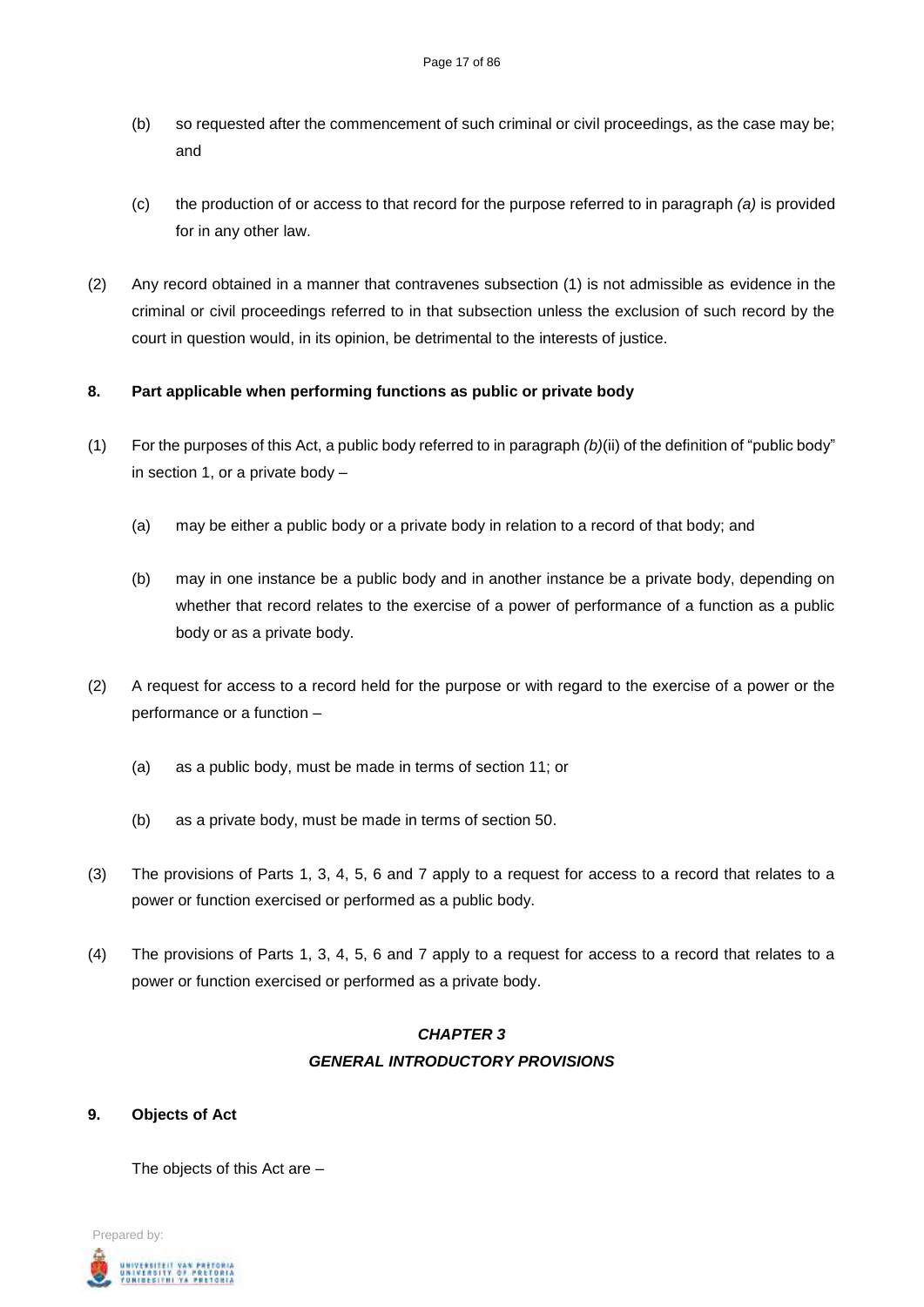- (a) to give effect to the constitutional right of access to  $-$ 
	- (i) any information held by the State; and
	- (ii) any information that is held by another person and that is required for the exercise or protection of any rights;
- (b) to give effect to that right  $-$ 
	- (i) subject to justifiable limitations, including, but not limited to, limitations aimed at the reasonable protection of privacy, commercial confidentiality and effective, efficient and good governance; and
	- (ii) in a manner which balances that right with any other rights, including the rights in the Bill or Rights in Chapter 2 of the Constitution;
- (c) to give effect to the constitutional obligations of the State of promoting a human rights culture and social justice, by including public bodies in the definition of "requester", allowing them, amongst others, to access information from private bodies upon compliance with the four requirements in this Act, including an additional obligation for certain public bodies in certain instances to act in the public interest;
- (d) to establish voluntary and mandatory mechanisms or procedures to give effect to that right in a manner which enables persons to obtain access to records of public and private bodies as swiftly, inexpensively and effortlessly as reasonably possible; and
- (e) generally, to promote transparency, accountability and effective governance of all public and private bodies by, including, but not limited to, empowering and educating everyone –
	- (i) to understand their rights in terms of this Act in order to exercise their rights in relation to public and private bodies;
	- (ii) to understand the functions and operation of public bodies; and
	- (iii) to effectively scrutinise, and participate in, decision-making by public bodies that affects their rights.

#### **10. Guide on how to use Act**

(1) The Human Rights Commission must, within three years after the commencement of this section, compile in each official language a guide containing such information, in an easily comprehensible form

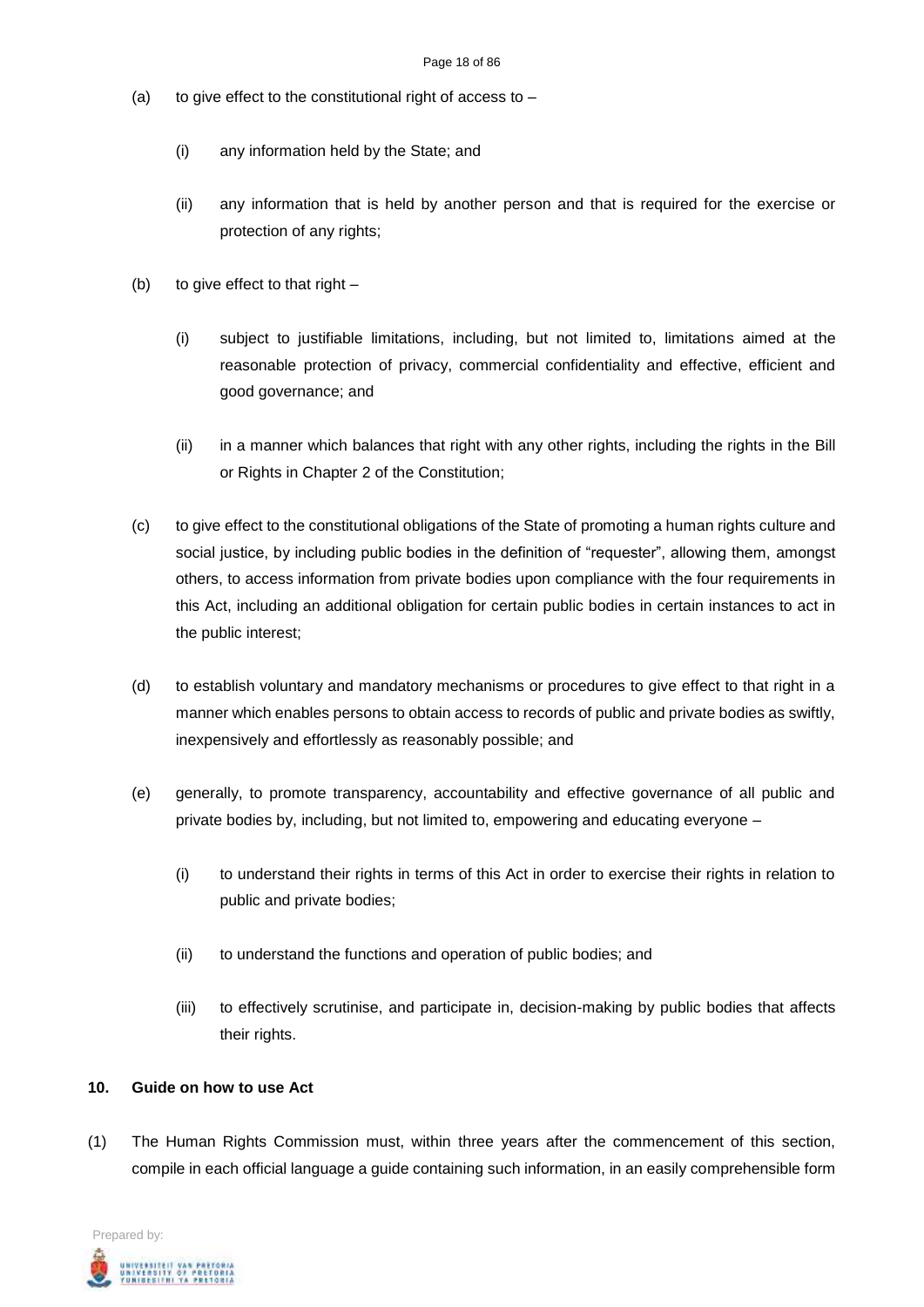#### Page 19 of 86

and manner, as may reasonably be required by a person who wished to exercise any right contemplated in this Act.

# *(Section 10(1) substituted by section 20 of Act 55 of 2003)*

- (2) The guide must, without limiting the generality of subsection  $(1)$ , include a description of  $-$ 
	- (a) the objects of this Act;
	- (b) the postal and street address, phone and fax number and, if available, electronic mail address of –
		- (i) the information officer of every public body; and
		- (ii) every deputy information officer of every public body designated in terms of section 17(1);

*(Section 10(2)(b)(ii) substituted by section 24 of Act 42 of 2001)*

- (c) such particulars of every private body as are practicable;
- (d) the manner and form of a request for  $-$ 
	- (i) access to a record for a public body contemplated in section 11; and
	- (ii) access to a record of a private body contemplated in section 50;
- (e) the assistance available from the information officer of a public body in terms of this Act;
- (f) the assistance available from the Human Rights Commission in terms of this Act;
- (g) all remedies in law available regarding an act or failure to act in respect of a right or duty conferred or imposed by this Act, including the manner of lodging –
	- (i) an internal appeal; and
	- (ii) an application with a court against a decision by the information officer of a public body, a decision on internal appeal or a decision of the head of a private body;
- (h) the provisions of sections 14 and 51 requiring a public body and private body, respectively, to compile a manual, and how to obtain access to a manual;

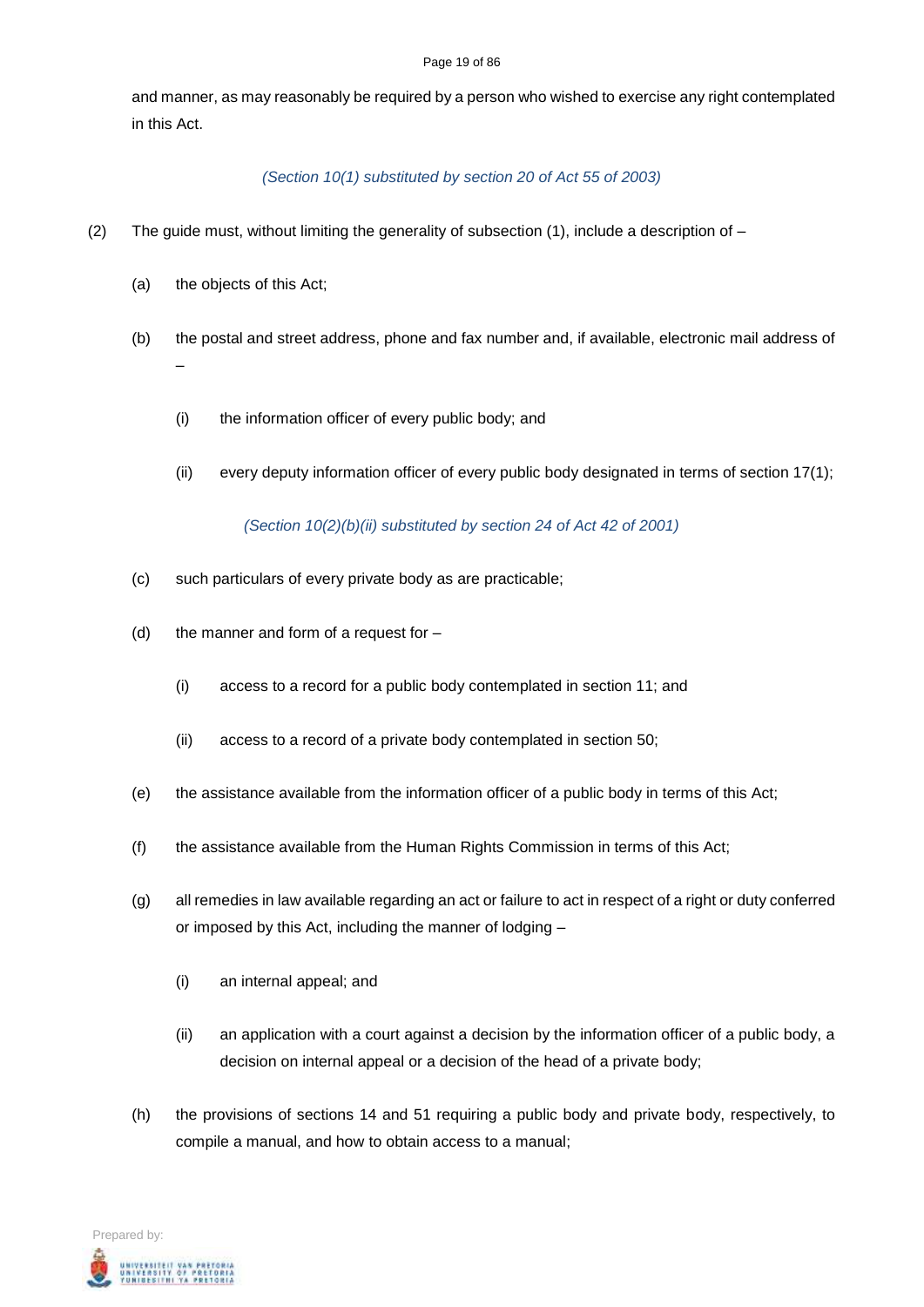- (i) the provisions of sections 15 and 52 providing for the voluntary disclosure of categories of records by a public body and private body, respectively;
- (j) the notices issued in terms of sections 22 and 54 regarding fees to be paid in relation to requests for access; and
- (k) regulations made in terms of section 92.
- (3) The Human Rights Commission must, if necessary, update and publish the guide at intervals of not more than two years.
- (4) The guide must be made available as prescribed.

*(Commencement date of section 10: 15 February 2002 [Proc. No. 9, Gazette No. 23119])*

# **PART 2 ACCESS TO RECORDS OF PUBLIC BODIES**

#### *CHAPTER 1*

# *RIGHT OF ACCESS, AND SPECIFIC APPLICATION PROVISIONS*

#### **11. Right of access to records of public bodies**

- (1) A requester must be given access to a record of a public body if  $-$ 
	- (a) that requester complies with all the procedural requirements in this Act relating to a request for access to that record; and
	- (b) access to that record is not refused in terms of any ground for refusal contemplated in Chapter 4 of this Part.
- (2) A request contemplated in subsection (1) includes a request for access to a record containing personal information about the requester.
- (3) A requester's right of access contemplated in subsection (1) is, subject to this Act, not affect by
	- (a) any reasons the requester gives for requesting access; or
	- (b) the information officer's belief as to what the requester's reasons are for requesting access.
- **12. Act not applying to certain public bodies or officials thereof**

Prepared by: UNIVERSITEIT VAN PRETORIA<br>UNIVERSITY OF PRETORIA<br>YUNIBESITHI YA PRETORIA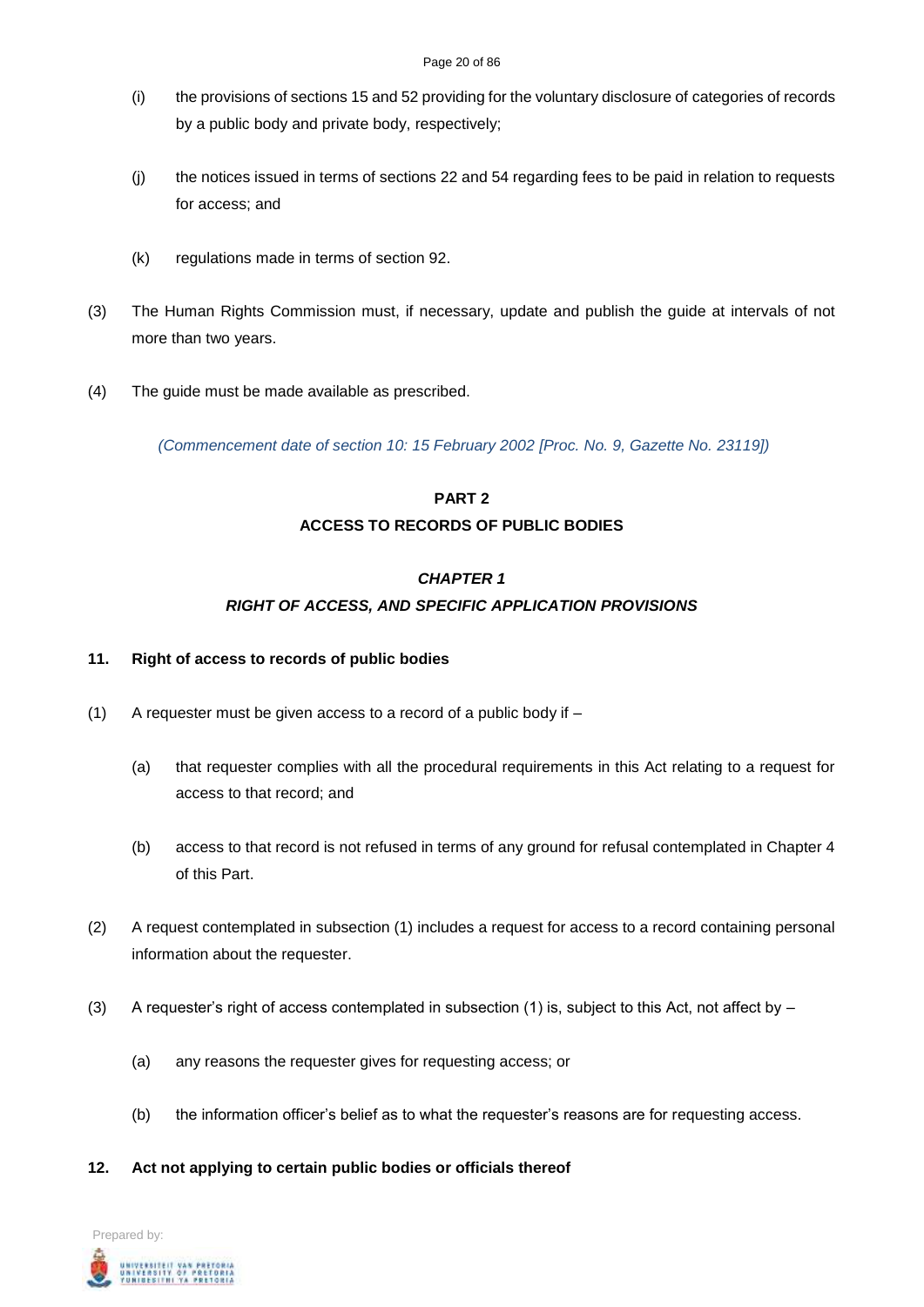This Act does not apply to a record –

- (a) of the Cabinet and its committees;
- (b) relating to the judicial functions of  $-$ 
	- (i) a court referred to in section 166 of the Constitution;
	- (ii) a Special Tribunal established in terms of section 2 of the Special Investigating Units and Special Tribunals Act, 1996 (Act No. 74 of 1996);or
	- (ii) a judicial officer of such court or Special Tribunal;
- (c) of an individual member of Parliament or of a provincial legislature in that capacity; or
- (d) relating to a decision referred to in paragraph (gg) of the definition of "administrative action" in section 1 of the Promotion of Administrative Justice Act, 2000 (Act No. 3 of 2000), regarding the nomination, selection or appointment of a Judicial officer or any other person by the Judicial Service Commission in terms of any law.

*(Section 12 substituted by section 25 of Act 42 of 2001) (Section 12 substituted by section 21 of Act 55 of 2003)*

#### **13. Body determined to be part of another public body**

For the purpose of this Act, the Minister may, on his or her own accord or on the request of the relevant public body or bodies or a body referred to in paragraph *(c)*, by notice in the *Gazette –*

- (a) determine that a public body is to be regarded as part of another public body;
- (b) determine that a category of public bodies is to be regarded as one public body with such information officer as the Minister designates; and
- (c) if there is doubt as to whether a body is a separate public body or forms part of a public body, determine that the body –
	- (i) is a separate public body; or
	- (ii) forms part of a public body.

*(Section 13 substituted by section 26 of Act 42 of 2001)*

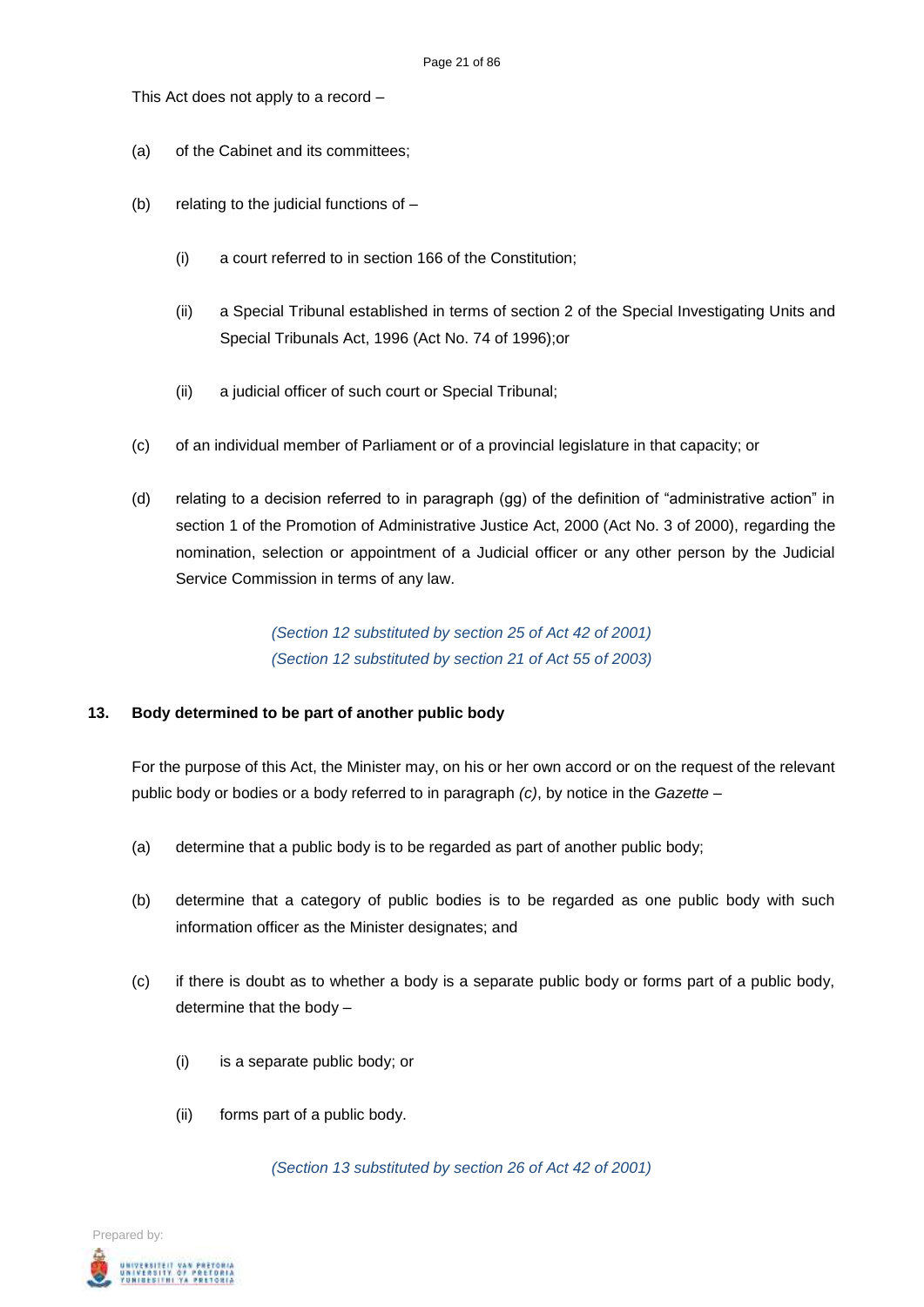### *PUBLICATION AND AVAILABILITY OF CERTAIN RECORDS*

#### **14. Manual on functions of, and index of records held by, public body**

- (1) Within six months after the commencement of this section or the coming into existence of a public body, the information officer of the public body concerned must compile in at least three official languages a manual containing -
	- (a) a description of its structure and functions;
	- (b) the postal and street address, phone and fax number and, if available, electronic mail address of the information officer of the body and of every deputy information officer of the body designated in terms of section 17(1);

### *(Section 14(1)(b)substituted by section 27 of Act 42 of 2001)*

- (c) a description of the guide referred to in section 10, if available, and how to obtain access to it;
- (d) sufficient detail to facilitate a request for access to a record of the body, a description of the subjects on which the body holds records and the categories of records held on each subject;
- (e) the latest notice, in terms of section 15(2), if any, regarding the categories of records of the body which are available without a person having to request access in terms of this Act;
- (f) a description of the services available to members of the public from the body and how to gain access to those services;
- (g) a description of any arrangement or provision for a person (other than a public body referred to in paragraph *(a)* or *(b)*(i) of the definition of "public body" in section 1) by consultation, making representations or otherwise, to participate in or influence –
	- (i) the formulation of policy; or
	- (ii) the exercise of powers or performance of duties;

by the body;

- (h) a description of all remedies available in respect of an act or a failure to act by the body; and
- (i) such other information as may be prescribed.

Prepared by: **NIVERSITEIT VAN PRETORIA**<br>NIVERSITY OF PRETORIA<br>UNIBESITHI YA PRETORIA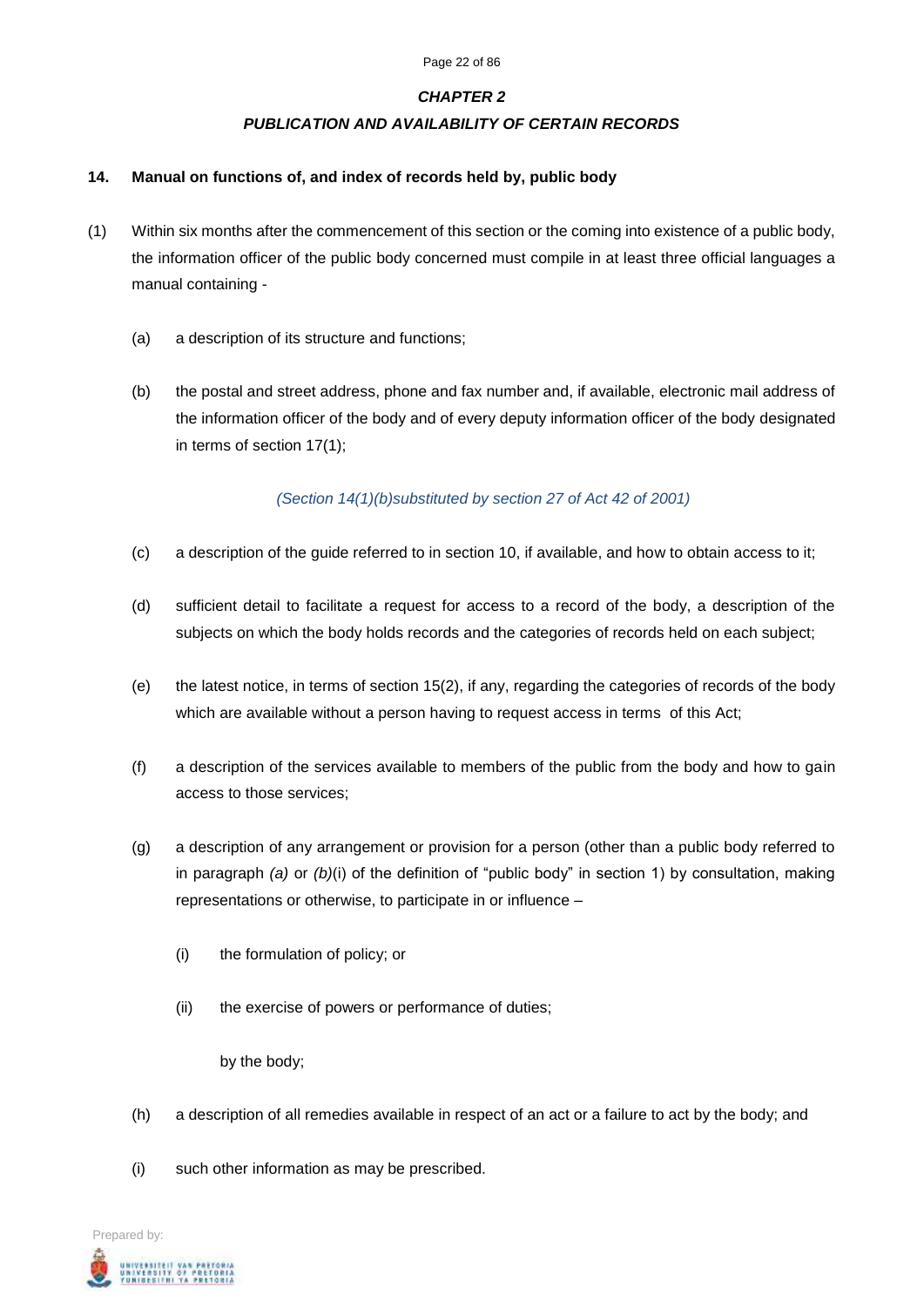#### Page 23 of 86

- (2) A public body must, if necessary, update and publish its manual referred to in subsection (1) at intervals of not more than one year.
- (3) Each manual must be made available as prescribed.
- (4)
- (a) If the functions of two or more public bodies are closely connected, the Minister may on request or of his or her own accord determine that the two or more bodies compile one manual only.
- (b) The public bodies in question must share the cost of the compilation and making available of such manual as the Minister determines.
- (5) For security, administrative or financial reasons, the Minister may, on request or of his or her own accord by notice in the *Gazette*, exempt any public body or category of the public bodies from any provision of this section for such period as the Minister thinks fit.

# *(Commencement date of section 14: 15 February 2002 [Proc. No. 9, Gazette No. 23119])*

# **15. Voluntary disclosure and automatic availability of certain records**

- (1) The information officer of a public body, referred to in paragraph *(a)* or *(b)*(i) of the definition of "public body" in section 1, must, on a periodic basis not less frequently than once each year, submit to the Minister a description of -
	- (a) the categories of records of the public body that are automatically available without a person having to request access in terms of this Act, including such categories available–
		- (i) for inspection in terms of legislation other than this Act;
		- (ii) for purchase or copying from the body; and
		- (iii) from the body free of charge; and
	- (b) how to obtain access to such records.
- (2) On a periodic basis not less frequently than once each year and at the cost of the relevant public body, the Minister must, by notice in the *Gazette –*
	- (a) publish every description submitted in terms of subsection (1); or
	- (b) update every description so published,

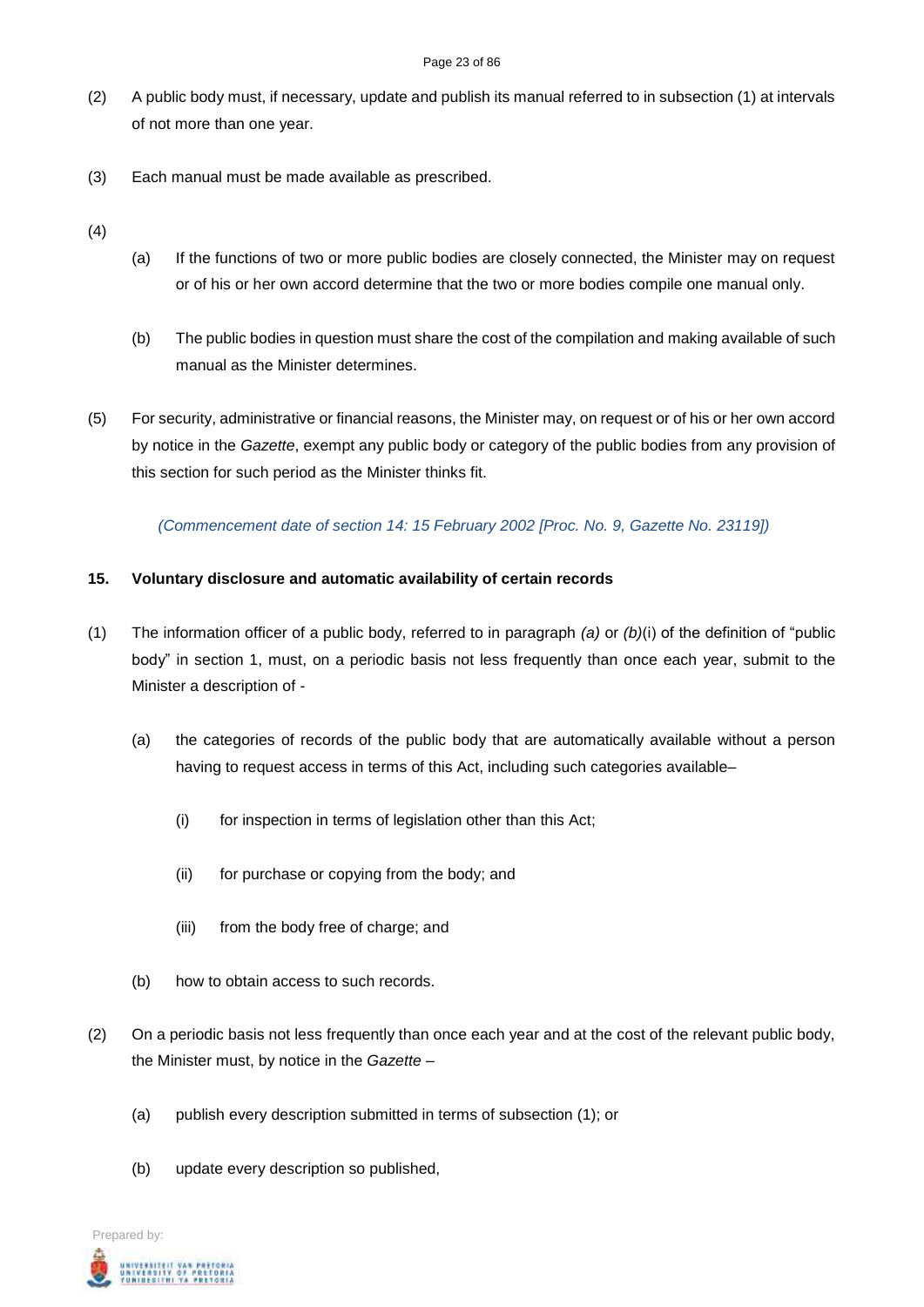as the case may be.

- (3) The only fee payable (if any) for access to a record included in a notice in terms of subsection (2) is a prescribed fee for reproduction.
- (4) The information officer of a public body may delete any part of a record contemplated in subsection (1)*(a)* which, on a request for access, may or must be refused in terms of Chapter 4 of this Part.
- (5) Section 11 and any other provisions in this Act related to that section do not apply to any category of records included in a notice in terms of subsection (2).

#### **16. Information in telephone directory**

The Director-General of the national department responsible for government communications and information services must at that department's cost ensure the publication of the postal and street address, phone and fax number and, if available, electronic mail address of the information officer of every public body in every telephone directory issued for general use by the public as are prescribed**.**

*(Commencement date of section 16: 15 February 2002 [Proc. No. 9, Gazette No. 23119])*

# *CHAPTER 3 MANNER OF ACCESS*

#### **17. Designation of deputy information officers, and delegation**

- (1) For the purposes of this Act, each public body must, subject to legislation governing the employment of personnel of the public body concerned, designate such number of persons as deputy information officers as are necessary to render the public body as accessible as reasonably possible for requesters of its records.
- (2) The information officer of a public body has direction and control over every deputy information officer of that body.
- (3) The information officer of a public body may delegate a power or duty conferred or imposed on that information officer by this Act to a deputy information officer of that public body.
- (4) In deciding whether to delegate a power or duty in terms or subsection (3), the information officer must give due consideration to the need to render the public body as accessible as reasonably possible for requesters of its records.
- (5) Any power or duty delegated in terms of subsection (3) must be exercised or performed subject to such condition as the person who made the delegation considers necessary.

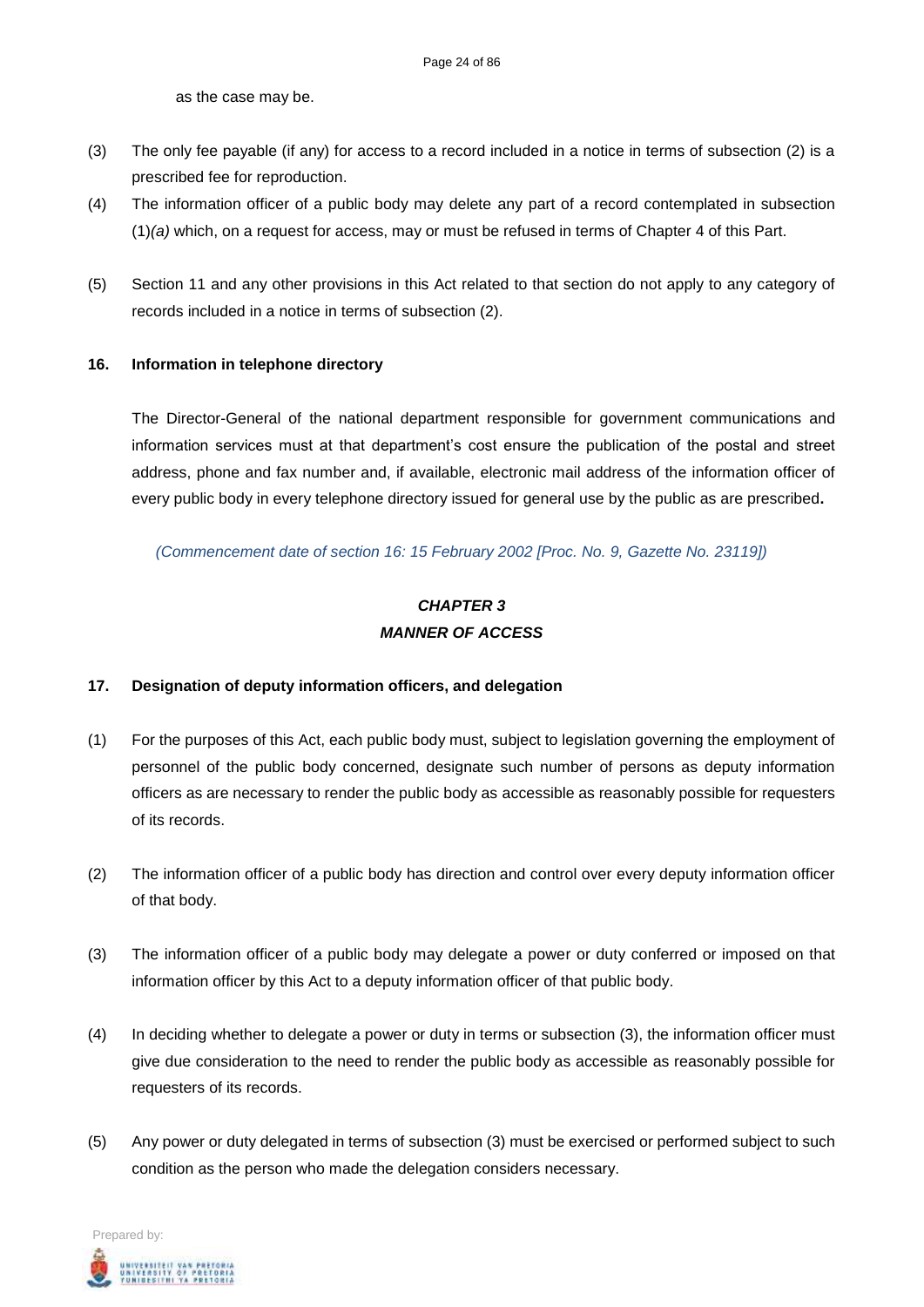- (6) Any delegation in terms of subsection (3)
	- (a) must be in writing
	- (b) does not prohibit the person who made the delegation from exercising the power concerned or performing the duty concerned himself or herself; and
	- (c) may at any time be withdrawn or amended in writing by that person.
- (7) Any right or privilege acquired, or any obligation or liability incurred, as a result of a decision in terms of a delegation in terms of subsection (3) is not affected by any subsequent withdrawal or amendment of that decision.

#### **18. Form of requests**

- (1) A request for access must be made in the prescribed form to the information officer of the public body concerned at his or her address or fax number or electronic mail address.
- (2) The form for a request of access prescribed for the purposes of subsection (1) must at least require the requester concerned -
	- (a) to provide sufficient particulars to enable an official of the public body concerned to identify  $-$ 
		- (i) the record or records requested; and
		- (ii) the requester;
	- (b) to indicate which applicable form of access referred to in section 29(2) is required;
	- (c) to state whether the record concerned is preferred in a particular language;
	- (d) to specify a postal address or fax number of the requester in the Republic;
	- (e) if, in addition to a written reply, the requester wishes to be informed of the decision on the request in any other manner, to state that manner and the necessary particulars to be so informed; and
	- (f) if the request is made on behalf of a person, to submit proof of the capacity in which the requester is making the request, to the reasonable satisfaction of the information officer.
- (3)
- (a) An individual who because of illiteracy or a disability is unable to make a request for access to a record of a public body in accordance with subsection (1), may make that request orally.

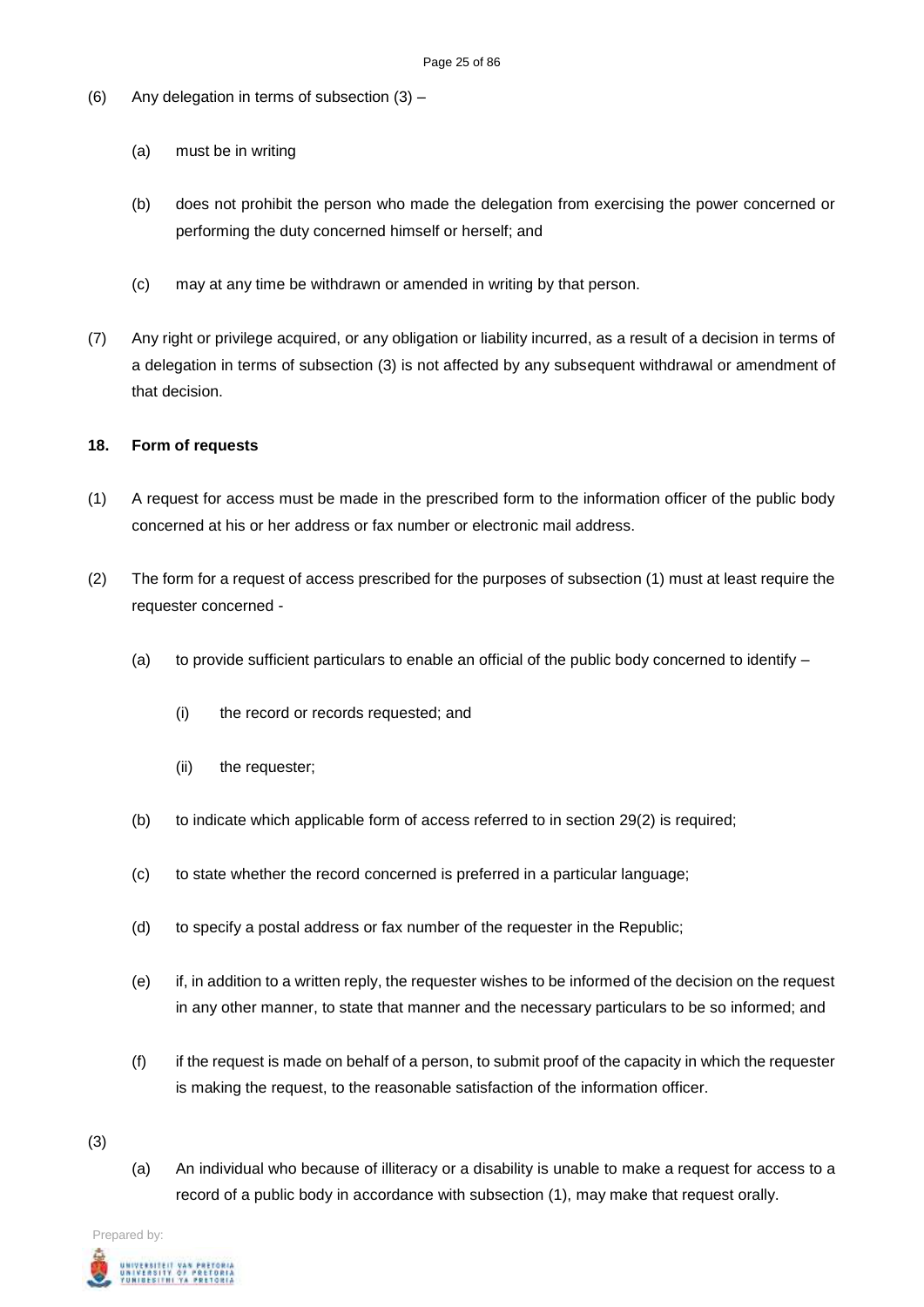(b) The information officer of that body must reduce that oral request to writing in the prescribed form and provide a copy thereof to the requester.

#### **19. Duty to assist requesters**

- $(1)$  If a requester informs the information officer of  $-$ 
	- (a) a public body that he or she wishes to make a request for access to a record of that public body; or
	- (b) a public body (other than a public body referred to in paragraph *(a)* or *(b)*(i) of the definition of "public body" in section 1) that he or she wishes to make a request for access to a record of another public body,

the information officer must render such reasonable assistance, free of charge, as is necessary to enable that requester to comply with section 18(1).

- (2) If a requester has made a request for access that does not comply with section 18(1), the information officer concerned may not refuse the request because of that non-compliance unless the information officer has –
	- (a) notified that requester of an intention to refuse the request and stated in the notice  $-$ 
		- (i) the reasons for the contemplated refusal; and
		- (ii) that the information officer or another official identified by the information officer would assist that requester in order to make the request in a form that would remove the grounds for refusal;
	- (b) given the requester a reasonable opportunity to seek such assistance;
	- (c) as far as reasonably possible, furnished the requester with any information (including information about the records, other than information on the basis of which a request for access may or must be refused in terms of any provision of Chapter 4 of this Part, held by the body which are relevant to the request) that would assist the making of the request in that form; and
	- (d) given the requester a reasonable opportunity to confirm the request or alter it to comply with section 18(1).

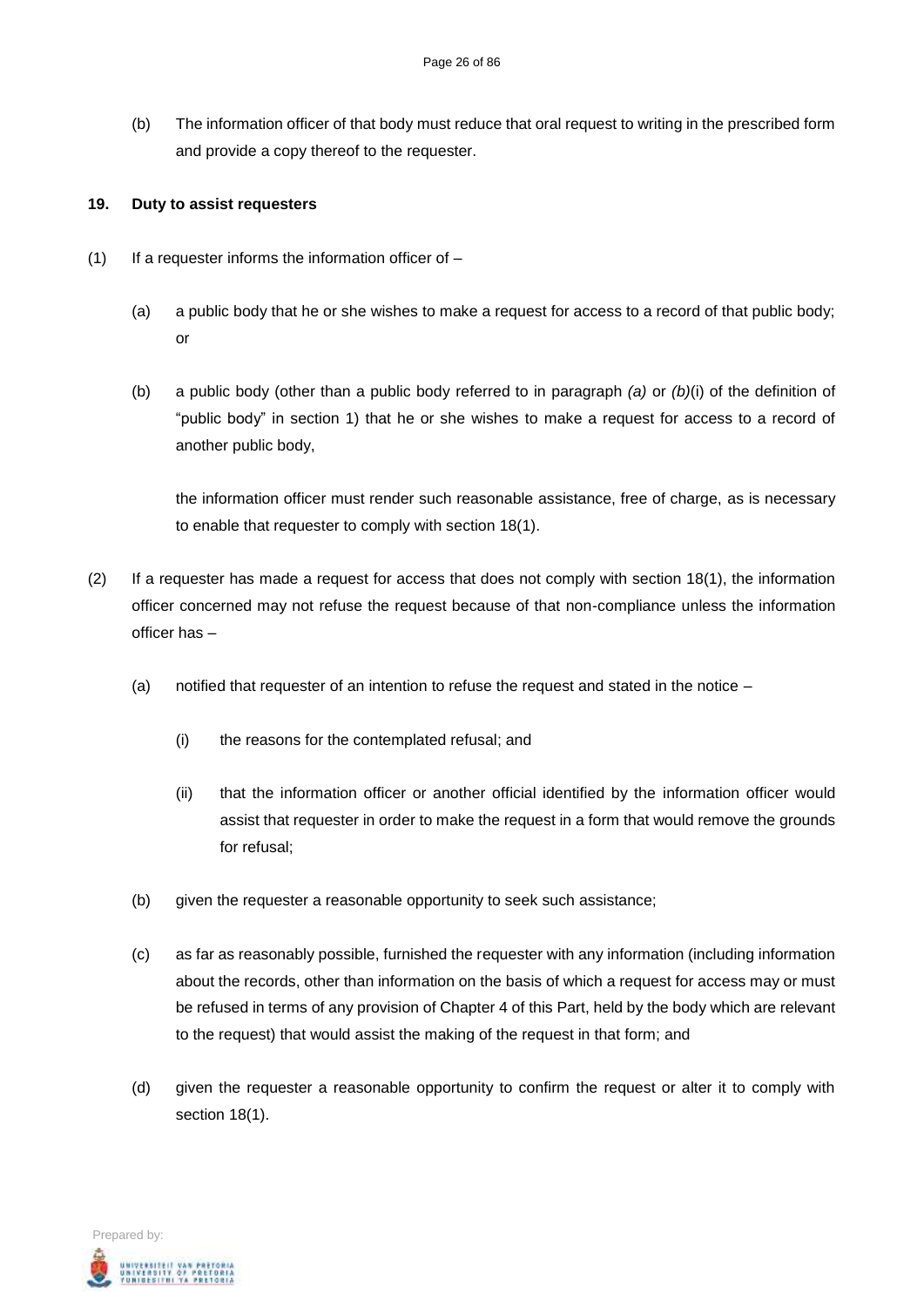#### Page 27 of 86

- (3) When computing any period referred to in section 25(1), the period commencing on the date on which notice is given in terms of subsection (2) and ending on the date on which the person confirms or alters the request for access concerned must be disregarded.
- (4) If it is apparent on receipt of a request for access that it should have been made to another public body, the information officer of the public body concerned must –
	- (a) render such assistance as is necessary to enable the person to make the request, to the information officer of the appropriate public body; or
	- (b) transfer the request in accordance with section 20 to the last-mentioned information officer,

whichever will result in the request being dealt with earlier.

#### **20. Transfer of requests**

- (1) If a request for access is made to the information officer of a public body in respect of which
	- (a) the record is not in the possession or under the control of that body but is in the possession of another public body;
	- (b) the record's subject matter is more closely connected with the functions of another public body than those of the public body of the information officer to whom the request is made; or
	- (c) the record contains commercial information contemplated in section 42 in which any other public body has a greater commercial interest,

the information officer to whom the request is made must as soon as reasonably possible, but in any event within 14 days after the request is received –

- (i) transfer the request to the information officer of the other public body or, if there is in the case of paragraph *(c)* more than one other public body having a commercial interest, the other public body with the greatest commercial interest; and
- (ii) if the public body of the information officer to whom the request is made is in possession of the record and considers it helpful to do so to enable the information officer of the other public body to deal with the request, send the record or a copy of the record to that information officer.
- (2) If a request for access is made to the information officer of a public body in respect of which –

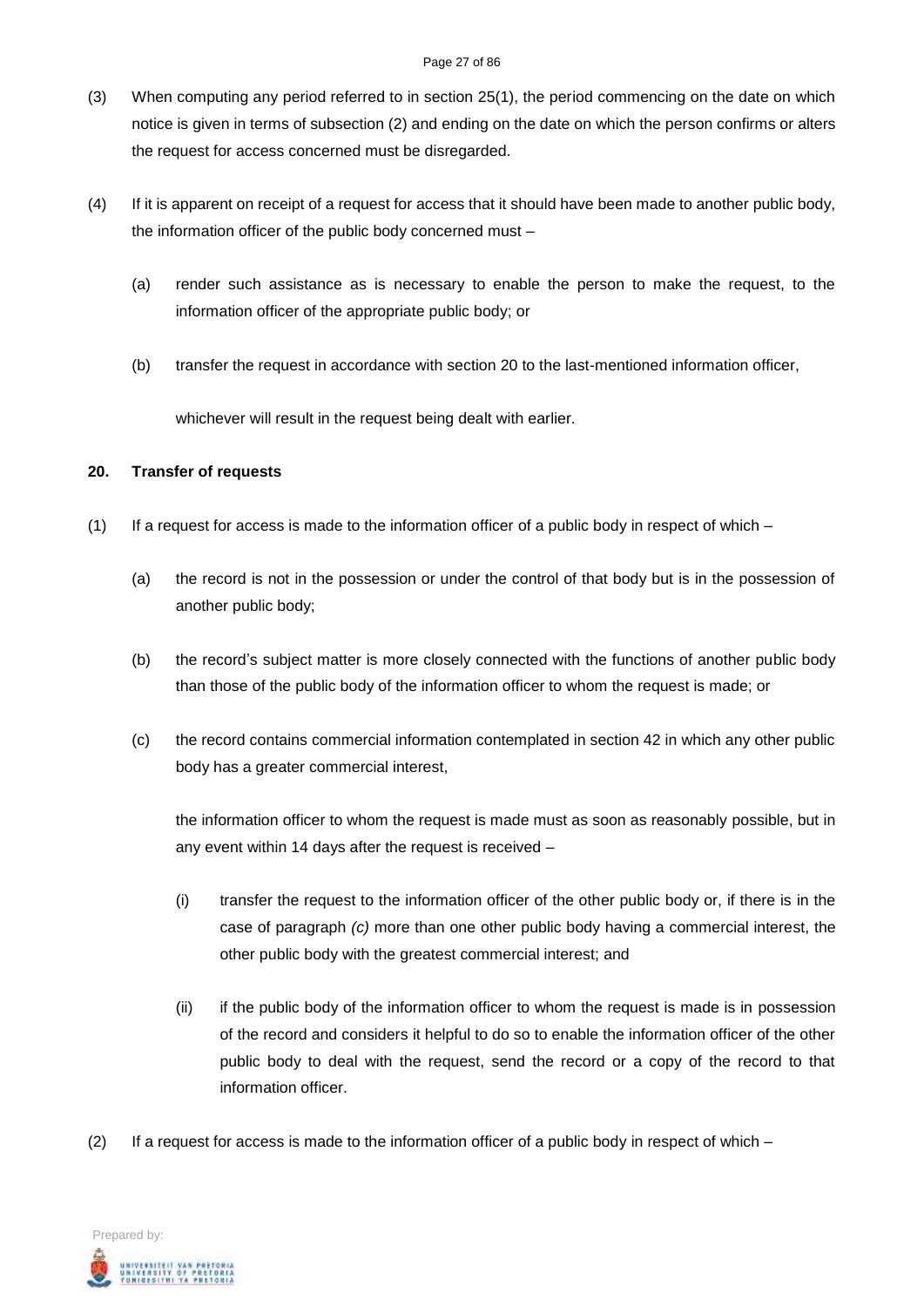- (a) the record is not in the possession or under the control of the public body of that information officer and the information officer does not know which public body has possession or control of the record;
- (b) the record's subject matter is not closely connected to the functions of the public body of that information officer and the information officer does not know whether the record is more closely connected with the functions of another public body than those of the public body of the information officer to whom the request is made; and
- (c) the record-
	- (i) was created by or for another public body; or
	- (ii) was not so created by or for any public body, but was received first by another public body,

the information officer to whom the request is made, must as soon as reasonably possible, but in any event within 14 days after the request is received, transfer the request to the information officer of the public body by or for which the record was created or which received it first, as the case may be.

- (3) Subject to subsection (4), the information officer to whom a request for access is transferred, must give priority to that request in relation to other requests as if it were received by him or her on the date it was received by the information officer who transferred the request.
- (4) If a request for access is transferred, any period referred to in section 25(1) must be computed from the date the request is received by the information officer to whom the request is transferred.
- (5) Upon the transfer of a request for access, the information officer making the transfer must immediately notify the requester of –
	- (a) the transfer,
	- (b) the reasons for the transfer; and
	- (c) the period within which the request must be dealt with.

#### **21. Preservation of records until final decision on request**

(1) If the information officer of a public body has received a request for access to a record of the body, that information officer must take the steps that are reasonably necessary to preserve the record, without deleting any information contained in it, until the information officer has notified the requester concerned of his or her decision in terms of section 25 and –

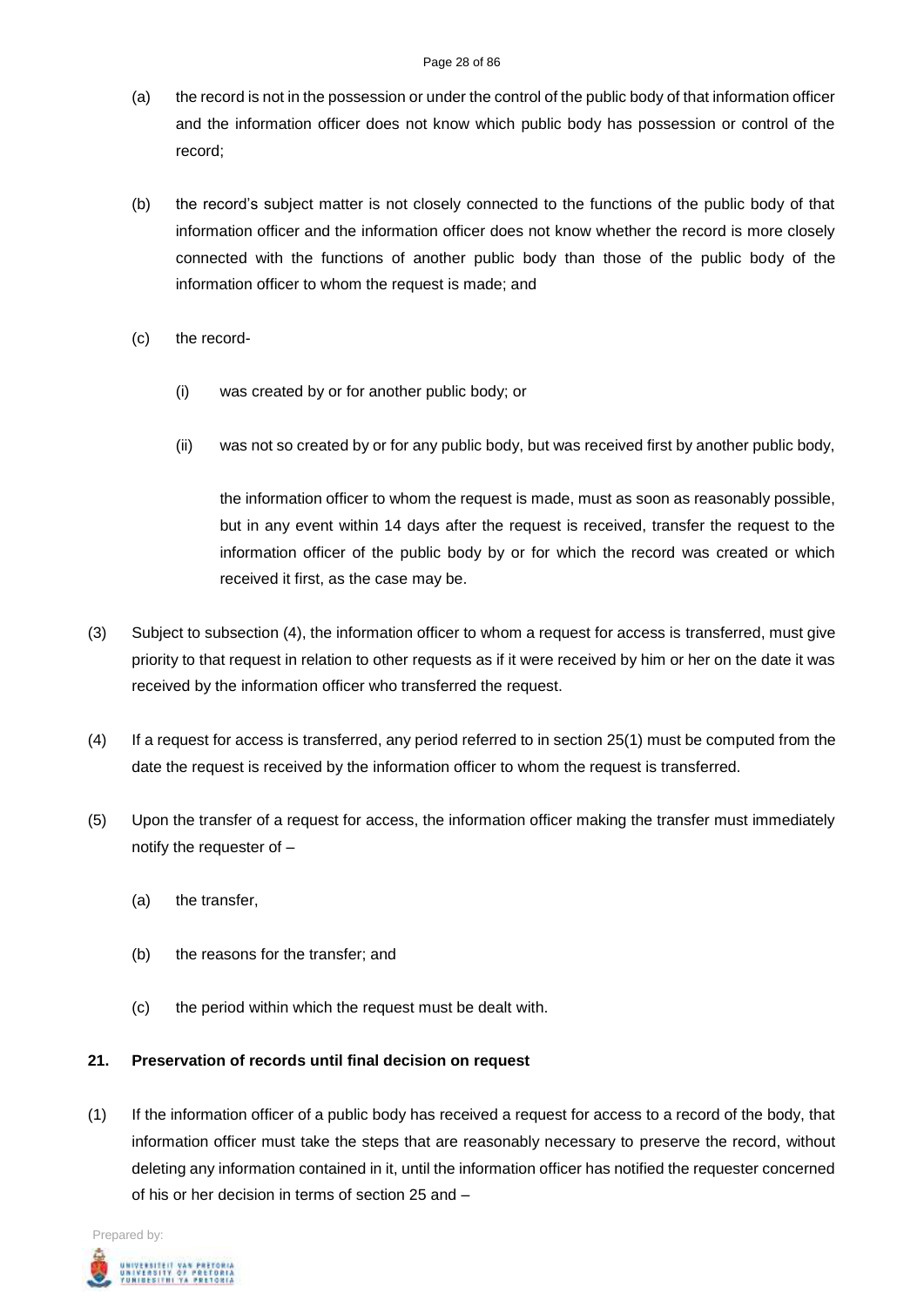- (a) the periods for lodging an internal appeal, an application with a court or an appeal against a decision of that court have expired; or
- (b) that internal appeal, application or appeal against a decision of that court or other legal proceedings in connection with the request has been finally determined,

whichever is the later

#### **22. Fees**

(1) The information officer of a public body to whom a request for access is made, must by notice require the requester, other than a personal requester, to pay the prescribed request fee (if any), before further processing the request.

(2) If-

- (a) the search for a record of a public body in respect of which a request for access by a requester, other than a personal requester, has been made; and
- (b) the preparation of the record for disclosure (including any arrangements contemplated in section 29(2)*(a)* and *(b)*(i) and (ii) *(aa)),*

would, in the opinion of the information officer of the body, require more than the hours prescribed for this purpose for requesters, the information officer must by notice require the requester, other than a personal requester, to pay as a deposit the prescribed portion (being not more than one third) of the access fee which would be payable if the request is granted.

- (3) The notice referred to in subsection (1) or (2) must state
	- (a) the amount of the deposit payable in terms of subsection (2), if applicable;
	- (b) that the requester may lodge an internal appeal or an application with a court, as the case may be, against the tender or payment of the request fee in terms of subsection (1), or the tender or payment of a deposit in terms of subsection (2), as the case may be; and
	- (c) the procedure (including the period) for lodging the internal appeal or application, as the case may be.
- (4) If a deposit has been paid in respect of a request for access which is refused, the information officer concerned must repay the deposit to the requester.

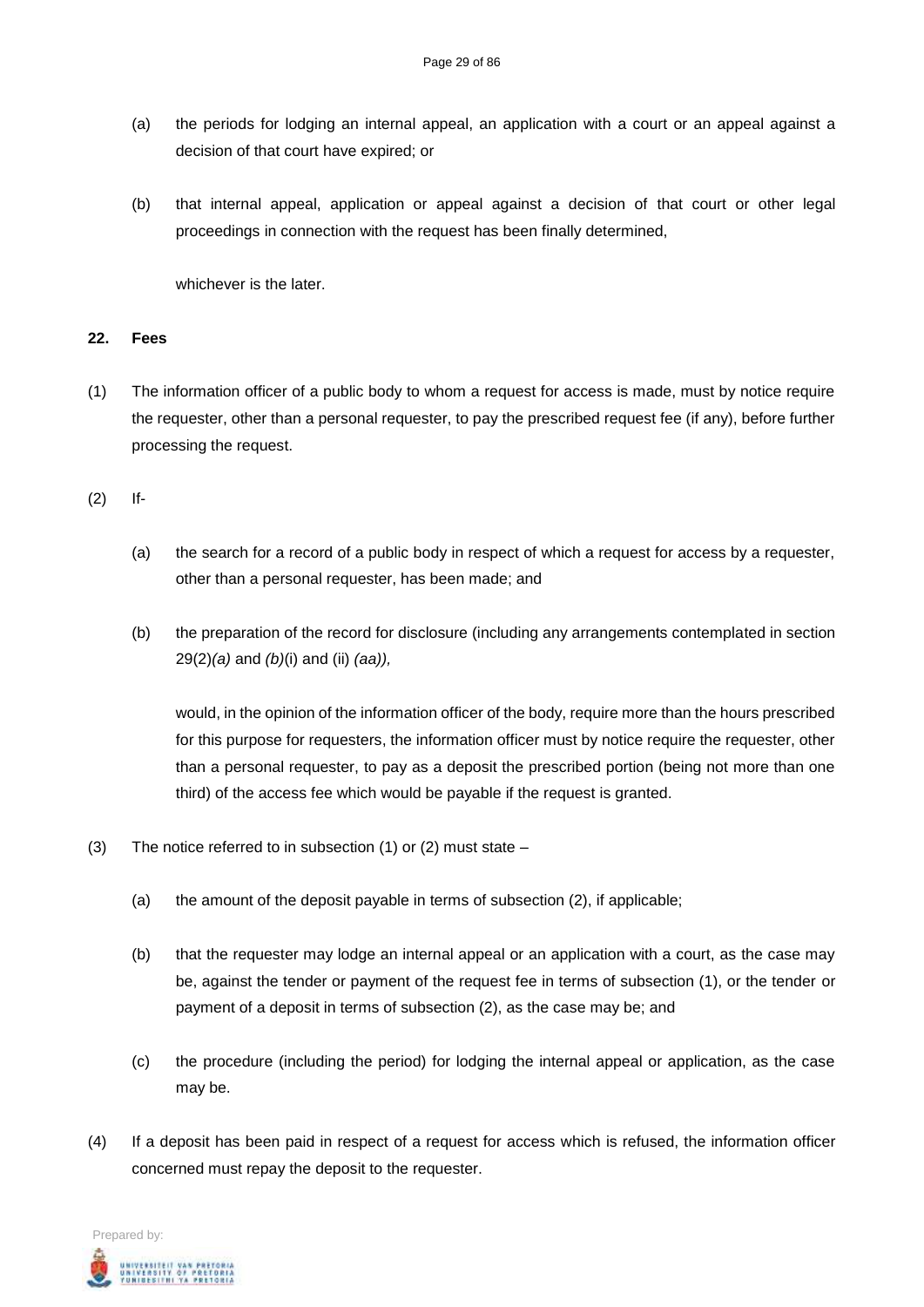#### Page 30 of 86

- (5) The information officer of a public body must withhold a record until the requester concerned has paid the applicable fees (if any).
- (6) A requester whose request for access to a record of a public body has been granted must pay an access fee for reproduction and for search and preparation contemplated in subsection (7)*(a)* and *(b),* respectively, for any time reasonably required in excess of the prescribed hours to search for and prepare (including making any arrangements contemplated in section 29(2)*(a)* and (b)(i) and (ii)*(aa)* the record for disclosure.
- (7) Access fees prescribed for the purposes of subsection (6) must provide for a reasonable access fee for –
	- (a) the cost of making a copy of a record, or of a transcription of the content of a record, as contemplated in section 29(2)*(a)* and *(b)*(i), (ii)*(bb),* and (v) and, if applicable, the postal fee; and
	- (b) the time reasonably required to search for the record and prepare (including making any arrangements contemplated in section 29(2)*(a)* and (b)*(i)* and (ii)*(aa)*) the record for disclosure to the requester.
- (8) The Minister may, by notice in the *Gazette –*
	- (a) exempt any person or category of person from paying any fee referred to in this section;
	- (b) determine that any fee referred to in this section is not to exceed a certain maximum amount;
	- (c) determine the manner in which any fee referred to in this section is to be calculated;
	- (d) determine that any fee referred to in this section does not apply to a category of records;
	- (e) exempt any person or record or category or persons or records for a stipulated period from any fee referred to in subsection (6); and
	- (f) determine that where the cost of collecting any fee referred to in this section exceeds the amount charged, such a fee does not apply.

# **23. Records that cannot be found or do not exist**

- $(1)$  If  $-$ 
	- (a) all reasonable steps have been taken to find a record requested; and
	- (b) there are reasonable grounds for believing that the record –

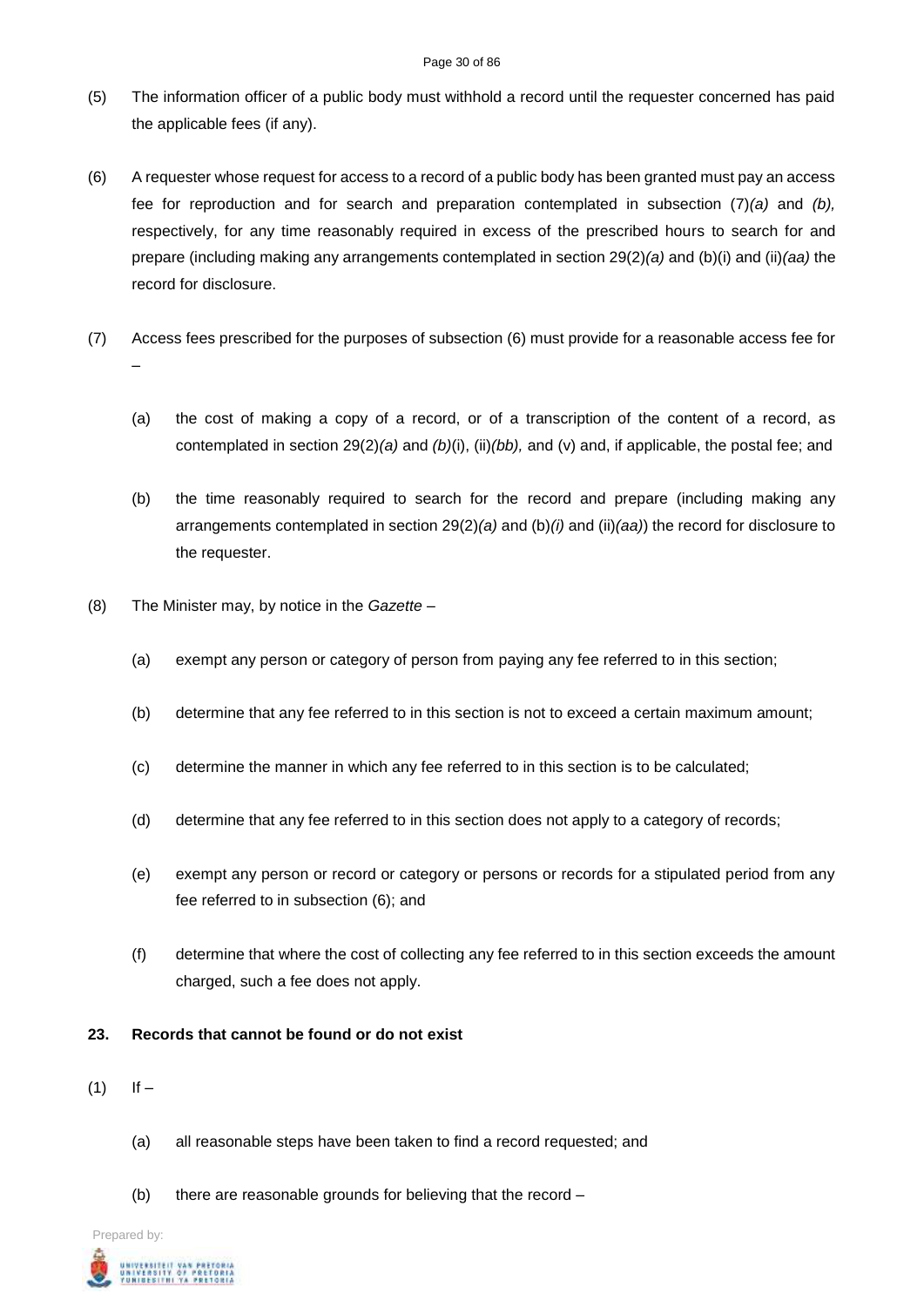- (i) is in the public body's possession but cannot be found; or
- (ii) does not exist,

the information officer of a public body must, by way of affidavit or affirmation, notify the requester that it is not possible to give access to that record.

- (2) The affidavit or affirmation referred to in subsection (1) must give a full account of all steps taken to find the record in question or to determine whether the record exist, as the case may be, including all communications with every person who conducted the search on behalf of the information officer.
- (3) For the purposes of this Act, the notice in terms of subsection (1) is to be regarded as a decision to refuse a request for access to the record.
- (4) If, after notice is given in terms of subsection (1), the record in question is found, the requester concerned must be given access to the record unless access is refused on a ground for refusal contemplated in Chapter 4 of this Part.

#### **24. Deferral of access**

- (1) If the information officer of a public body decides to grant a request for access to a record, but that record –
	- (a) is to be published within 90 days after the receipt or transfer of the request or such further period as is reasonably necessary for printing and translating the record for the purpose of publishing it;
	- (b) is required by law to be published but is yet to be published; or
	- (c) has been prepared for submission to any legislature or a particular person but is yet to be submitted,

the information officer may defer giving access to the record for a reasonable period.

- (2) If access to a record is deferred in terms of subsection (1), the information officer must notify the requester concerned –
	- (a) that the requester may, within 30 days after that notice is given, make representations to the information officer why the record is required before such publication or submission; and
	- (b) of the likely period for which access is to be deferred.

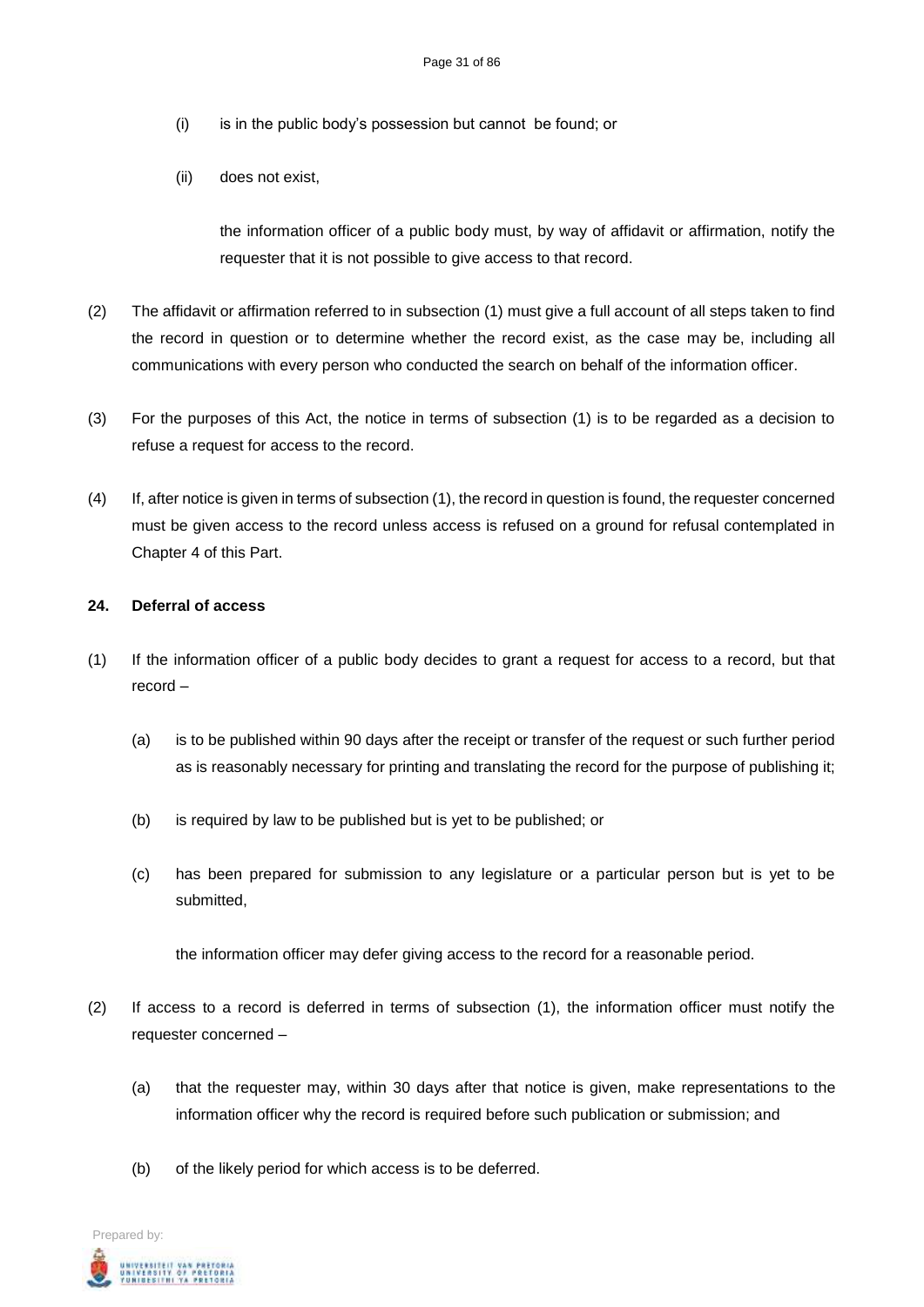(3) If a requester makes representations in terms of subsection (2)*(a),* the information officer must, after due consideration of those representations, grant the request for access only if there are reasonable grounds for believing that the requester will suffer substantial prejudice if access to the record is deferred for the likely period referred to in subsection (2)*(b).*

#### **25. Decision on request and notice thereof**

- (1) Except if the provisions regarding third party notification and intervention contemplated in Chapter 5 of this Part apply, the information officer to whom the request is made or transferred, must, as soon as reasonably possible, but in any event within 30 days, after the request is received –
	- (a) decide in accordance with this Act whether to grant the request; and
	- (b) notify the requester of the decision and, if the requester stated, as contemplated in section 18(2)*(e),* that he or she wished to be informed of the decision in any other manner, inform him or her in that manner if it is reasonably possible.
- (2) If the request for access is granted, the notice in terms of subsection  $(1)(b)$  must state
	- (a) the access fee (if any) to be paid upon access;
	- (b) the form in which access will be given; and
	- (c) that the requester may lodge an internal appeal or an application with a court, as the case may be, against the access fee to be paid or the form of access granted, and the procedure (including the period) for lodging the internal appeal or application as the case may be.
- (3) If the request for access is refused, the notice in terms of subsection (1)*(b)* must-
	- (a) state adequate reasons for the refusal, including the provisions of the Act relied upon;
	- (b) exclude, from such reasons, any reference to the content of the record; and
	- (c) state that the requester may lodge an internal appeal or an application with a court, as the case may be, against the refusal of the request, and the procedure (including the period) for lodging the internal appeal or application, as the case may be.

*(Section 25(1) substituted by section 28 of Act 42 of 2001)*

#### **26. Extension of period to deal with request**

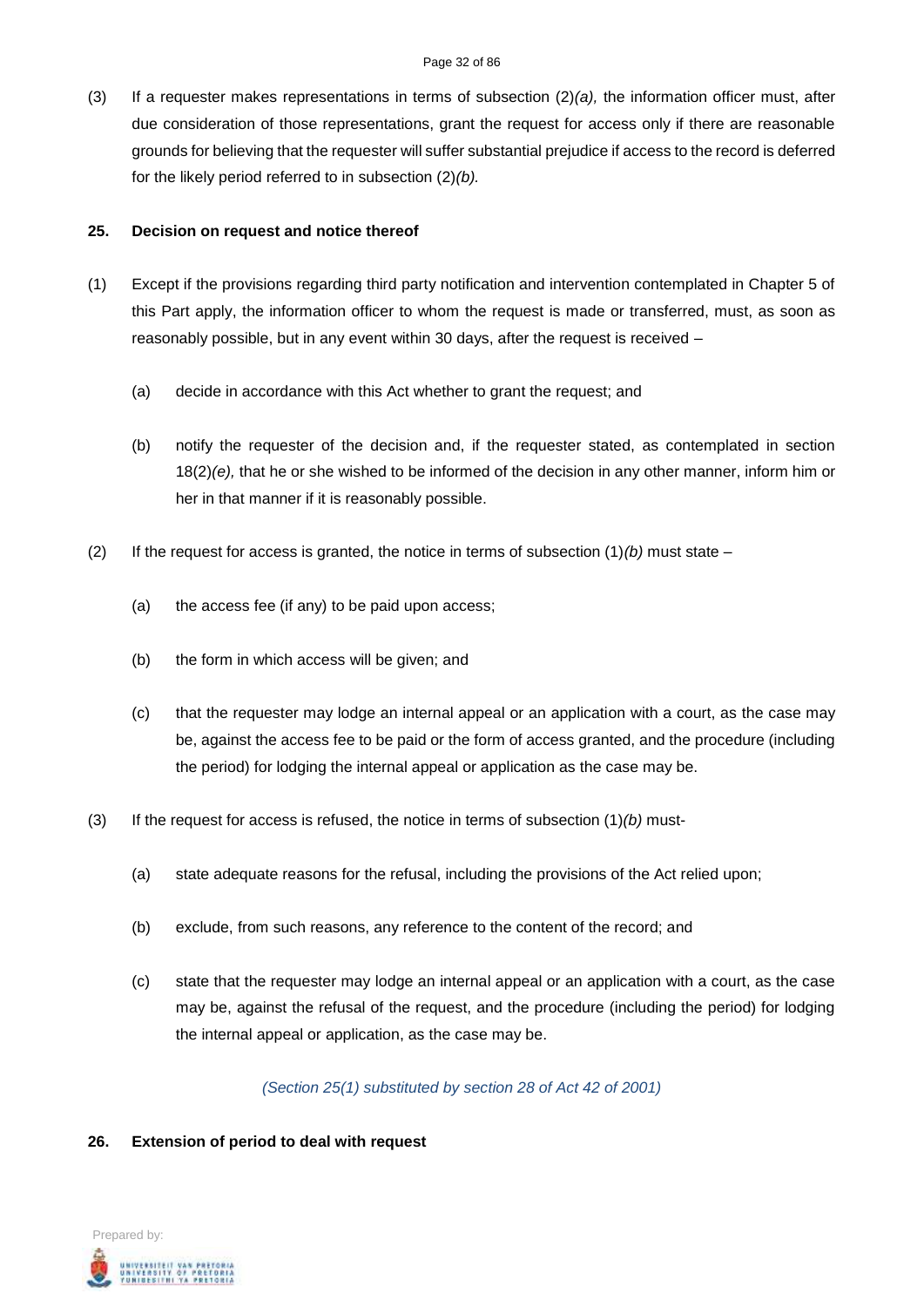- (1) The information officer to whom a request for access has been made or transferred, may extend the period of 30 days referred to in section 25(1) (in this section referred to as the "original period") once for a further period of not more than 30 days, if –
	- (a) the request is for a large number of records or requires a search through a large number of records and compliance with the original period would unreasonably interfere with the activities of the public body concerned;
	- (b) the request requires a search for records in, or collection thereof from, an office of the public body not situated in the same town or city as the office of the information officer that cannot reasonably be completed within the original period;
	- (c) consultation among divisions of the public body or with another public body is necessary or desirable to decide upon the request that cannot reasonably be completed within the original period;
	- (d) more than one of the circumstances contemplated in paragraphs *(a), (b)* and *(c)* exist in respect of the request making compliance with the original period not reasonably possible; or
	- (e) the requester consents in writing to such extension.
- (2) If a period is extended in terms of subsection (1), the information officer must, as soon as reasonably possible, but in any event within 30 days, after the request is received or transferred, notify the requester of the extension.
- (3) The notice in terms of subsection (2) must state
	- (a) the period of the extension;
	- (b) adequate reasons for the extension, including the provisions of this Act relied upon; and
	- (c) that the requester may lodge an internal appeal or an application to with a court, as the case may be, against the extension, and the procedure (including the period) for lodging the internal appeal or application, as the case may be.

# **27. Deemed refusal of request**

If an information officer fails to give the decision on a request for access to the requester concerned within the period contemplated in section 25(1), the information officer is, for the purposes of this Act, regarded as having refused the request.

#### **28. Severability**

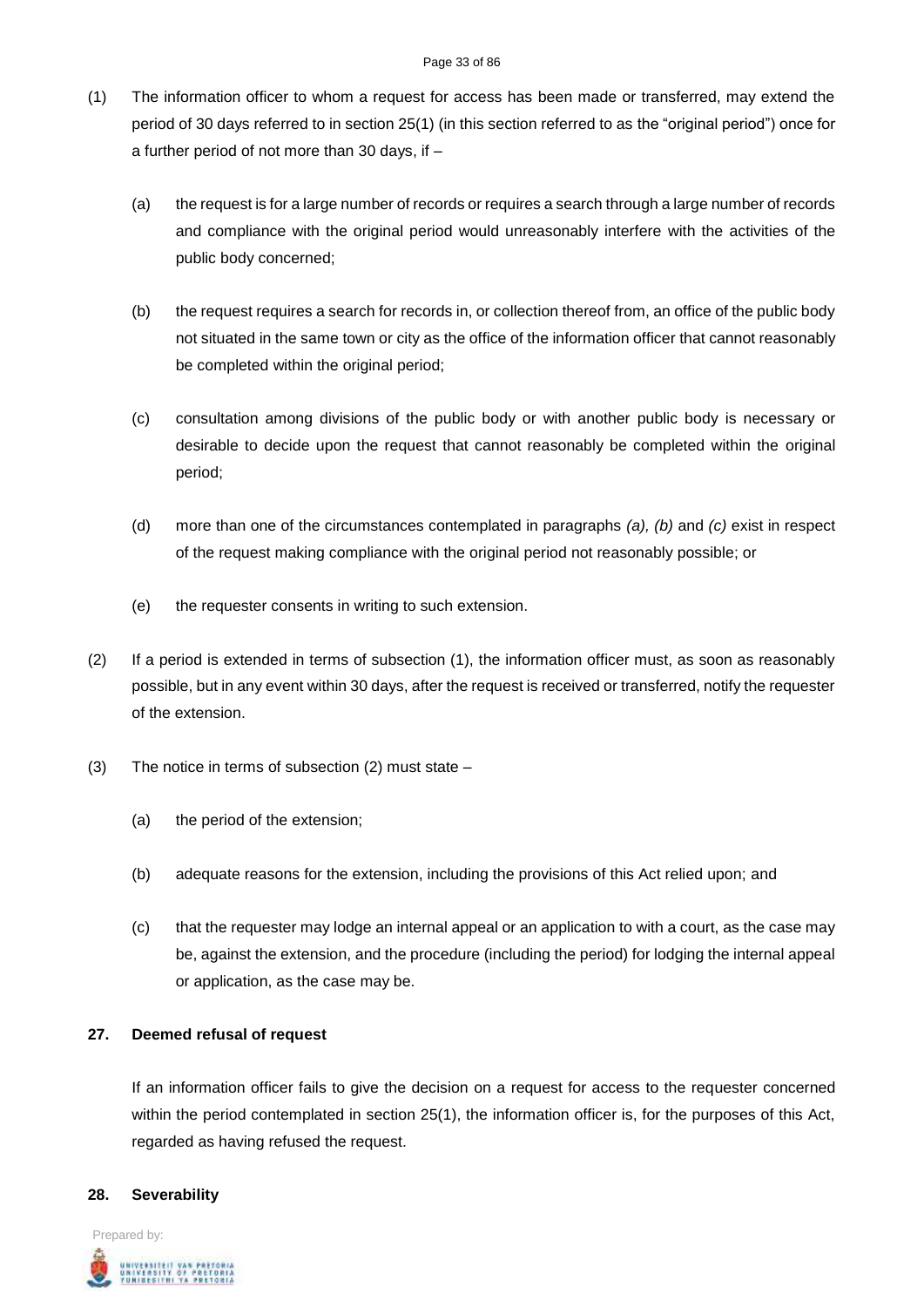- (1) If a request for access is made to a record of a public body containing information which may or must be refused in terms of any provision of Chapter 4 of this Part, every part of the record which –
	- (a) does not contain; and
	- (b) can reasonably be severed from any part that contains,

any such information must, despite any other provision of this Act, be disclosed.

- (2) If a request for access to  $-$ 
	- (a) a part of a record is granted; and
	- (b) the other part of the record is refused,

as contemplated in subsection (1), the provisions of section 25(2), apply to paragraph *(a)* of this subsection and the provisions of section 25(3) apply to paragraph *(b)* of this subsection.

*(Section 28(2) substituted by section 29 of Act 42 of 2001)*

#### **29. Access and forms of access**

- (1) If a requester has been given notice in terms of section 25(1) that his or her request for access has been granted, that requester must, subject to subsections (3) and (9) and section 31 -
	- (a) if an access fee is payable, upon payment of that fee; or
	- (b) if no access fee is payable, immediately,

be given access in the applicable forms referred to in subsection (2) as the requester indicated in the request, and in the language contemplated in section 31.

- (2) The forms of access to a record in respect of which a request of access has been granted, are the following:
	- (a) If the record is in written or printed form, by supplying a copy of the record or by making arrangements for the inspection of the record;
	- (b) if the record is not in written or printed form  $-$

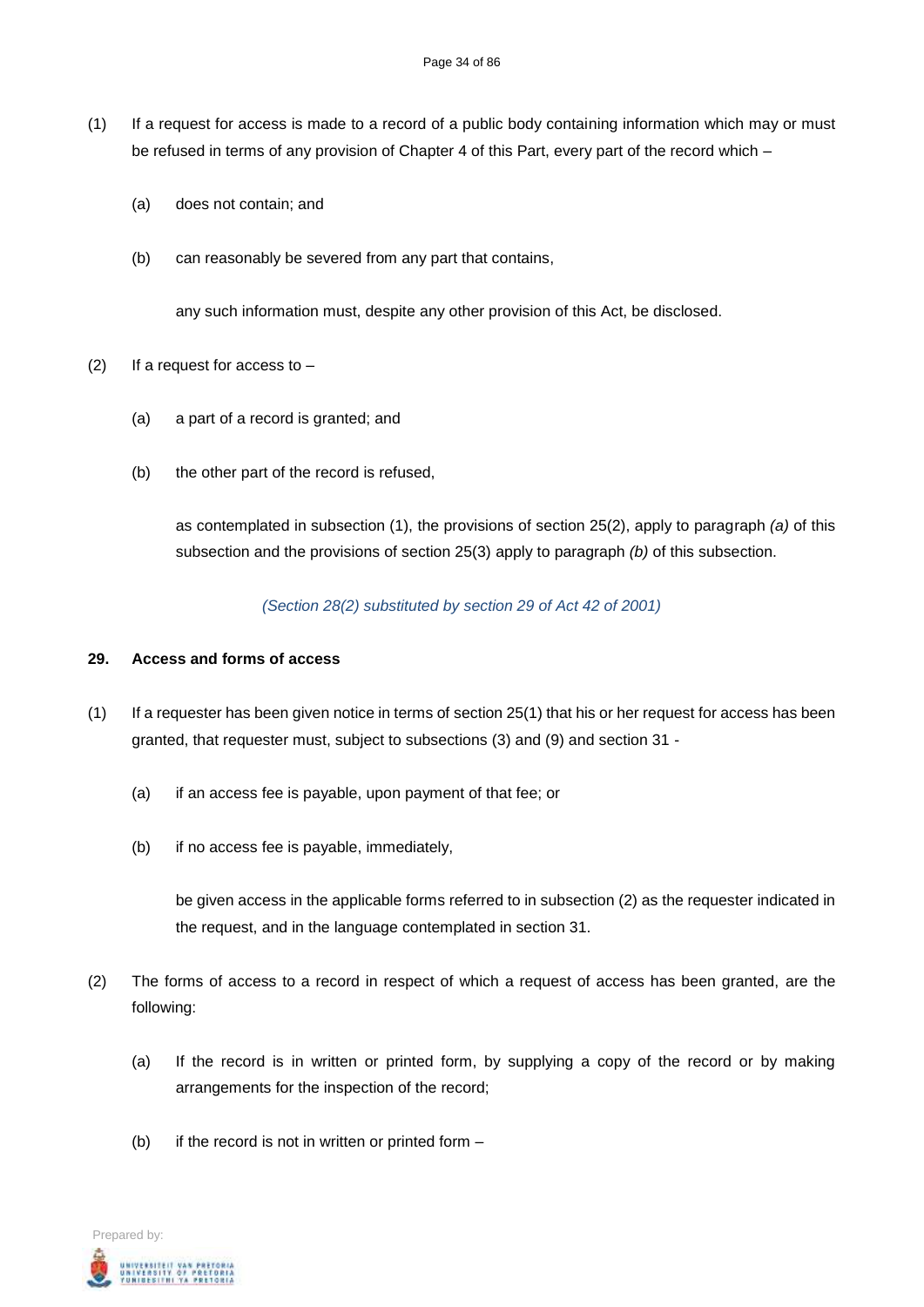- (i) in the case or a record from which visual images or printed transcriptions of those images are capable of being reproduced by means of equipment which is ordinarily available to the public body concerned, by making arrangements to view those images or be supplied with copies or transcriptions of them;
- (ii) in the case of a record in which words or information are recorded in such a manner that they are capable of being reproduced in the form of sound by equipment which is ordinarily available to the public body concerned –
	- *(aa)* by making arrangements to hear those sounds; or
	- *(bb)* if the public body is capable of producing a written or printed transcription of those sounds by the use of equipment which is ordinarily available to it, by supplying such a transcription;
- (iii) in the case or a record which is held on computer, or in electronic or machine-readable form, and from which the public body concerned is capable of producing a printed copy of  $\mathcal{L}_{\mathcal{A}}$ 
	- (aa) the record, or part of it; or
	- (bb) information derived from the record,

by using computer equipment and expertise ordinarily available to the public body, by supplying such a copy;

- (iv) in the case of a record available or capable of being made available in computer readable form, by supplying a copy in that form; or
- (v) in any other case, by supplying a copy of the record.
- (3) If the requester has requested access in a particular form, access must, subject to section 28, be given in that form, unless to do so would –
	- (a) interfere unreasonably with the effective administration of the public body concerned;
	- (b) be detrimental to the preservation of the record; or
	- (c) amount to an infringement of copyright not owned by the State or the public body concerned.

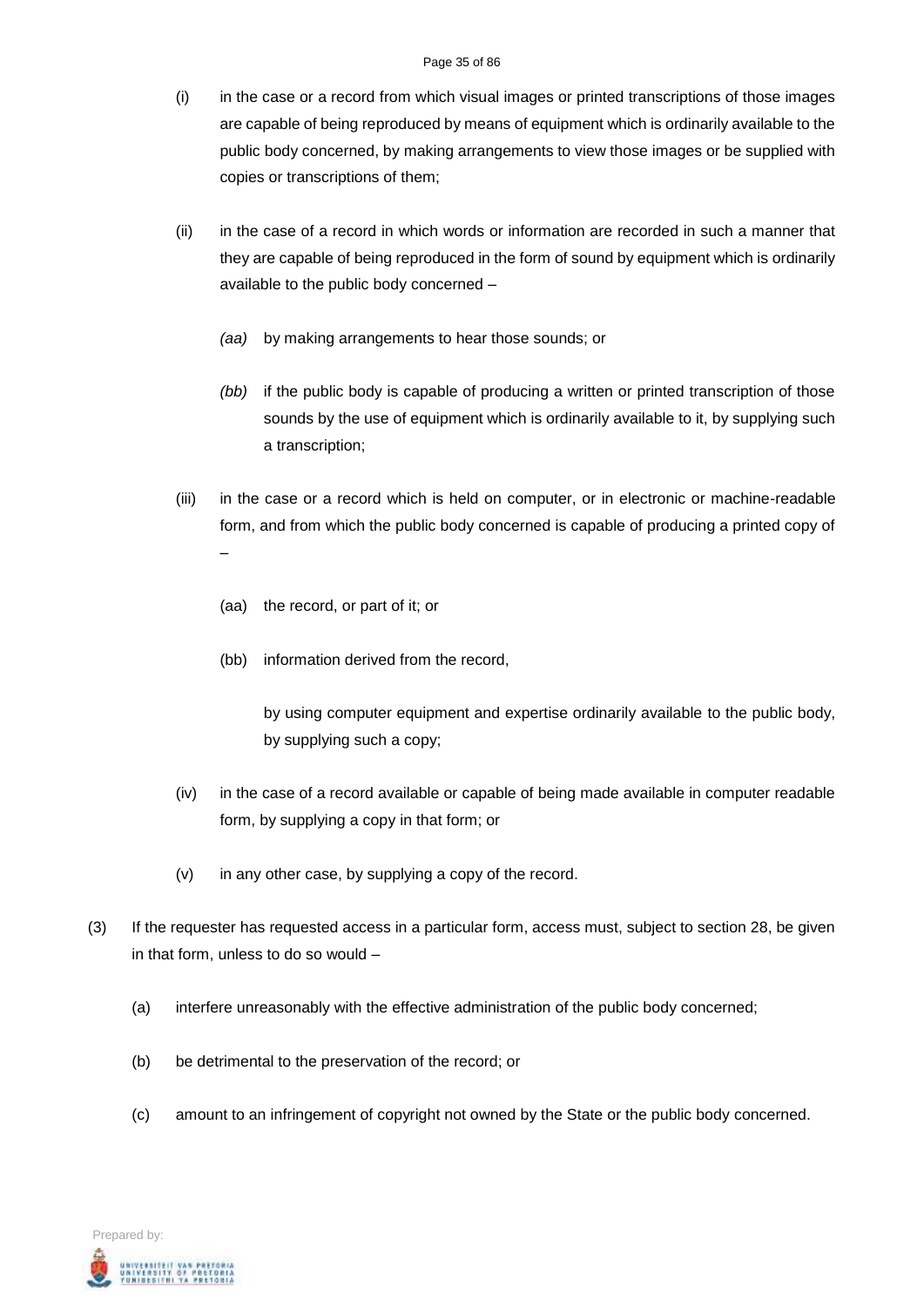#### Page 36 of 86

- (4) If a requester has requested access in a particular form and for a reason referred to in subsection (3) access in that form is refused but access is given in another form, the fee charged may not exceed what would have been charged if that requester had been given access in the form requested.
- (5) If a requester with a disability is prevented by that disability from reading, viewing or listening to the record concerned in the form in which it is held by the public body concerned, the information officer of the body must, if that requester so requests, take reasonable steps to make the record available in a form in which it is capable of being read, viewed or heard by the requester.
- (6) If a record is made available in accordance with subsection (5), the requester may not be required to pay an access fee which is more than the fee which he or she would have been required to pay but for the disability.
- (7) If a record is made available in terms of this section to a requester for inspection, viewing or hearing, the requester may make copies of or transcribe the record using the requester's equipment, unless to do so would –
	- (a) interfere unreasonably with the effective administration of the public body concerned;
	- (b) be detrimental to the preservation of the record; or
	- (c) amount to an infringement of copyright not owned by the State or public body concerned.
- (8) If the supply to a requester of a copy of a record is required by this section, the copy must, if so requested, be supplied by posting it to him or her.
- (9) If an internal appeal or an application to a court, as the case may be, is lodged against the granting of a request for access to a record, access to the record may be given only when the decision to grant the request is finally confirmed.

#### **30. Access to health or other records**

- (1) If the information officer who grants, in terms of section 11, a request for access to a record provided by a health practitioner in his or her capacity as such about the physical or mental health, or well-being –
	- (a) of the requester; or
	- (b) if the request has been made on behalf of the person to whom the record relates, or that person,

(in this section, the requester and person referred to paragraphs *(a)* and *(b),* respectively, are referred to as the "relevant person"), is of the opinion that the disclosure of the record to the relevant person might cause serious harm to his or her physical or mental health, or well-being,

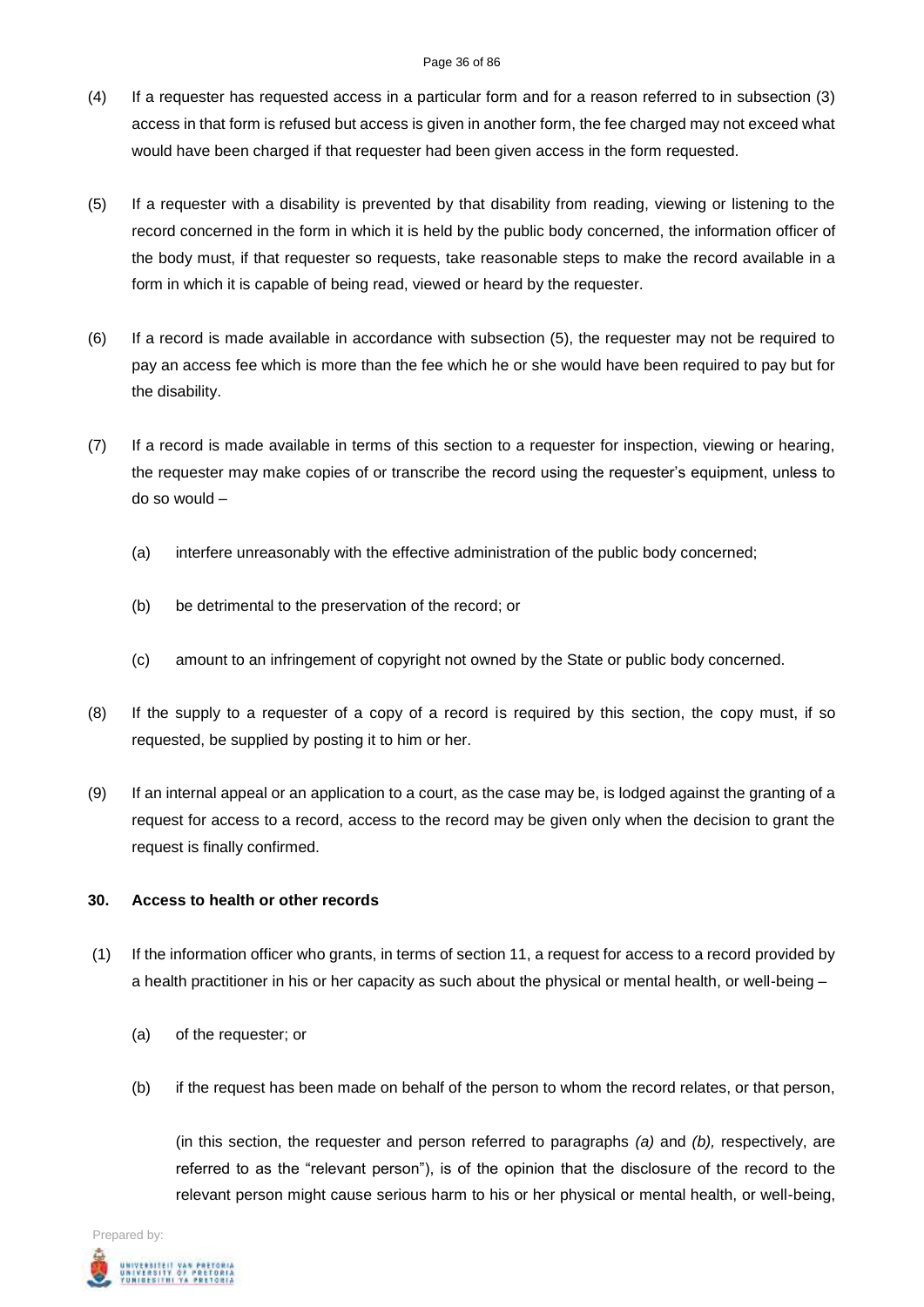#### Page 37 of 86

the information officer may, before giving access in terms of section 29, consult with a health practitioner who, subject to subsection (2), has been nominated by that relevant person.

- (2) If the relevant person is  $-$ 
	- (a) under the age of 16 years, a person having parental responsibilities for the relevant person must make the nomination contemplated in subsection (1); or
	- (b) incapable of managing his or her affairs, a person appointed by the court to manage those affairs must make that nomination.
- (3)
- (a) If, after being given access to the record concerned, the health practitioner consulted in terms of subsection (1) is of the opinion that the disclosure of the record to the relevant person would be likely to cause serious harm to his or her physical or mental health, or well-being, the information officer may only give access to the record if the requester proves to the satisfaction of the information officer that adequate provision is made for such counselling or arrangements as are reasonable practicable before, during or after the disclosure of the record to limit, alleviate or avoid such harm to the relevant person.
- (b) Before access to the record is given to the requester, the person responsible for such counselling or arrangements must be given access to the record.

### **31. Language of access**

A requester whose request for access to a record of a public body has been granted must, if the record –

- (a) exists in the language that the requester prefers, be given access in that language; or
- (b) does not exist in the language so preferred or the requester has no preference or has not indicated a preference, be given access in any language the record exists in.

### **32. Reports to the Human Rights Commission**

The information officer of each public body must annually submit to the Human Right Commission a report stating in relation to the public body –

- (a) the number of requests for access received;
- (b) the number of requests for access granted in full;

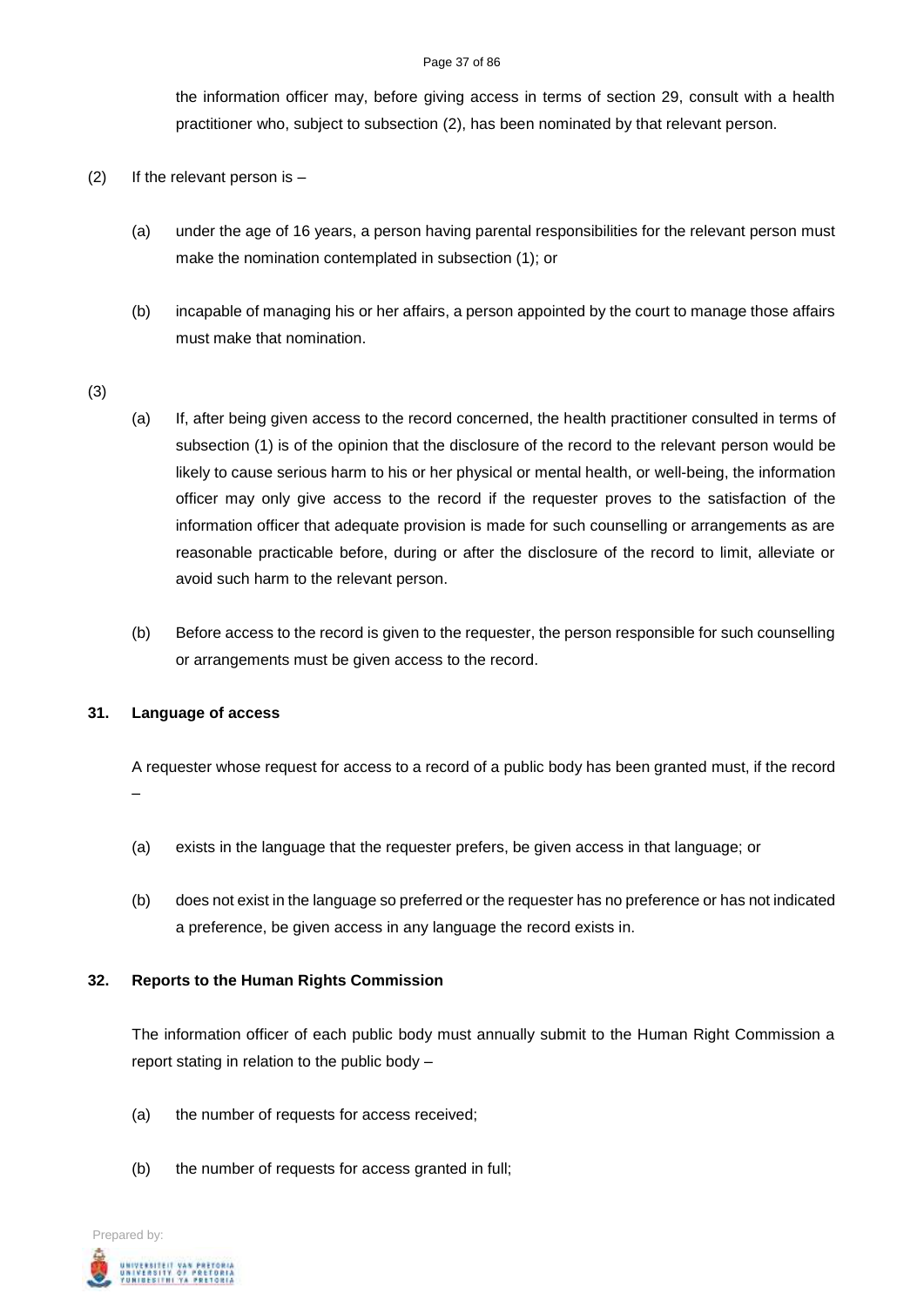#### Page 38 of 86

- (c) the number of request for access granted in terms of section 46;
- (d) the number of requests for access refused in full and refused partially and the number of times each provision of this Act was relied on to refuse access in full or partial;
- (e) the number of cases in which the periods stipulated in section 25(1) were extended in terms of section 26(1);
- (f) the number of internal appeals lodged with the relevant authority and the number of cases in which, as a result of an internal appeal, access was given to a record;

*(Paragraph (g) renumbered to paragraph (f) by section 30 of Act 42 of 2001)*

(g) the number of internal appeals which were lodged on the ground that a request for access was regarded as having been refused in terms of section 27;

*(Paragraph (h) renumbered to paragraph (g) by section 30 of Act 42 of 2001)*

(h) the number of applications to a court which were lodged on the ground that an internal appeal was regarded as having been dismissed in terms of section 77(7); and

*(Paragraph (i) renumbered to paragraph (h) by section 30 of Act 42 of 2001)*

(i) such other matters as may be prescribed.

*(Paragraph (j) renumbered to paragraph (i) by section 30 of Act 42 of 2001)*

# *CHAPTER 4 GROUNDS FOR REFUSAL OF ACCESS TO RECORDS*

### **33. Interpretation**

- (1) The information officer of a public body
	- (a) must refuse a request for access to a record contemplated in section 34(1), 35(1), 36(1), 37(1)*(a)*, 38*(a)*, 39(1)(*a)*, 40 or 43(1); or
	- (b) may refuse a request for access to a record contemplated in section 37(1)(*b*), 38(*b*), 39(1)(*b*), 41(1)(*a*) or (*b*), 42(1) or (3), 43(2), 44(1) or (2) or 45,

unless the provisions or section 46 apply.

Prepared by: .<br>Niversity of Pretoria<br>Unidesithi ya Pretoria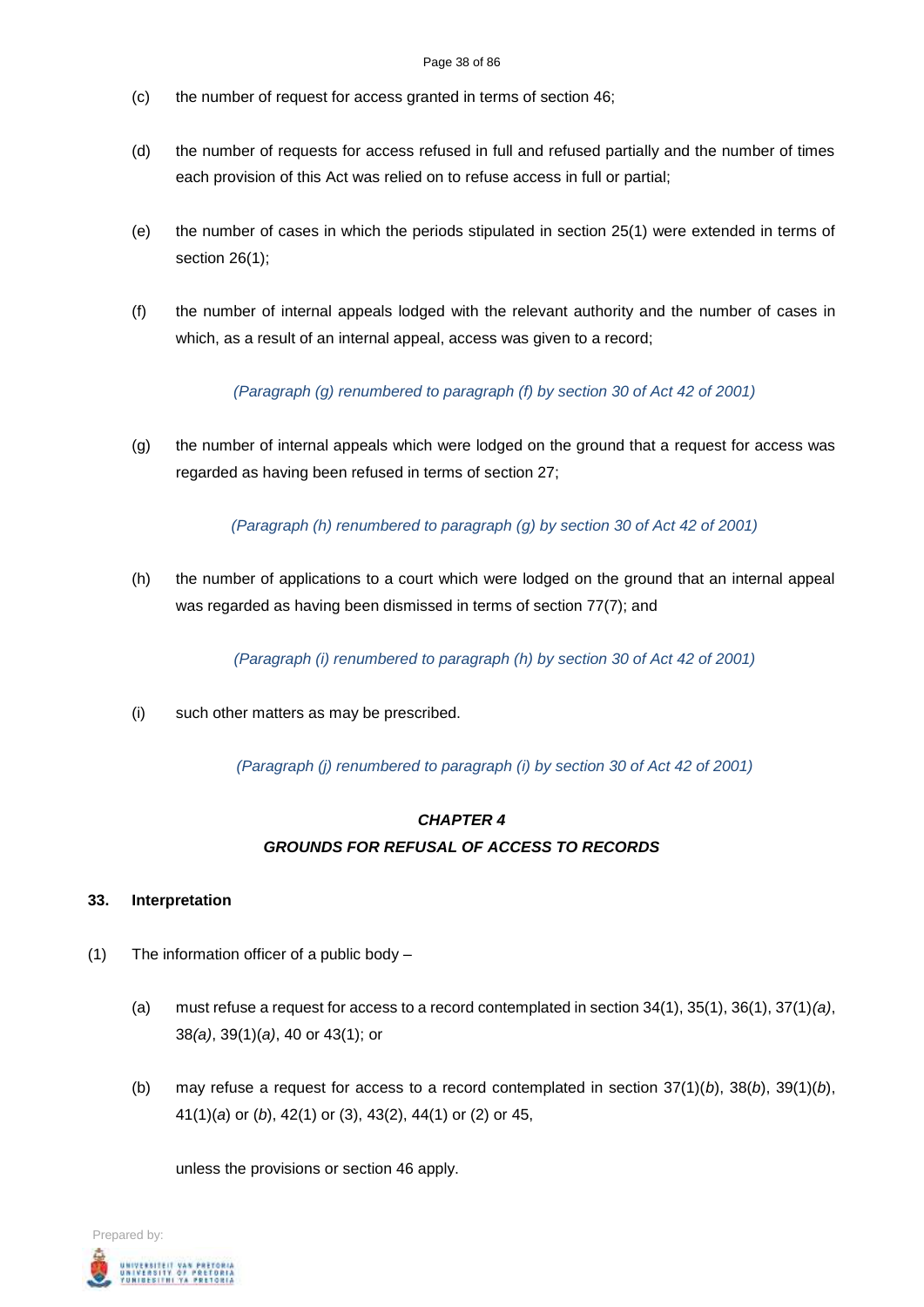- (2) A provision of this Chapter in terms of which a request for access to a record must or may or may not be refused, may not be construed as –
	- (a) limited in its application in any way by any other provision of this Chapter in terms of which a request for access to a record must or may or may not be refused; and
	- (b) not applying to a particular record by reason that another provision of this Chapter in terms of which a request for access to a record must or may or may not be refused, also applies to that record.

# **34. Mandatory protection of privacy of third party who is natural person**

- (1) Subject to subsection (2), the information officer of a public body must refuse a request for access to a record of the body if its disclosure would involve the unreasonable disclosure of personal information about a third party, including a deceased individual.
- (2) A record may not be refused in terms of subsection (1) insofar as it consists of information
	- (a) about an individual who has consented in terms of section 48 or otherwise in writing to its disclosure to the requester concerned;
	- (b) that was given to the public body by the individual to whom it relates and the individual was informed by or on behalf of the public body, before it is given, that the information belongs to a class of information that would or might be made available to the public;
	- (c) already publicly available;
	- (d) about an individual's physical or mental health, or well-being, who is under the care of the requester and who is –
		- (i) under the age of 18 years; or
		- (ii) incapable of understanding the nature of the request,

and if giving access would be in the individual's best interests;

- (e) about an individual who is deceased and the requester is
	- (i) the individual's next of kin; or
	- (ii) making the request with the written consent of the individual's next of kin; or

Prepared by: .<br>Niversity of Pretoria<br>Unibesithi ya Pretoria<br>Unibesithi ya Pretoria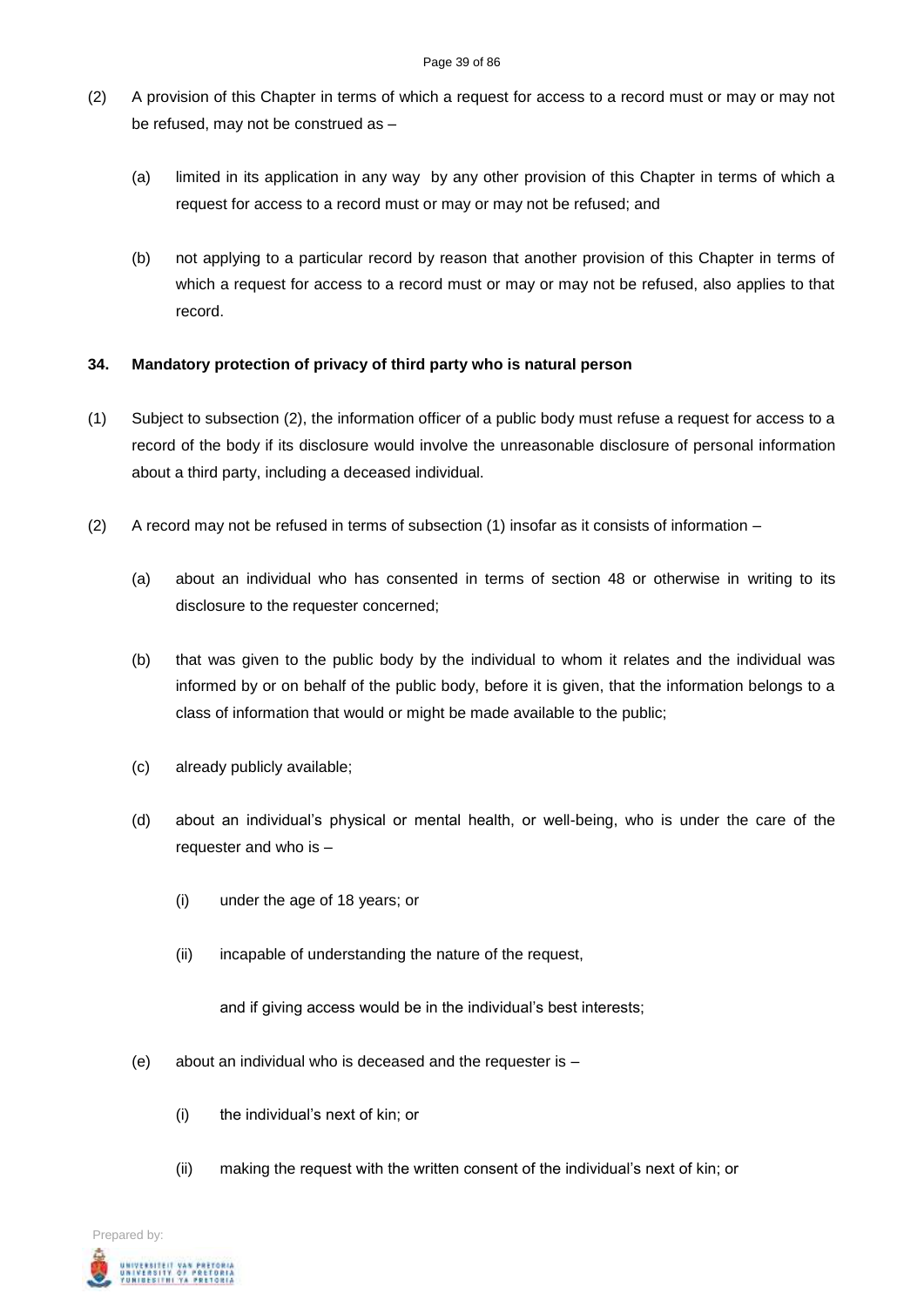- (f) about an individual who is or was an official of a public body and which relates to the position or functions of the individual, including, but not limited to –
	- (i) the fact that the individual is or was an official or that public body;
	- (ii) the title, work address, work phone number and other similar particulars of the individual;
	- (iii) the classification, salary scale, remuneration and responsibilities of the position held or services performed by the individual; and
	- (iv) the name of the individual on a record prepared by the individual in the course of employment.

*(Section 34(2)(f)(iii) substituted by section 31 of Act 42 of 2001)*

## **35. Mandatory protection of privacy of third party who is natural person**

- (1) Subject to subsection (2), the information officer of the South African Revenue Service, referred to in section 2(3), must refuse a request for access to a record of that Service if it contains information which was obtained or is held by that Service for the purposes of enforcing legislation concerning the collection of revenue as defined in section 1 of the South African Revenue Service Act, 1997(Act No. 34 or 1997).
- (2) A record may not be refused in terms of subsection (1) insofar as it consists of information about the requester or the person on whose behalf the request is made.

### **36. Mandatory protection of commercial information of third party**

- (1) Subject to subsection (2), the information officer of a public body must refuse a request for access for access to a record of the body if the record contains –
	- (a) trade secrets of a third party;
	- (b) financial, commercial, scientific or technical information, other than trade secrets, of a third party, the disclosure of which would be likely to cause harm to the commercial or financial interests of that third party; or
	- (c) information supplied in confidence by a third party the disclosure of which could reasonably be expected –
		- (i) to put that third party at a disadvantage in contractual or other negotiations; or
		- (ii) to prejudice that third party in commercial competition.

Prepared by: .<br>Niversity of Pretoria<br>Unibesithi ya Pretoria<br>Unibesithi ya Pretoria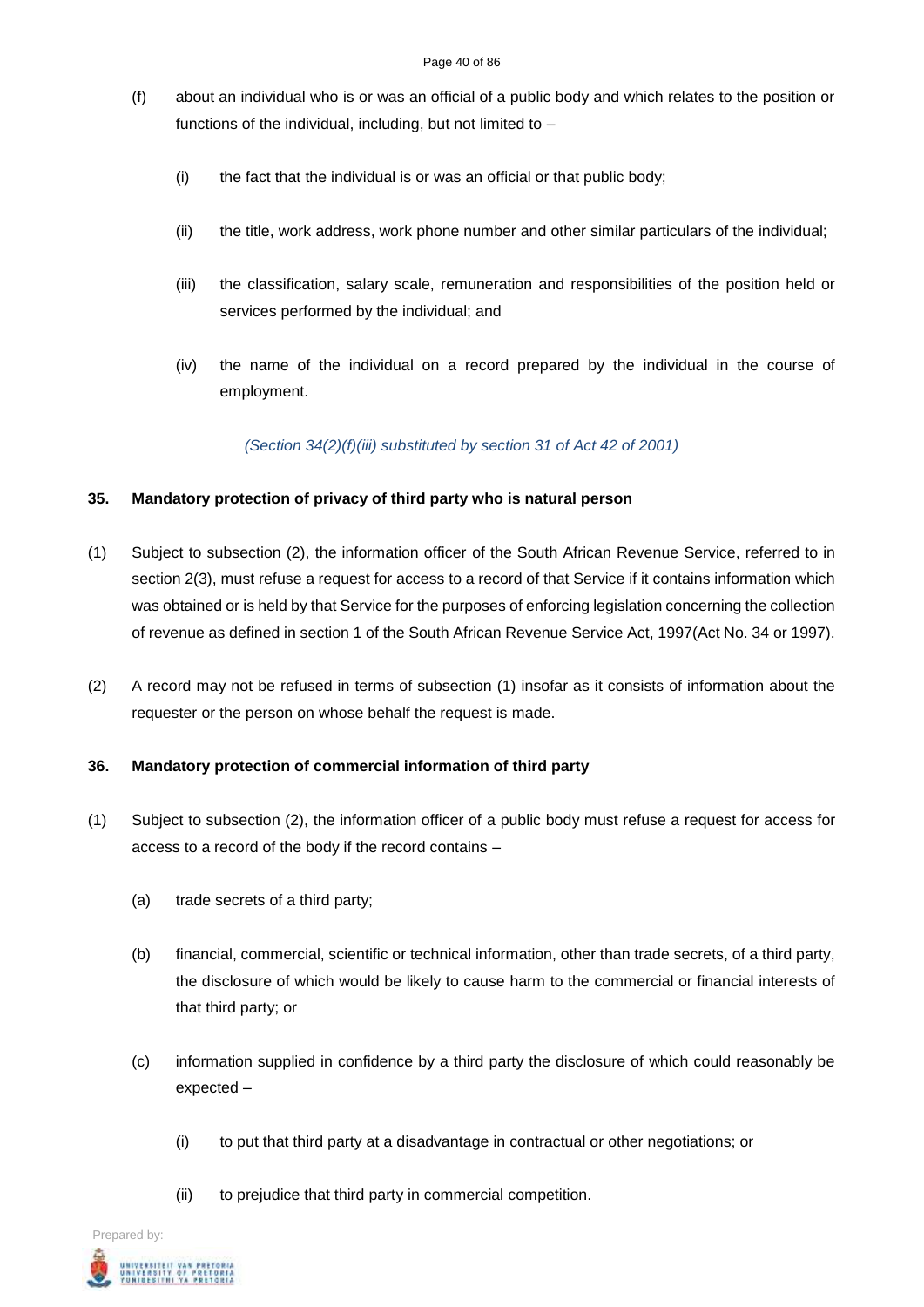- (2) A record may not be refused in terms of subsection (1) insofar as it consists of information
	- (a) already publicly available;
	- (b) about a third party who has consented in terms of section 48 or otherwise in writing to its disclosure to the requester concerned; or
	- (c) about the results of any product or environmental testing or other investigation supplied by a third party or the result of any such testing or investigation carried out by or on behalf of a third party and its disclosure would reveal a serious public safety or environmental risk.
- (3) For the purposes of subsection (2)*(c),* the results of any product or environmental testing or other investigation do not include the results of preliminary testing or other investigation conducted for the purpose of developing methods of testing or other investigation.

## *(Section 36(2)(c) substituted by section 32 of Act 42 of 2001)*

# **37. Mandatory protection of certain confidential information, and protection of certain other confidential information, of third party**

- (1) Subject to subsection (2), the information officer of a public body  $-$ 
	- (a) must refuse a request for access to a record of the body if the disclosure of the record would constitute an action for breach of a duty of confidence owed to a third party in terms of an agreement; or
	- (b) may refuse a request for access to a record of the body if the record consists of information that was supplied in confidence by a third party –
		- (i) the disclosure of which could reasonably be expected to prejudice the future supply of similar information, or information from the same source; and
		- (ii) if it is in the public interest that similar information, or information from the same source, should continue to be supplied.
- (2) A record may not be refused in terms of subsection (1) insofar as it consists of information
	- (a) already publicly available; or
	- (b) about the third party concerned that has consented in terms of section 48 or otherwise in writing to its disclosure to the requester concerned.

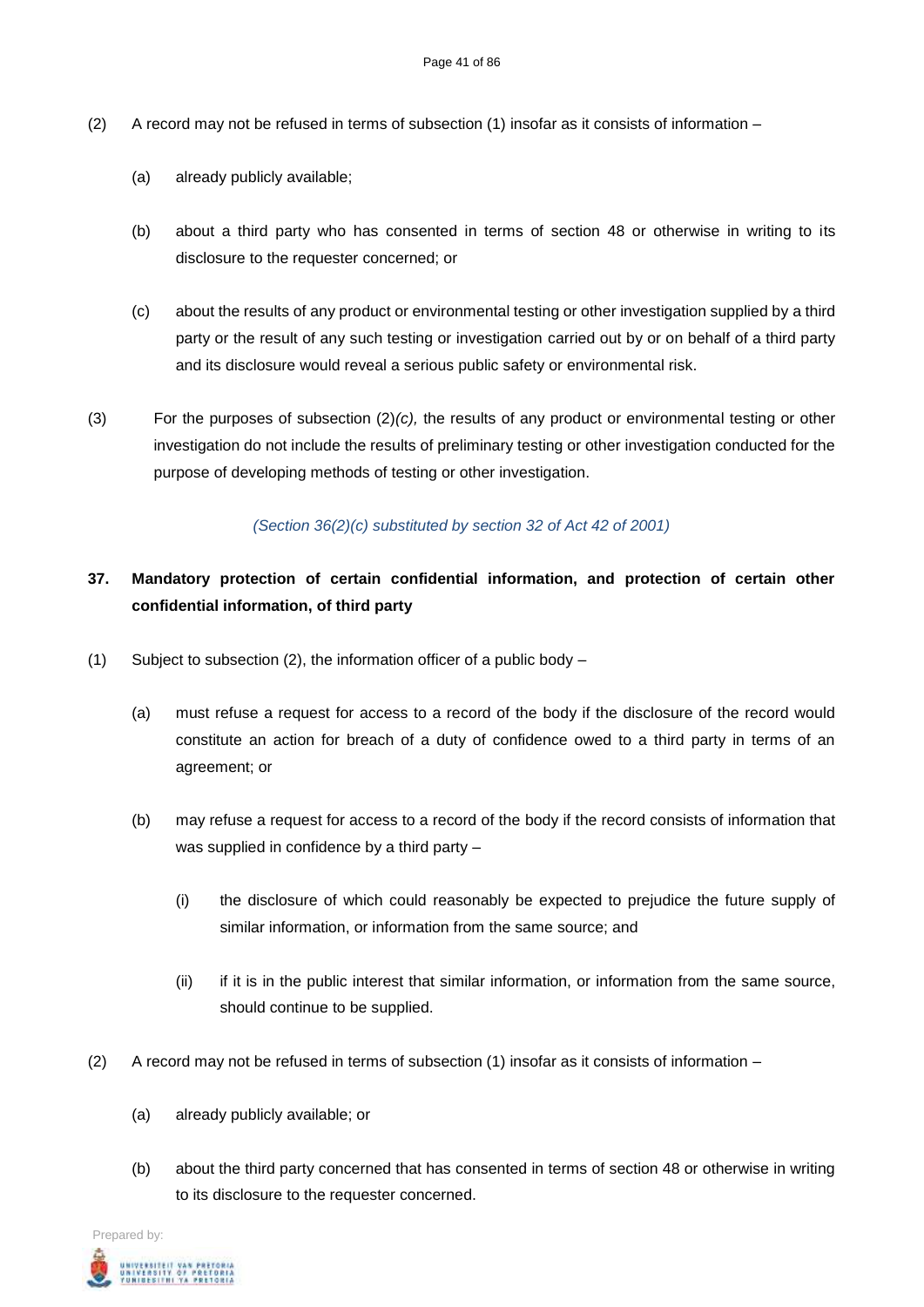## **38. Mandatory protection of safety of individuals, and protection of property**

The information officer of a public body –

- (a) must refuse a request for access to a record of the body if its disclosure could reasonably be expected to endanger the life of physical safety of an individual; or
- (b) may refuse a request for access to a record of the body if its disclosure would be likely to prejudice or impair –
	- $(i)$  the security of  $-$ 
		- (aa) a building, structure or system, including, but not limited to, a computer or communication system;
		- (bb) a means of transport; or
		- (cc) any other property; or
	- (ii) methods, systems, plans or procedures for the protection of
		- (aa) an individual in accordance with a witness protection scheme;
		- (bb) the safety of the public, or any part of the public; or
		- (cc) the security of property contemplated in subparagraph (i*)(aa), (bb)* or *(cc).*

# **39. Mandatory protection of police dockets in bail proceedings, and protection of law enforcement and legal proceedings**

- (1) The information officer of a public body
	- (a) must refuse a request for access to a record of the body if access to that record is prohibited in terms of section 60(14) of the Criminal Procedure Act, 1977 (Act No. 51 of 1977); or
	- (b) may refuse a request for access to a record of the body if  $-$ 
		- (i) the record contains methods, techniques, procedures or guidelines for
			- (aa) the prevention, detection, curtailment or investigation of a contravention or possible contravention of the law; or

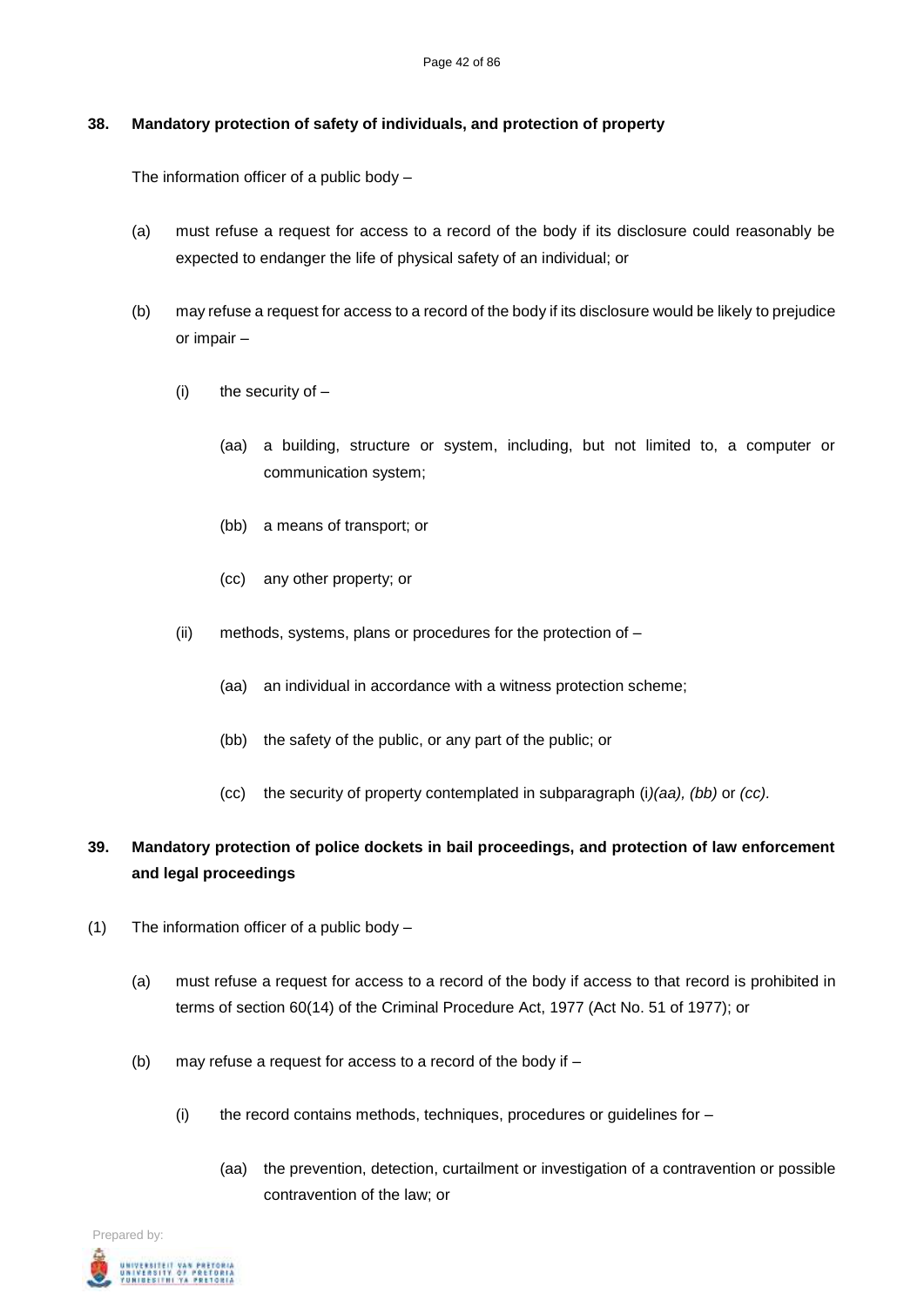(bb) the prosecution of alleged offenders,

and the disclosure of those methods, techniques, procedures or guidelines could reasonably be expected to prejudice the effectiveness of those methods, techniques, procedures or guidelines or lead to the circumvention of the law or facilitate the commission of an offence;

- (ii) the prosecution of an alleged offender is being prepared or about to commence or pending and the disclosure of the record could reasonably be expected –
	- (aa) to impede the prosecution; or
	- (bb) to result in a miscarriage of justice in that prosecution; or
- (iii) the disclosure of the record could reasonably be expected
	- (aa) to prejudice the investigation of a contravention or possible contravention of the law which is about to commence or is in progress or, if it has been suspended or terminated, is likely to be resumed;
	- (bb) to reveal, or enable a person to ascertain, the identity of a confidential source of information in relation to the enforcement or administration of the law;
	- (cc) to result in the intimidation or coercion of a witness, or a person who might be or has been called a witness, in criminal proceedings or other proceedings to enforce the law;
	- (dd) to facilitate the commission of a contravention of the law, including, but not limited to, subject to subsection (2), escape from lawful detention; or
	- (ee) to prejudice or impair the fairness of a trail or the impartiality of an adjudication.
- (2) A record may not be refused in terms of subsection (1)*(b)*(iii)*(dd)* insofar as it consists of information about the general conditions of detention of persons in custody.
- (3)
- (a) If a request for access to a record of a public body must or may be refused in terms of subsection (1)*(a)* or *(b),* or could, if it existed, be so refused, and the disclosure of the existence or nonexistence of the record would be likely to cause the harm contemplated in subsection (1)*(a)* or *(b),* the information officer concerned may refuse to confirm or deny the existence or nonexistence of the record.

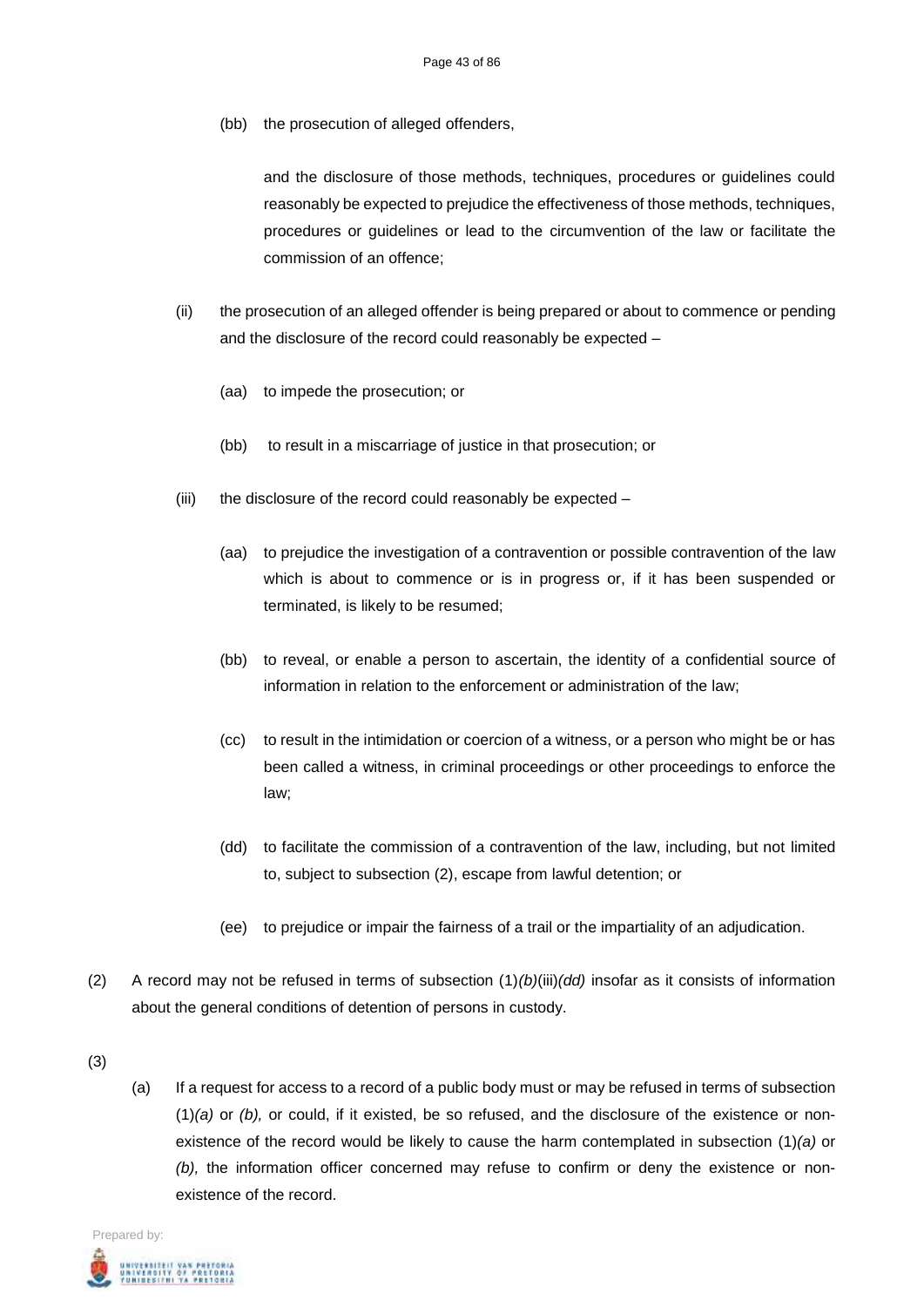- (b) If the information officer so refuses to confirm or deny the existence or non-existence of the record, the notice referred to in section 25(3) must –
	- (i) state that fact;
	- (ii) identify the provision of subsection (1)*(a)* or *(b)* in terms of which access would have been refused if the record had existed;
	- (iii) state adequate reasons for the refusal, as required by section 25(3), in so far as they can be given without causing the harm contemplated in subsection (1)*(a)* or *(b);* and
	- (iv) state that the requester concerned may lodge an internal appeal or ans application with a court, as the cast may be, against the refusal as required by section 25(3).

*(Section 39(3)(b)(iii) substituted by section 33 of Act 42 of 2001)*

## **40. Mandatory protection of records privileged from production in legal proceedings**

The information officer of a public body must refuse a request for access to a record of the body if the record is privileged from production in legal proceedings unless the person entitled to the privilege has waived the privilege.

### **41. Defence, security and international relations of Republic**

- (1) The information officer of a public body may refuse a request for access to a record of the body if its disclosure –
	- (a) could reasonably be expected to cause prejudice to  $-$ 
		- (i) the defense of the Republic;
		- (ii) the security of the Republic; or
		- (iii) subject to subsection (3), the international relations of the Republic; or
	- (b) would reveal information
		- (i) supplied in confidence by or on behalf of another state or an international organisation;
		- (ii) supplied by or on behalf of the Republic to another state or an international organisation in terms of an arrangement or international agreement, contemplated in section 231 of the

Prepared by:

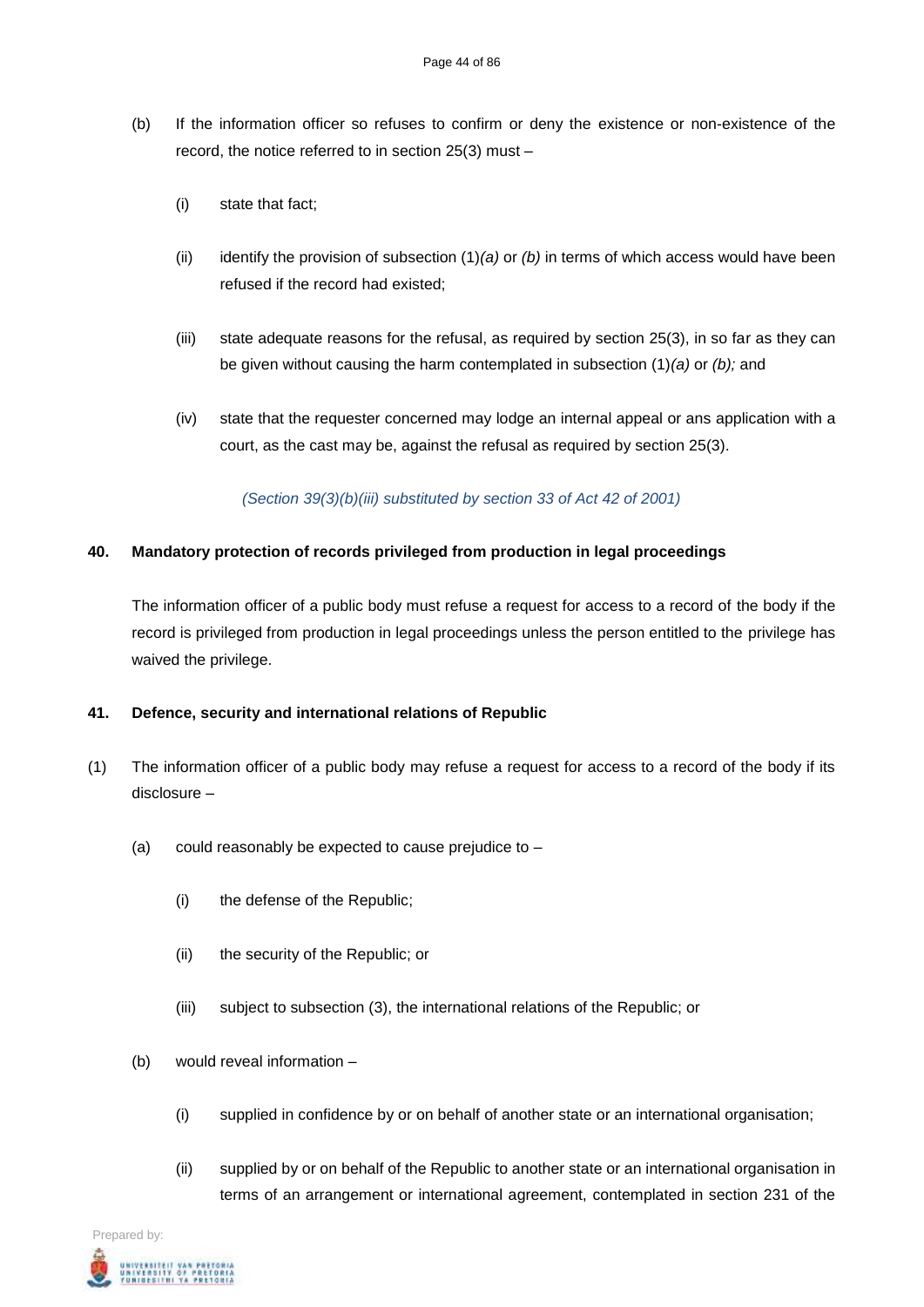Constitution, with that state or organisation which requires the information to be held in confidence; or

- (iii) required to be held in confidence by an international agreement or customary international law contemplated in section 231 or 232, respectively, of the Constitution.
- (2) A record contemplated in subsection (1), without limited the generality of that subsection, includes a record containing information –
	- (a) relating to military tactics or strategy or military exercises or operations undertaken in preparation of hostilities or in connection with the detection, prevention, suppression or curtailment of subversive or hostile activities;
	- (b) relating to the quantity, characteristic, capabilities, vulnerabilities or deployment of  $-$ 
		- (i) weapons or any other equipment used for the detection, prevention, suppression or curtailment of subversive or hostile actives; or
		- (ii) anything being designed, developed, produced or considered for use as weapons or such other equipment;
	- (c) relating to the characteristics, capabilities, vulnerabilities, performance, potential, deployment or functions of –
		- (i) any military force, unit or personnel; or
		- (ii) any body or person responsible for the detection, prevention, suppression or curtailment of subversive or hostile activities;
	- (d) held for purpose of intelligence relating to
		- (i) the defence of the Republic;
		- (ii) the detection, prevention; suppression or curtailment of subversive or hostile activities; or
		- (iii) another state or an international organisation used by or on behalf of the Republic in the process of deliberation and the consultation in the conduct of international affairs;
	- (e) on methods of, and scientific or technical equipment for, collecting, assessing or handling information referred to in paragraph *(d);*

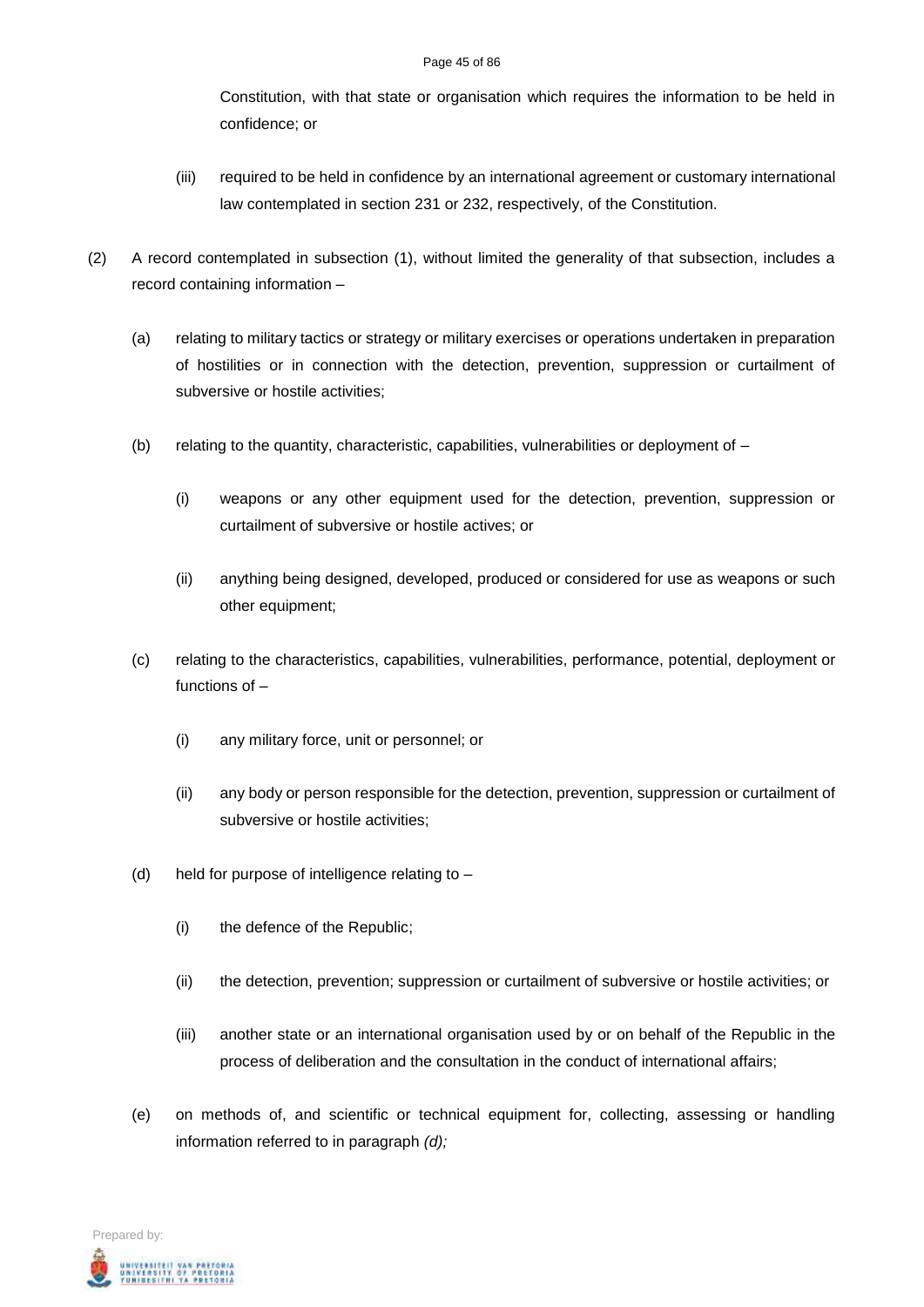- (f) on the identity of a confidential source and any other source of information referred to in paragraph *(d);*
- (g) on the positions adopted or to be adopted by the Republic, another state or an international organisation for the purpose or present or future international negotiations; or
- (h) that constitutes diplomatic correspondence exchanged with another state or an international organisation or official correspondence exchanged with diplomatic missions or consular posts of the Republic.
- (3) A record may not be refused in terms of subsection (1*)(a)*(iii) if it came into existence more than 20 years before the request.
- (4)
- (a) If a request for access to a record of a public body may be refused in terms of subsection (1), or could, if it existed, be so refused, and the disclosure of the existence or non-existence of the record would be likely to cause the harm contemplated in subsection (1), the information officer concerned may refuse to confirm or deny the existence or non- existence or the record.
- (b) If the information officer so refuses to confirm or deny the existence or non-existence of the record, not notice referred to in section 25(3) must –
	- (i) state that fact;
	- (ii) identify the provision of subsection (1) in terms of which access would have been refused if the record had existed;
	- (iii) state adequate reasons for the refusal, as required by section 25(3), in so far as they can be given without causing harm contemplated in subsection (1); and
	- (iv) state that the requester may lodge an internal appeal or an application with a court, as the case may be, against the refusal as required by section 25(3).

# *(Section 41(4)(a) substituted by section 34 of Act 42 of 2001)*

# **42. Economic interest and financial welfare of Republic and commercial activities of public bodies**

(1) The information officer of a public body may refuse a request for access to a record of the body if its disclosure would be likely to materially jeopardise the economic interests or financial welfare of the Republic or the ability of the government to manage the economy of the Republic effectively in the best interests of the Republic.

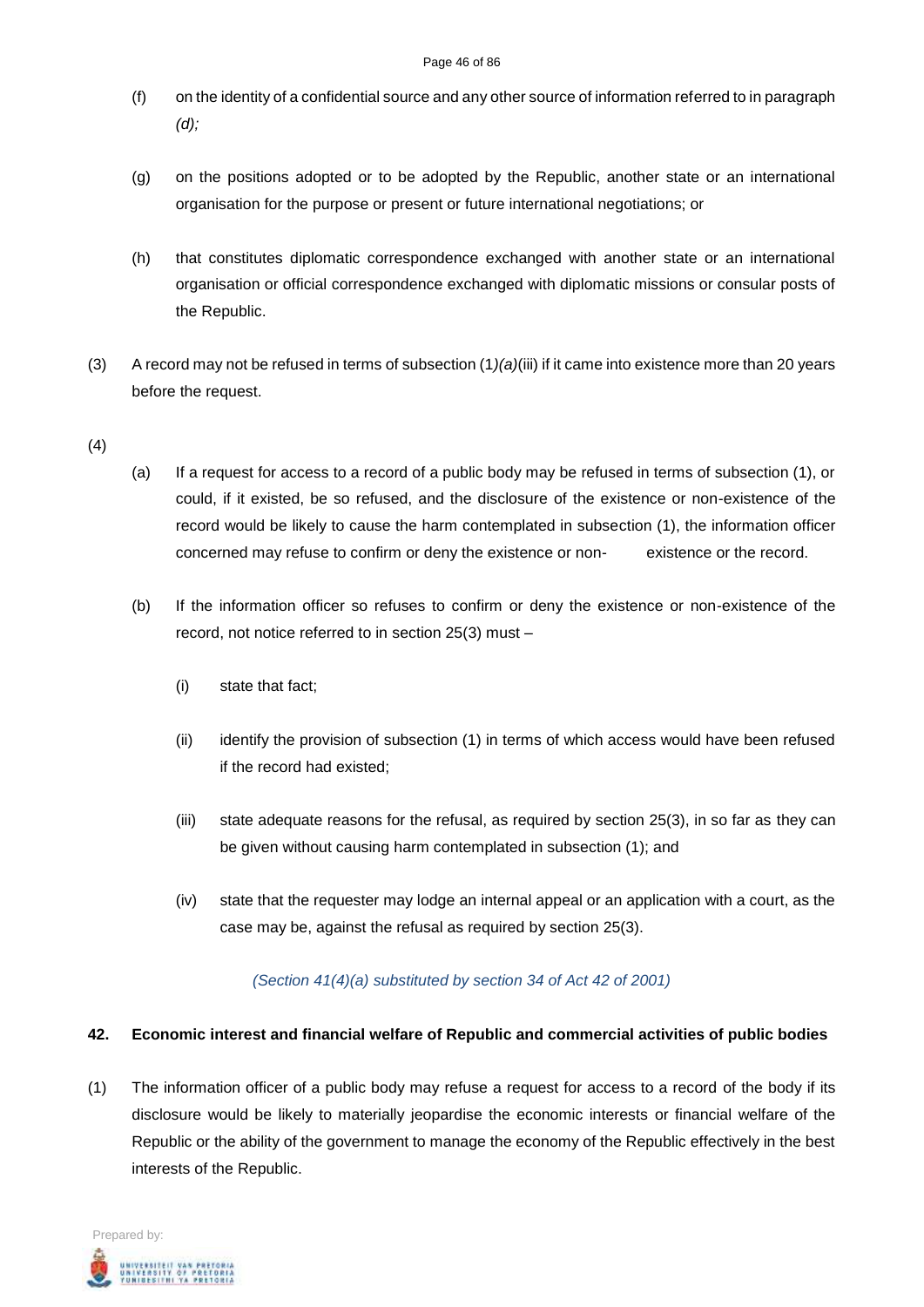- (2) The information referred to in subsection (1) includes, without limiting the generality of that subsection, information about –
	- (a) a contemplated change in, or maintenance of, a policy substantially affecting the currency, coinage, legal tender, exchange rates or foreign investment;
	- (b) a contemplated change in or decision not to change
		- (i) credit or interest rates;
		- (ii) customs or excise duties, taxes or any other source of revenue;
		- (iii) the regulation or supervision of financial institutions;
		- (iv) government borrowing; or
		- (v) the regulation of prices of goods or services, rents or wages, salaries or other incomes; or
	- (c) a contemplated
		- (i) sale or acquisition of immovable or movable property; or
		- (ii) international trade agreement.
- (3) Subject to subsection (5), the information officer of a public body may refuse a request for access to a record of the body if the record –
	- (a) contains trade secrets of the State or public body;
	- (b) contains financial, commercial, scientific or technical information, other than trade secrets, the disclosure of which would likely to cause harm to the commercial or financial interest of the State or public body;
	- (c) contains information, the disclosure of which could reasonably be expected
		- (i) to put a public body at a disadvantage in contractual or other negotiations; or
		- (ii) to prejudice a public body in commercial competition; or
	- (d) is a computer program, as defined in section 1(1) or the Copyright Act, 1978 (Act No. 98 of 1978), owned by the State or a public body, except insofar as it is required to give access to a record to which access is granted in terms of this Act.

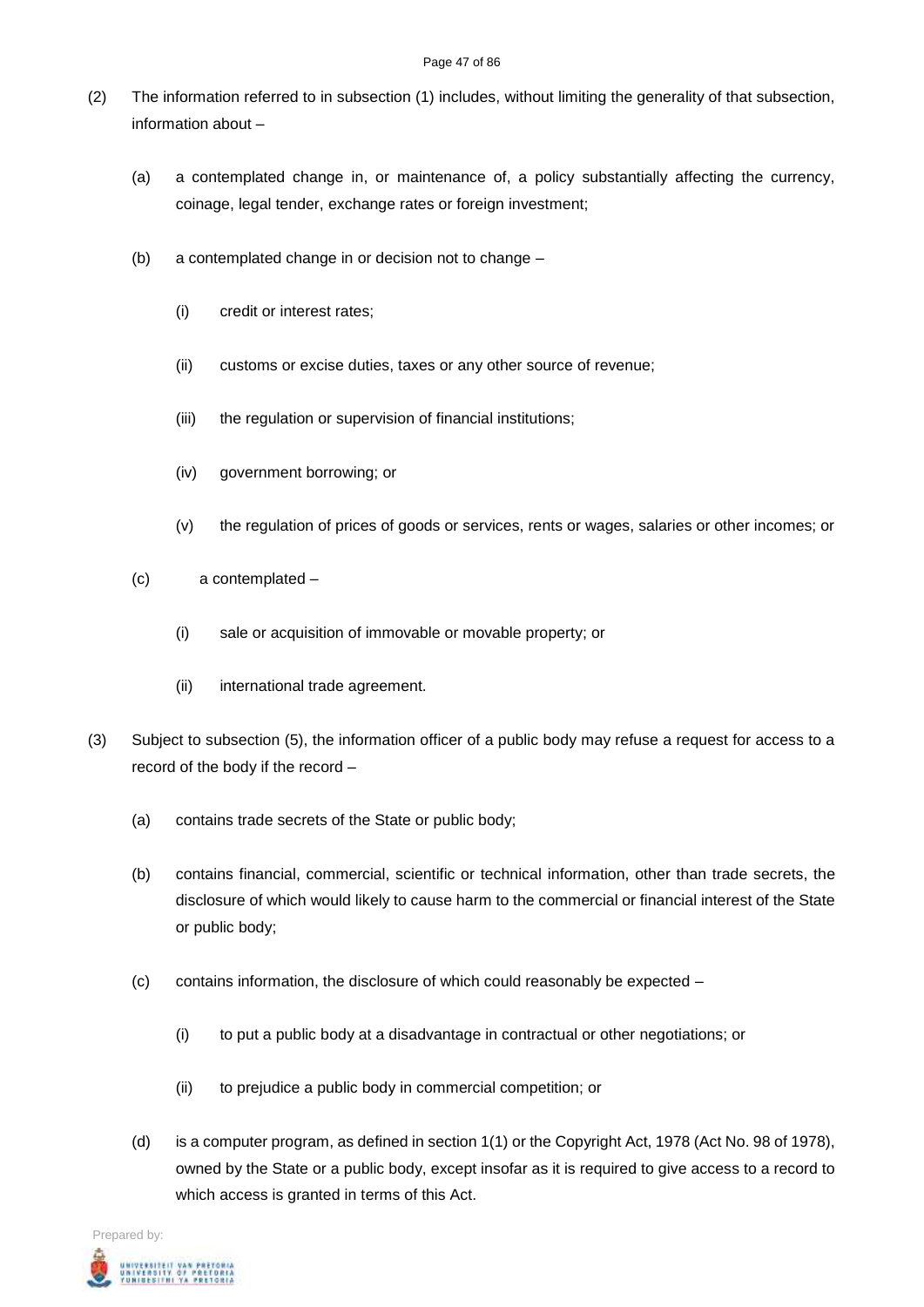(4) The information referred to in subsection (2)*(c)*(i) includes, without limiting the generality of that subsection, information about an agreement, or contemplated agreement, to transfer any interest in or right to shares in the capital of a public body to any person which is not a public body referred to in paragraph *(a)* or *(b)*(i) of definition of "public body" in section 1.

#### *(Section 42(4) substituted by section 35(a) of Act 42 of 2001)*

- (5) A record may not be refused in terms of subsection (3) insofar as it consists of information
	- (a) already publicly available;
	- (b) about or owned by a public body, other than the public body to which the request is made, which has consented in writing to its disclosure to the requester concerned; or
	- (c) about the results of any product or environmental testing or other investigation supplied by a public body or the results of any such testing or investigation carried out by or on behalf of a public body, and its disclosure would reveal a serious public safety or environmental risk.

## *(Section 42(5)(c) substituted by section 35(b) of Act 42 of 2001)*

- (6) For the purposes of subsection (5)*(c),* the results of any product or environmental testing or other investigation do not include the results of preliminary testing or other investigation conducted for the purpose of developing methods of testing or other investigation.
- (7) If a request for access to a record contemplated in subsection (5)*(c)* is granted and the testing or other investigation was carried out by or on behalf of the public body from which the record is requested, the information officer must at the same time as access to the record is given, provide the requester with a written explanation of the methods used in conducting the testing or other investigation.

# **43. Mandatory protection of research information of third party, and protection of research information of public body**

- (1) The information officer of a public body must refuse a request for access to a record of the body if the record contains information about research being or to be carried out by or on behalf of a third party, the disclosure of which would be likely to expose –
	- (a) the third party;
	- (b) a person that is or will be carrying out the research on behalf of the third party; or
	- (c) the subject matter of the research,

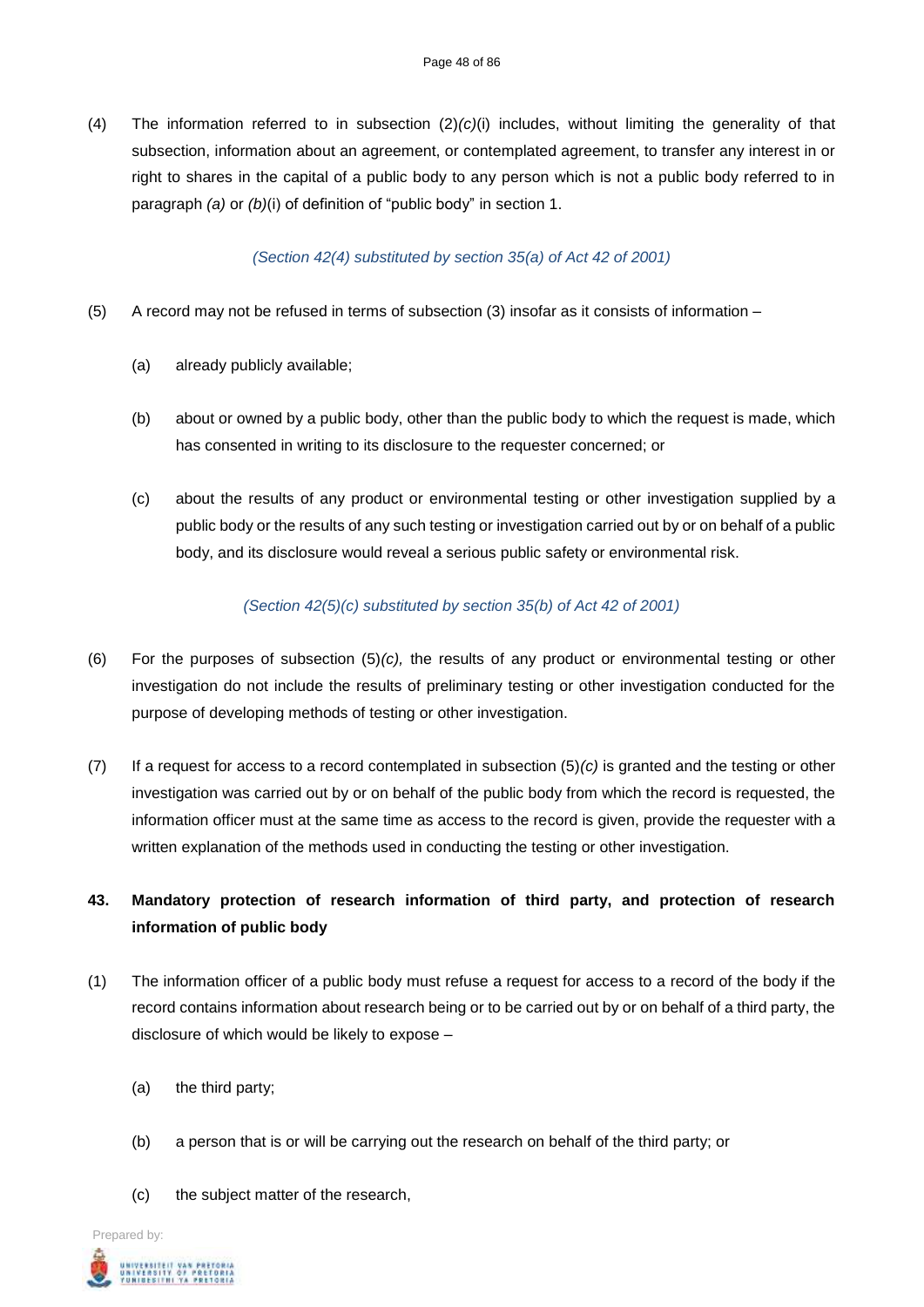to serious disadvantage.

- (2) The information officer of a public body may refuse a request for access to a record of the body if the record contains information about research being or to be carried out by or on behalf of a public body, the disclosure or which would be likely to expose –
	- (a) the public body;
	- (b) a person that is or will be carrying out the research on behalf of the public body; or
	- (c) the subject matter of the research,

to serious disadvantage.

#### **44. Operations of public bodies**

- (1) Subject to subsections (3) and (4), the information officer of a public body may refuse a request for access to a record of the body –
	- (a) if the record contains
		- (i) an opinion, advice, report or recommendation obtained or prepared; or
		- (ii) an account of consultation, discussion or deliberation that has occurred, including, but not limited to, minutes of a meeting,

for the purpose of assisting to formulate a policy or take a decision in the exercise of a power or performance of a duty conferred or imposed by law; or

- $(b)$  if  $-$ 
	- (i) the disclosure of the record could reasonably be expected to frustrate the deliberative process in a public body or between public bodies by inhibiting the candid –
		- (aa) communication of an opinion, advice, report or recommendation; or
		- (bb) conduct of a consultation, discussion or deliberation; or
	- (ii) the disclosure of the record could, by premature disclosure of a policy or contemplated policy, reasonably be expected to frustrate the success of that policy.

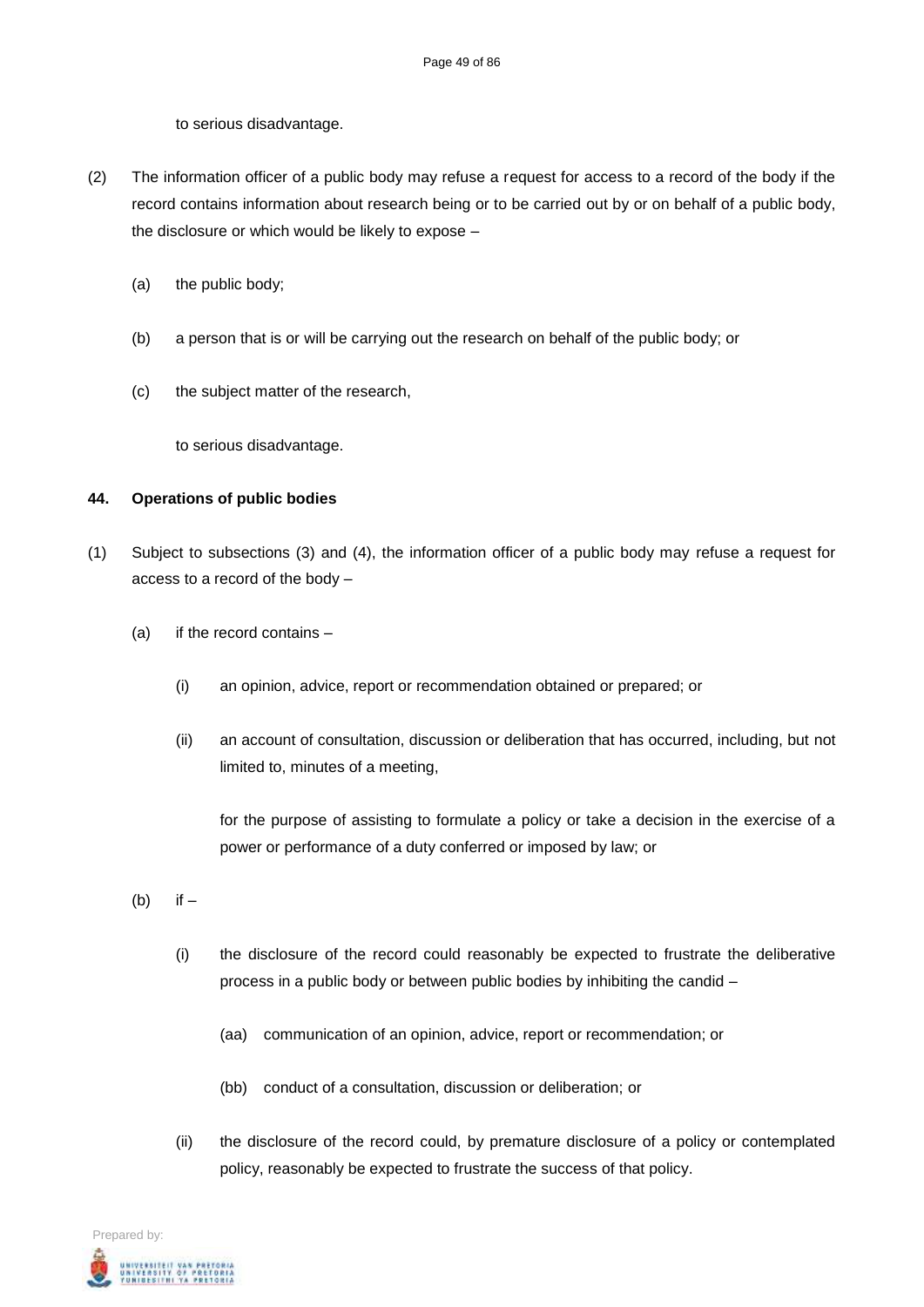#### Page 50 of 86

- (2) Subject to subsection (4), the information officer of a public body may refuse a request for access to a record of the body if –
	- (a) the disclosure of the record could reasonably be expected to jeopardise the effectiveness of a testing, examining or auditing procedure or method used by a public body;
	- (b) the record contains evaluative material, whether or not the person who supplied it is identified in the record, and the disclosure of the material would breach an express or implied promise which was –
		- (i) made to the person who supplied the material; and
		- (ii) to the effect that the material or the identity of the person who supplied it, or both, would be held in confidence; or
	- (c) the record contains a preliminary, working or other draft of an official of a public body.
- (3) A record may not be refused in terms of subsection (1) if the record came into existence more than 20 years before the request concerned.
- (4) A record may not be refused in terms of subsection (1) or (2) insofar as it consists of an account or a statement of reasons required to be given in accordance with section 5 of the Promotion of Administrative Justice Act, 2000 (Act No. 3 of 2000).

# *(Section 44(4) substituted by section 36 of Act 42 of 2001)*

# **45. Manifestly frivolous or vexatious requests, or substantial and unreasonable diversion of resources**

The information officer of a public body may refuse a request for access to a record of the body if-

- (a) the request is manifestly frivolous or vexatious; or
- (b) the work involved in processing the request would substantially and unreasonably divert the resources of the public body.

# **46. Mandatory disclosure in public interest**

Despite any other provision for this Chapter, the information officer of a public body must grant a request for access to a record of the body contemplated in section 34(1), 36(1), 37(1)*(a)* or *(b),* 38*(a)* or *(b),* 39(1)*(a)* or *(b),* 40, 41(1)*(a)* or *(b),* 42(1) or (3), 43(1) or (2), 44(1) or (2) or 45, if –

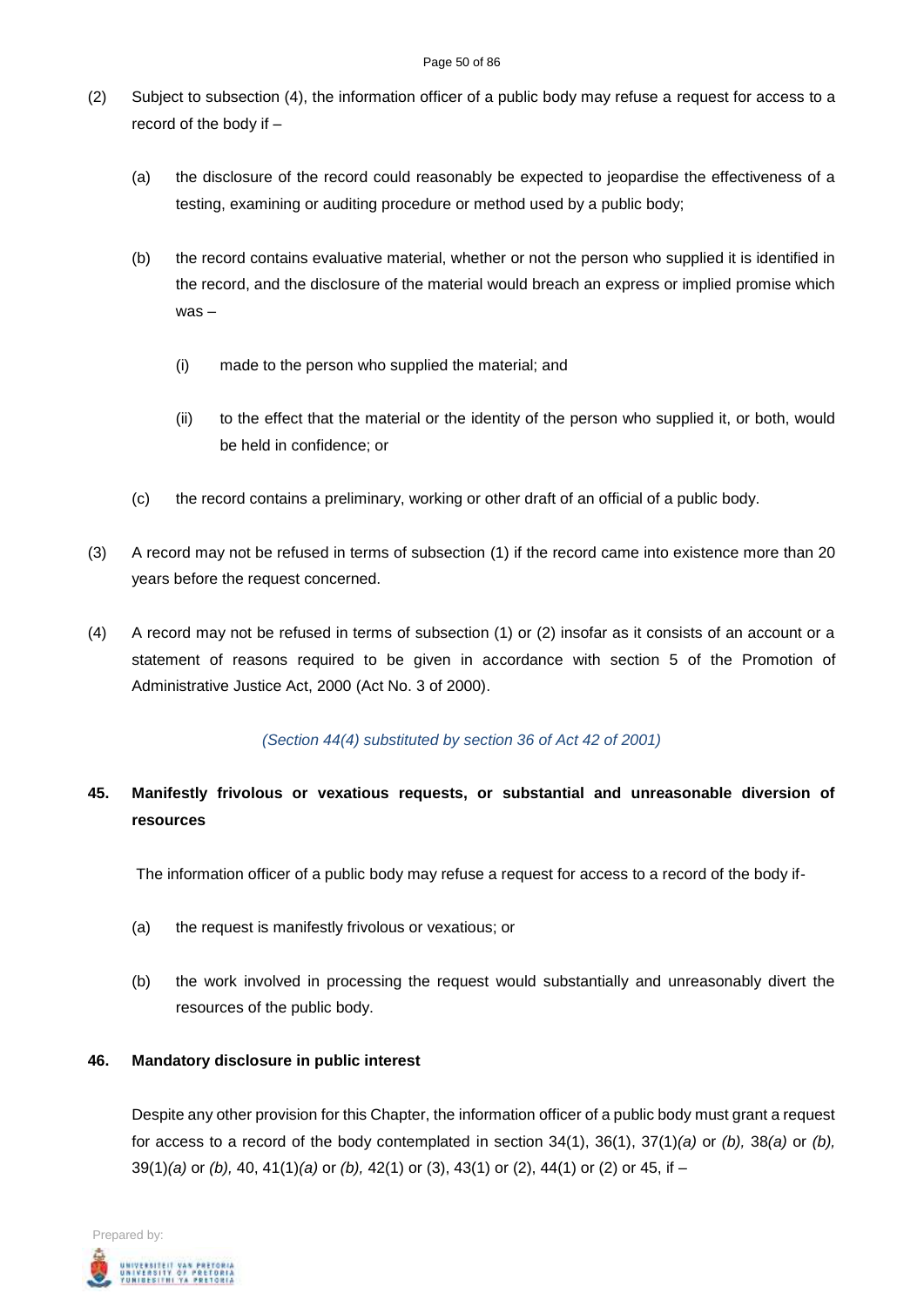- (a) the disclosure of the record would reveal evidence of  $-$ 
	- (i) a substantial contravention of, of failure to comply with, the law; or
	- (ii) an imminent and serious public safety or environmental risk; and
- (b) the public interest in the disclosure of the record clearly outweighs the harm contemplated in the provision in question.

# *CHAPTER 5 THIRD PARTY NOTIFICATIONS AND INTERVENTION*

#### **47. Notice to third parties**

- (1) The information officer of a public body considering a request for access to a record that might be a record contemplated in section 34(1), 35(1), 36(1), 37(1) or 43(1) must take all reasonable steps to inform a third party to whom or which the record relates of the request.
- (2) The information officer must inform a third party in terms of subsection  $(1)$ 
	- (a) as soon as reasonably possible, but in any event, within 21 days after that request is received or transferred; and
	- (b) by the fastest means reasonably possible.
- (3) When informing a third party in terms of subsection (1), the information officer must
	- (a) state that he or she is considering a request for access to a record that might be a record contemplated in section 34(1), 35(1), 36(1), 37(1) or 43(1), as the case may be, and describe the content of the record;
	- (b) furnish the name of the requester;
	- (c) describe the provisions of section  $34(1)$ ,  $35(1)$ ,  $36(1)$ ,  $37(1)$  or  $43(1)$ , as the case may be;
	- (d) in any case where the information officer believe that the provisions of section 46 might apply, describe those provisions, specify which of the circumstances referred to in section 46*(a)* in the opinion of the information officer might apply and state the reasons why he or she is of the opinion that section 46 might apply; and
	- (e) state that the third party may, within 21 days after the third party is informed –

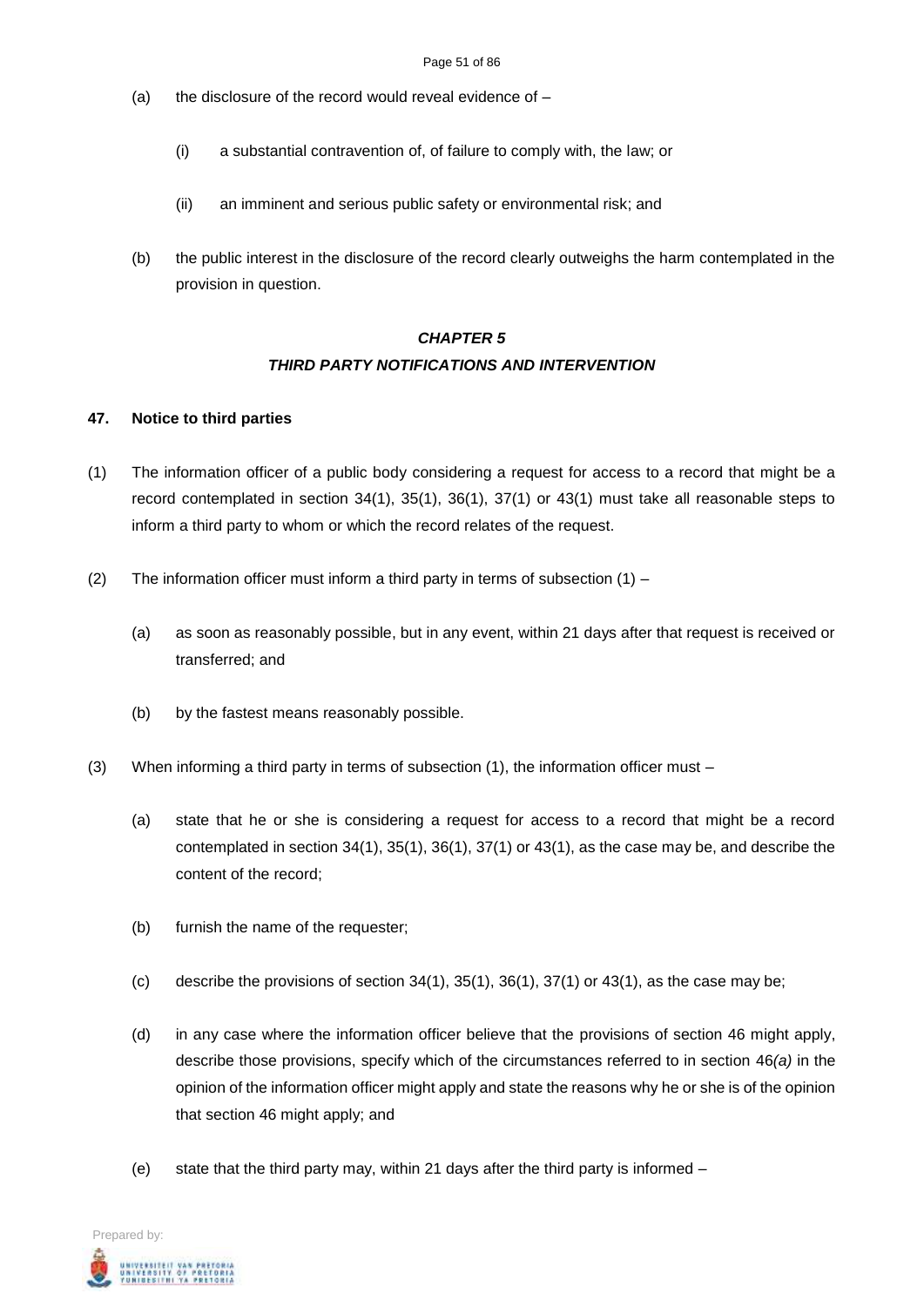- (i) make written or oral representations to the information officer why the request for access should be refused; or
- (ii) give written consent for the disclosure of the record to the requester.
- (4) If a third party is not informed orally of a request for access in terms of subsection (1), the information officer must give a written notice stating the matters referred to in subsection (3) to the third party.

### **48. Representations and consent by third parties**

- (1) A third party that is informed in terms of section 47(1) of a request for access, may, within 21 days after the third party has been informed –
	- (a) make written or oral representations to the information officer concerned why the request should be refused; or
	- (b) give written consent for the disclosure for the record to the requester concerned.
- (2) A third party that obtains knowledge about a request for access other than in terms of section 47(1) may –
	- (a) make written or oral representations to the information officer concerned why the request would be refused; or
	- (b) give written consent for the disclosure of the record to the requester concerned.

### **49. Decision on representations for refusal and notice thereof**

- (1) The information officer of a public body must, as soon as reasonably possible, but in any event within 30 days after every third party is informed as required by section 47 –
	- (a) decide, after giving due regard to any representation made by a third party in terms of section 48, whether to grant the request for access;
	- (b) notify the third party so informed and a third party not informed in terms of section 47(1), but that made representations in terms of section 48 or is located before the decision is taken, of the decision; and
	- (c) notify the requester of the decision and, if the requester stated, as contemplated in section 18()(2)(e), that he or she wishes to be informed of the decision in any other manner, inform his or her in that manner if it is reasonably possible, and if the request is-

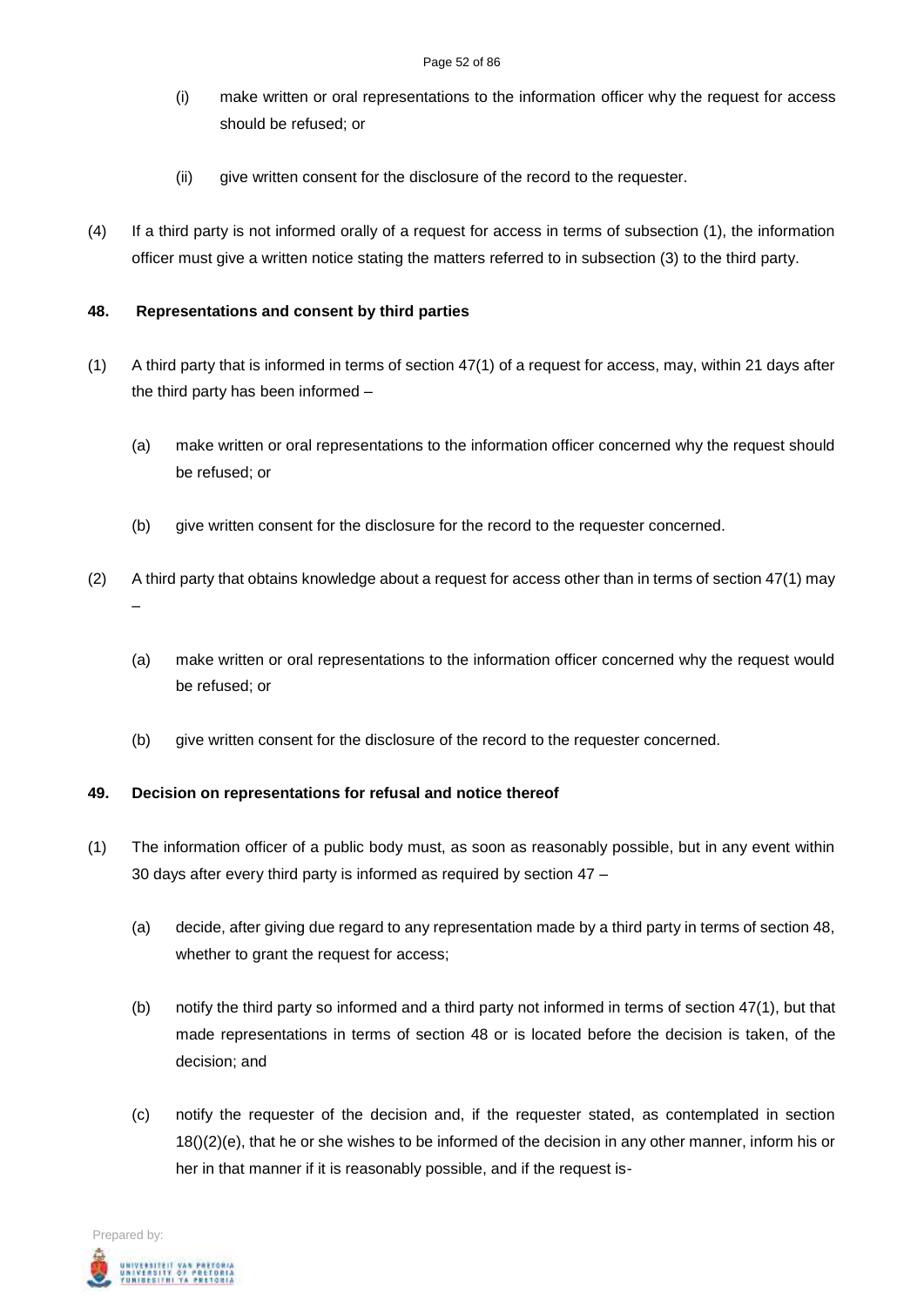- (i) granted, notify the requester in accordance with section 25(2); or
- (ii) refused, notify the requester in accordance with section 25(3).
- $(2)$  If, after all reasonable steps have been taken as required by section  $47(1)$ , a third party is not informed of the request in question and the third party did not make any representations in terms of section 48, any decision whether to grant the request for access must be made with due regard to the fact that the third party did not have the opportunity to make representations in terms of section 48 why the request should be refused.
- (3) If the request for access is granted, the notice in terms of subsection  $(1)(b)$  must state
	- (a) adequate reasons for granting the request, including the provisions of this act relied upon;
	- (b) that the third party may lodge an internal appeal or an application, as the case may be, against the decision within 30 days after notice is given, and the procedure for lodging the internal appeal or application, as the case may be; and
	- (c) that the requester will be given access to the record after the expiry of the applicable period contemplated in paragraph *(b),* unless such internal appeal or application with a court is lodged with that period.
- (4) If the information officer of a public body decides in terms of subsection (1) to grant the request for access concerned, he or she must give the requester access to the record concerned after the expiry of 30 days after notice is given in terms of subsection (1)*(b),* unless and internal appeal or application with a court, as the case may be, is lodged against the decision within that period.

*(Section 49(1) substituted by section 37 of Act 42 of 2001)*

# **PART 3 ACCESS TO RECORDS OF PRIVATE BODIES**

# *CHAPTER 1 RIGHT TO ACCESS*

### **50. Right of access to records of private bodies**

- (1) A requester must be given access to a record of a private body if
	- (a) that record is required for the exercise or protection of any rights;

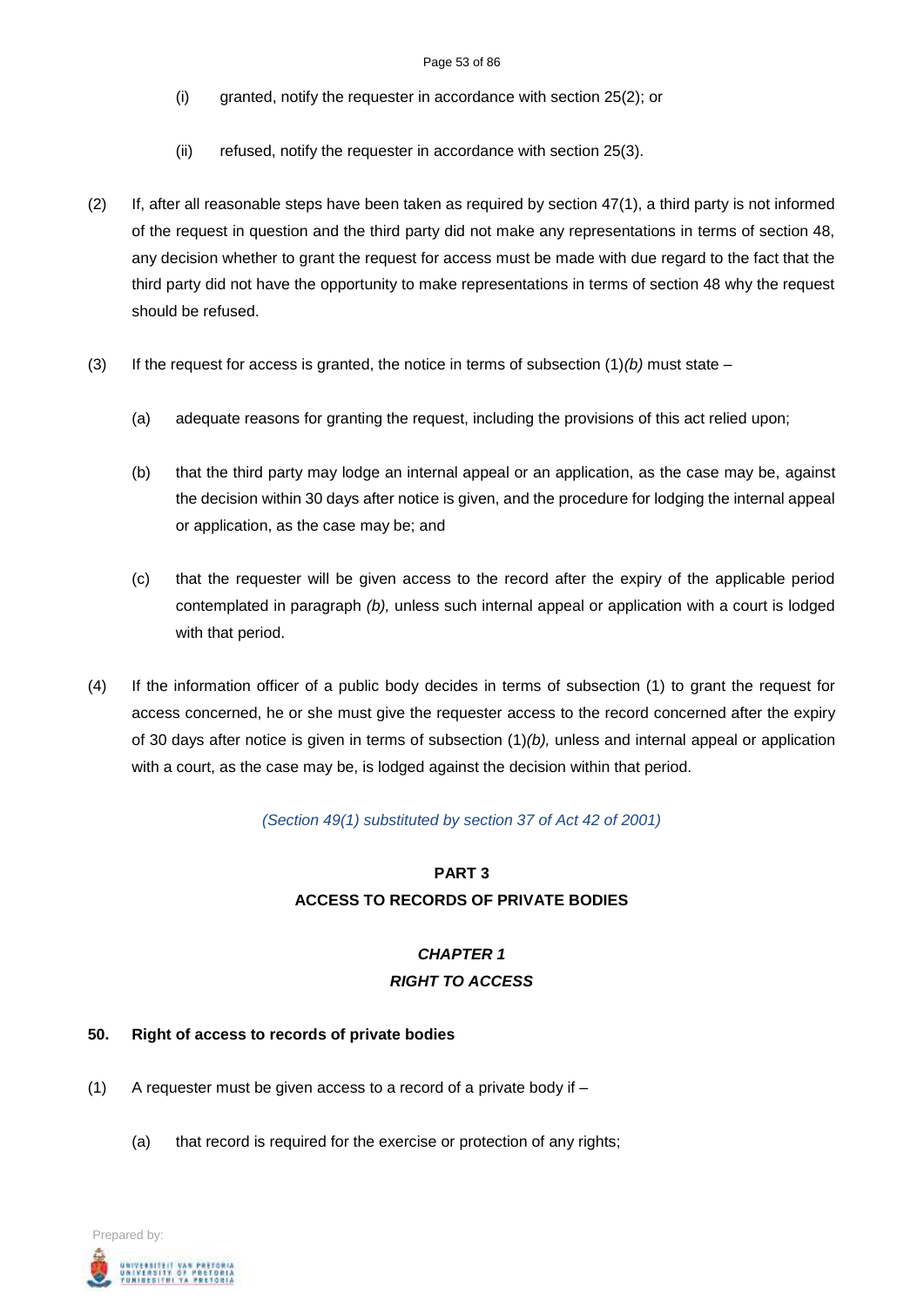- (b) that person complies with the procedural requirements in this Act relating to a request for access to that record; and
- (c) access to that record is not refused in terms of any ground for refusal contemplated in Chapter 4 of this Part.
- (2) In addition to the requirements referred to in subsection (1), when a public body, referred to in paragraph *(a)* or *(b)*(i) of the definition of "public body" in section 1, requests access to a record of a private body for the exercise or protection of any rights, other than its rights, it must be acting in the public interest.
- (3) A request contemplated in subsection (1) includes a request for access to a record containing personal information about the requester or the person on whose behalf the request is made.

# *CHAPTER 2 PUBLICATION AND AVAILABILITY OF CERTAIN RECORDS*

## **51. Manual**

- (1) Within six months after the commencement of this section or the coming into existence of the private body concerned, the head of a private body must compile a manual containing –
	- (a) the postal and street address, phone and fax number and, if available, electronic mail address of the head of the body;
	- (b) a description of the guide referred to in section 10, if available, and how to obtain access to it;
	- (c) the latest notice in terms of section 52(2), if any, regarding the categories of record of the body which are available without a person having to request access in terms of this Act;
	- (d) a description of the records of the body which are available in accordance with any other legislation;
	- (e) sufficient detail to facilitate a request for access to a record of the body, a description of the subjects on which the body holds records and the categories of records held on each subject; and
	- (f) such other information as may be prescribed.
- (2) The head of a private body must on a regular basis update the manual referred to in subsection (1).
- (3) Each manual must be made available as prescribed.

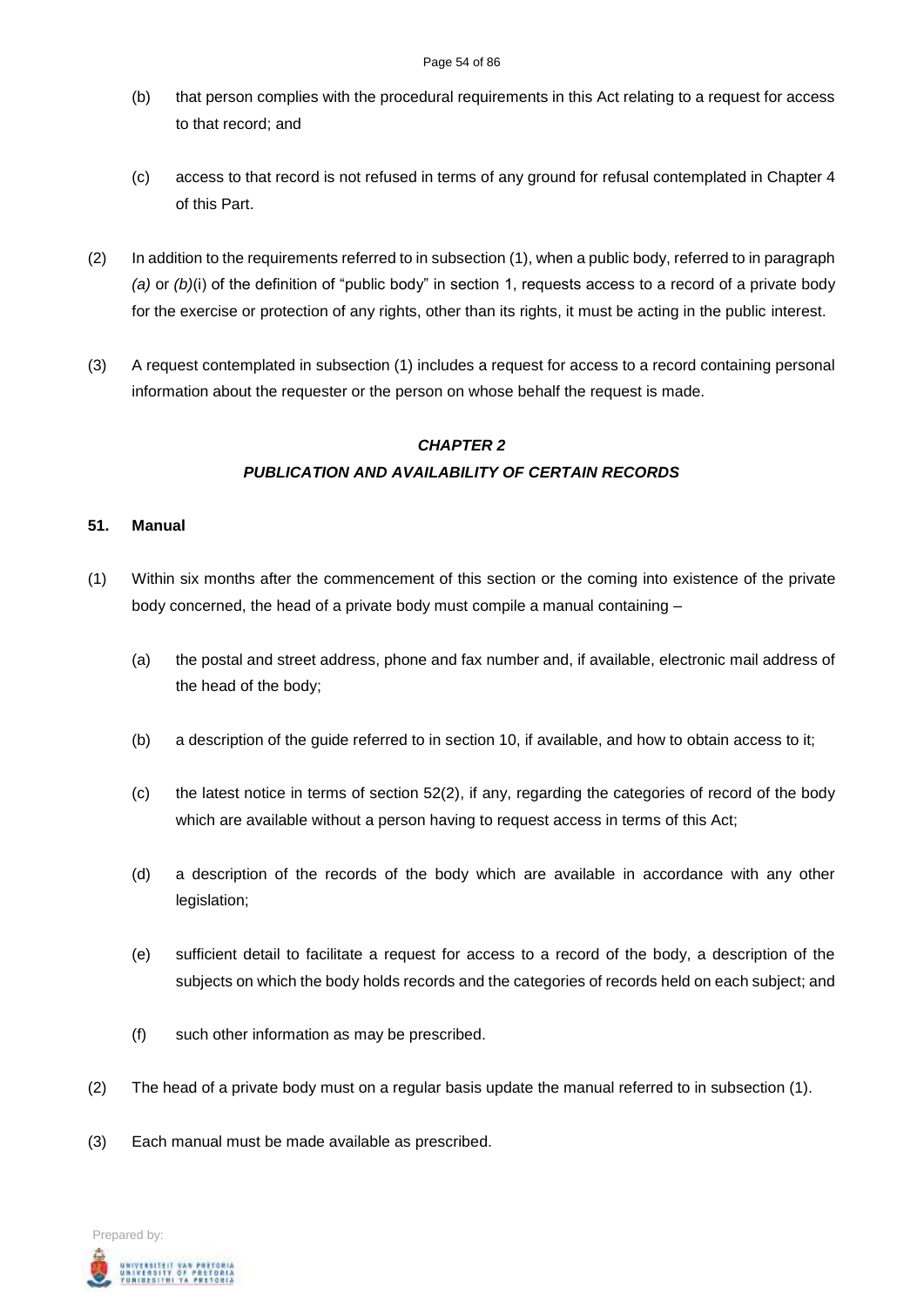#### Page 55 of 86

(4) For security, administrative or financial reasons, the Minister may, on request or of his or her own accord, by notice in the *Gazette*, exempt any private body or category of private bodies from any provision of this section for such period as the Minister thinks fit.

*(Commencement date of section 51: 15 February 2002 [Proc. No. 9, Gazette No. 23119])*

# **52. Voluntary disclosure and automatic availability of certain records**

- (1) The head of a private body may, on a voluntary and periodic basis, submit to the Minister a description  $of -$ 
	- (a) the categories of records of the private body that are automatically available without a person having to request access in terms of this Act, including such categories available –
		- (i) for inspection in terms of legislation other than this Act;
		- (ii) for purchase or copying from the private body; and
		- (iii) from the private body free of charge; and
	- (b) how to obtain access to such records.

*(Section 52(1)(a)(ii) substituted by section 38(a) of Act 42 of 2001)*

- (2) If appropriate the Minister must, on a periodic basis and by notice in the *Gazette*
	- (a) publish any description so submitted; and
	- (b) update any description so published.
- (3) The only fee payable (if any) for access to a record included in a notice in terms of subsection (2) is a prescribed fee for reproduction.

# *(Section 52(3) substituted by section 38(b) of Act 42 of 2001)*

- (4) The head of a private body may delete any part of a record contemplated in subsection (1*)(a)* which, on a request for access, may or must be refused in terms of Chapter 4 of this Part.
- (5) Section 50 and any other provisions in this Act related to that section do not apply to any category of records included in a notice in terms of subsection (2).



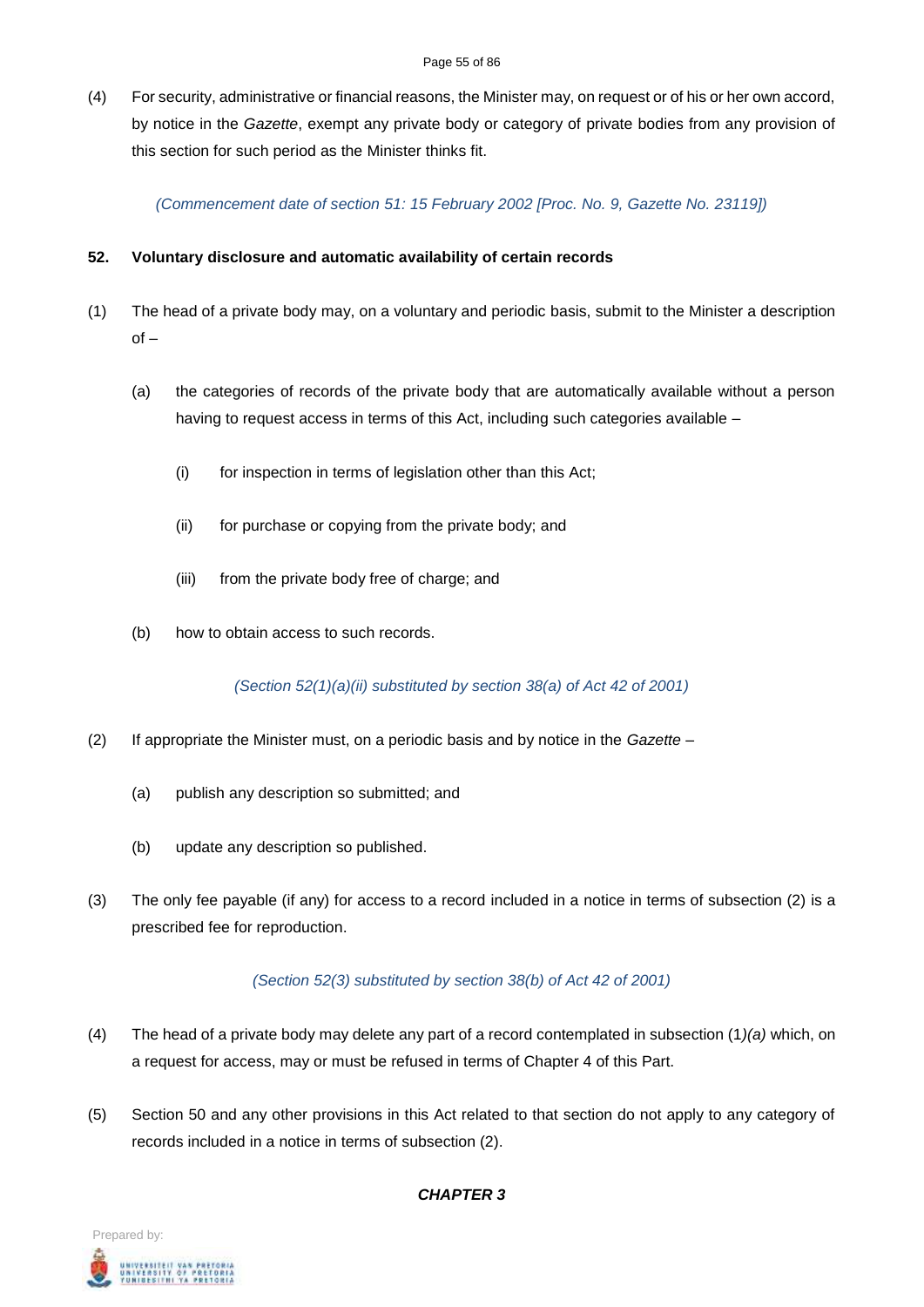#### *MANNER OF ACCESS*

### **53. Form of request**

- (1) A request for access to a record of a private body must be made in the prescribed form to the private body concerned at its address, fax number or electronic mail address.
- (2) The form for the request for access prescribed for the purposes of subsection (1) must at least require the requester concerned –
	- (a) to provide sufficient particulars to enable the head of the private body concerned to identify  $-$ 
		- (i) the record or records requested; and
		- (ii) the requester;
	- (b) to indicate which form of access is required;
	- (c) to specify a postal address or fax number of the requester in the Republic;
	- (d) to identify the right the requester is seeking to exercise or protect and provide an explanation of why the requested record is required for the exercise or protection of that right;
	- (e) if, in addition to a written reply, the requester wishes to be informed of the decision on the request in any other manner, to state that manner and the necessary particulars to be so informed; and
	- (f) if the request is made on behalf of a person, to submit proof of the capacity in which the requester is making the request, to the reasonable satisfaction of the head.

## **54. Fees**

- (1) The head of a private body to whom a request for access is made must by notice require the requester, other than a personal requester, to pay the prescribed request fee (if any), before further processing the request.
- $(2)$  If
	- (a) the search for a record of a private body in respect of which a request for access by a requester, other than a personal requester, has been made; and
	- (b) the preparation of the record for disclosure (including any arrangements contemplated in section 29(2)*(a)* and *(b)*(i) and (ii) *(aa)*),

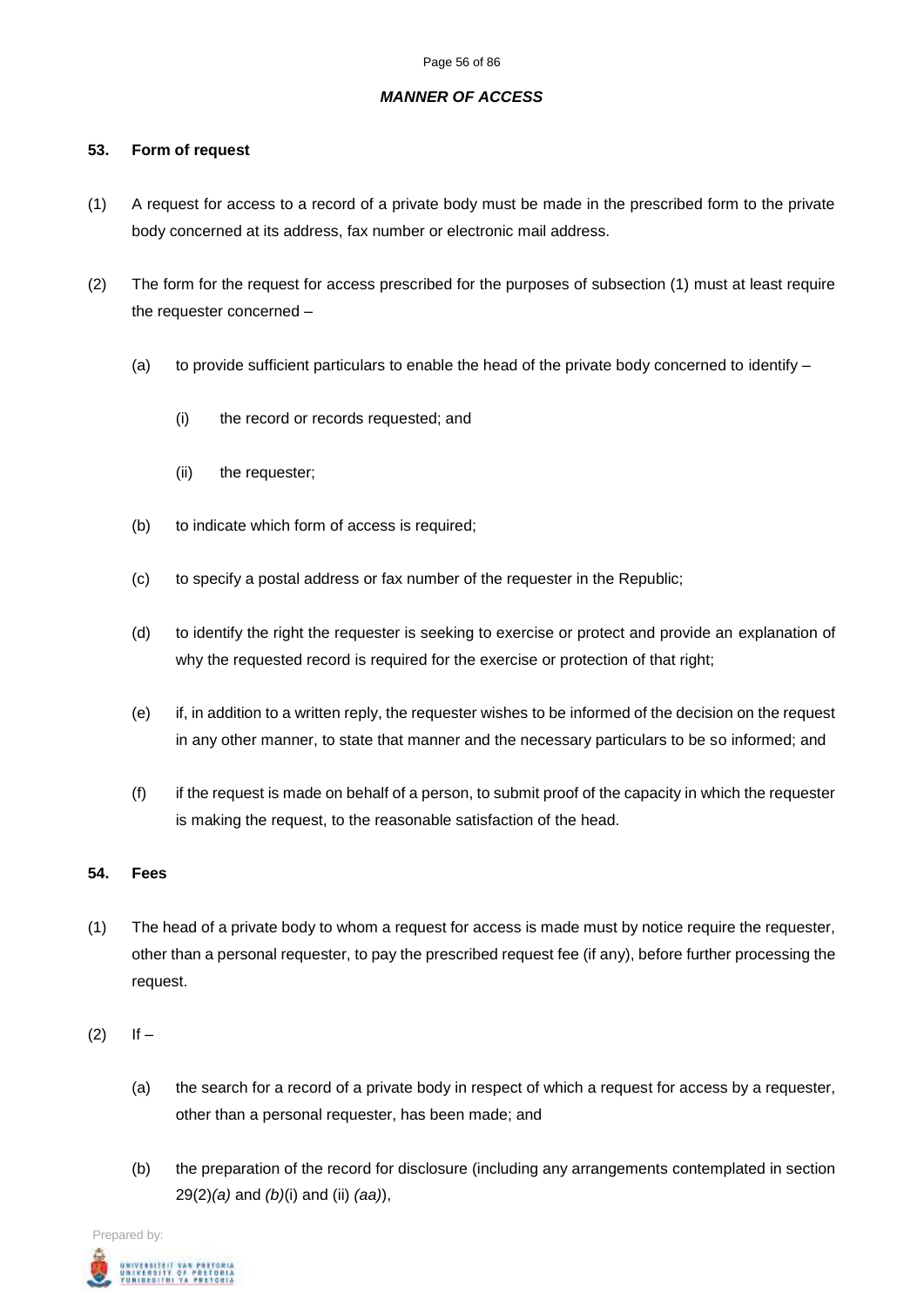would, in the opinion of the head of the private body concerned, require more than the hours prescribed for this purpose for requesters, the head must by notice require the requester, other than a personal requester, to pay as a deposit the prescribed portion (being not more than one third) of the access fee which would be payable if the request is granted.

- (3) The notice referred to in subsection (1) or (2) must state
	- (a) the amount of the deposit payable in terms of subsection (2), if applicable;
	- (b) that the requester may lodge an application with a court against the tender or payment of the request fee in terms of subsection (1), or the tender payment of a deposit in terms of subsection (2), as the case may be; and
	- (c) the procedure (including the period) for lodging the application.
- (4) If a deposit has been paid in respect of a request for access which is refused, the head of the private body concerned must repay the deposit to the requester.
- (5) The head of a private body may withhold a record until the requester concerned has paid the applicable fees (if any).
- (6) A requester whose request for access to a record of a private body has been granted must pay an access fee for reproduction and for search and preparation contemplated in subsection (7)*(a)* and *(b),* respectively, for any time reasonably required in excess of the prescribed hours to search for and prepare (including making any arrangements contemplated in section 29(2)*(a)* and *(b)*(i) and (ii)*(aa)*) the record for disclosure.
- (7) Access fees prescribed for the purposes of subsection (6) must provide for a reasonable access fee for –
	- (a) the cost of making a copy of a record, or of a transcription of the content of a record, as contemplated in section 29(2)*(a)* and *(b)*(i), (ii)*(bb)*, (iii) and (v) and, if applicable, the postal fee; and
	- (b) the time reasonably required to search for the record and prepare (including making any arrangements contemplated in section 29(2)(a) and *(b)*(i) and (ii)*(aa)*) the record for disclosure to the requester.
- (8) The Minister may, by notice in the *Gazette*
	- (a) exempt any person or category of persons from paying any fee referred to in this section;

Prepared by: UNIVERSITEIT VAN PRETORIA<br>UNIVERSITY OF PRETORIA<br>YURIBESITHI YA PRETORIA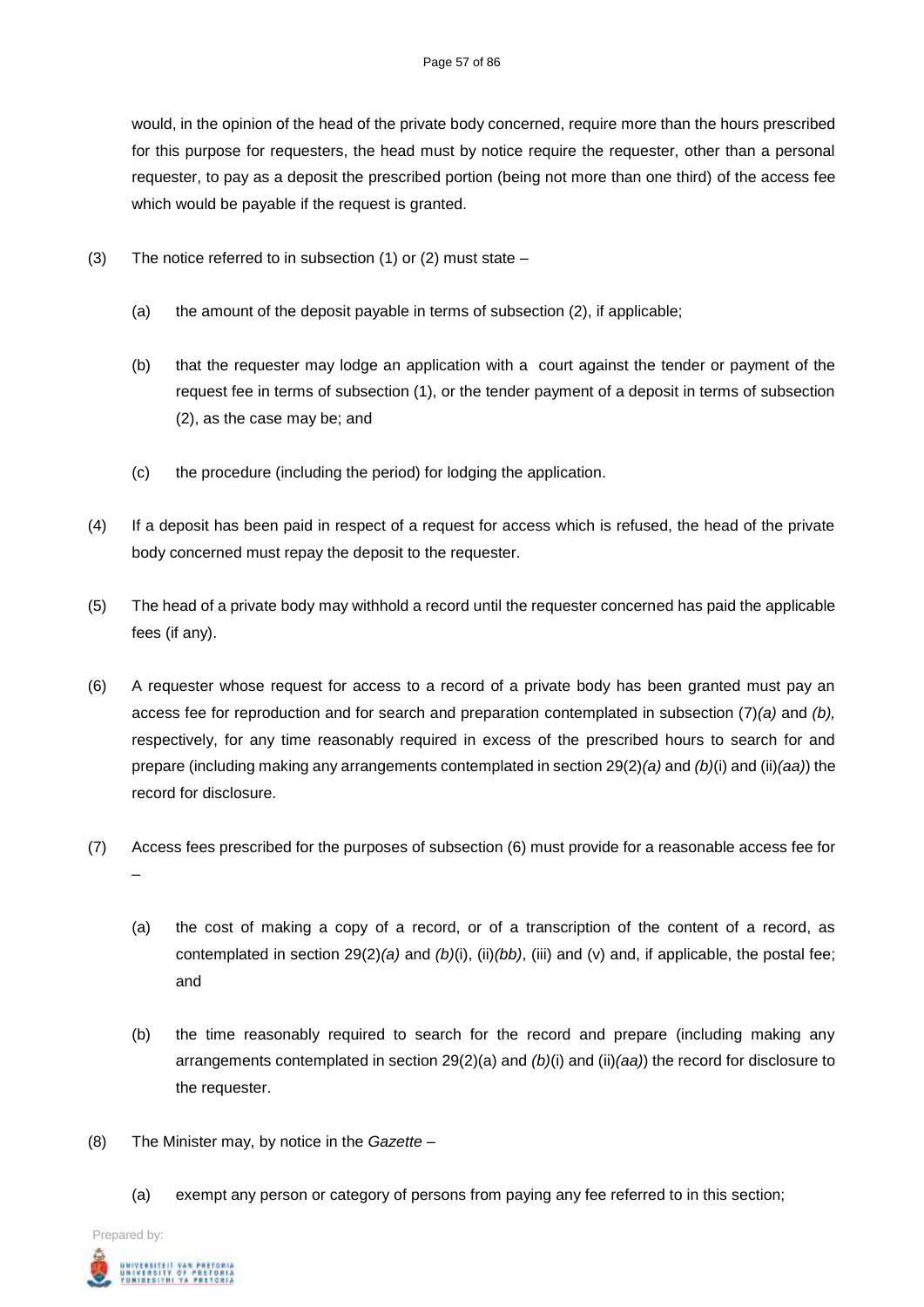- (b) determine that any fee referred to in this section is not to exceed a certain maximum amount;
- (c) determine the manner in which any fee referred to in this section is to be calculated;
- (d) determine that any fee referred to in this section does not apply to a category of records;
- (e) exempt any person or record or category of persons or records for a stipulated period from any fee referred to in subsection (6); and
- (f) determine that where the cost of collecting any fee referred to in this section exceeds the amount charged, such fee does not apply.

## **55. Records that cannot be found or do not exist**

- $(1)$  If
	- (a) all reasonable steps have been taken to find a record requested; and
	- (b) there are reasonable grounds for believing that the record
		- (i) is in the private body's possession but cannot be found; or
		- (ii) does not exist,

the head of the private body must, by way of affidavit or affirmation, notify the requester that it is not possible to give access to that record.

- (2) The affidavit or affirmation referred to in subsection (1) must give a full account of all steps taken to fine the record in question or to determine whether the record exists, as the case may be, including all communications with every person who conducted the search on behalf of the head.
- (3) For the purpose of this Act, the notice in terms of subsection (1) is to be regarded as a decision to refuse a request for access to the record concerned.
- (4) If, after notice is given in terms of subsection (1), the record in question is found, the requester concerned must be given access to the record unless access is refused on a ground for refusal contemplated in Chapter 4 of this Part.
- **56. Decision on request and notice thereof**

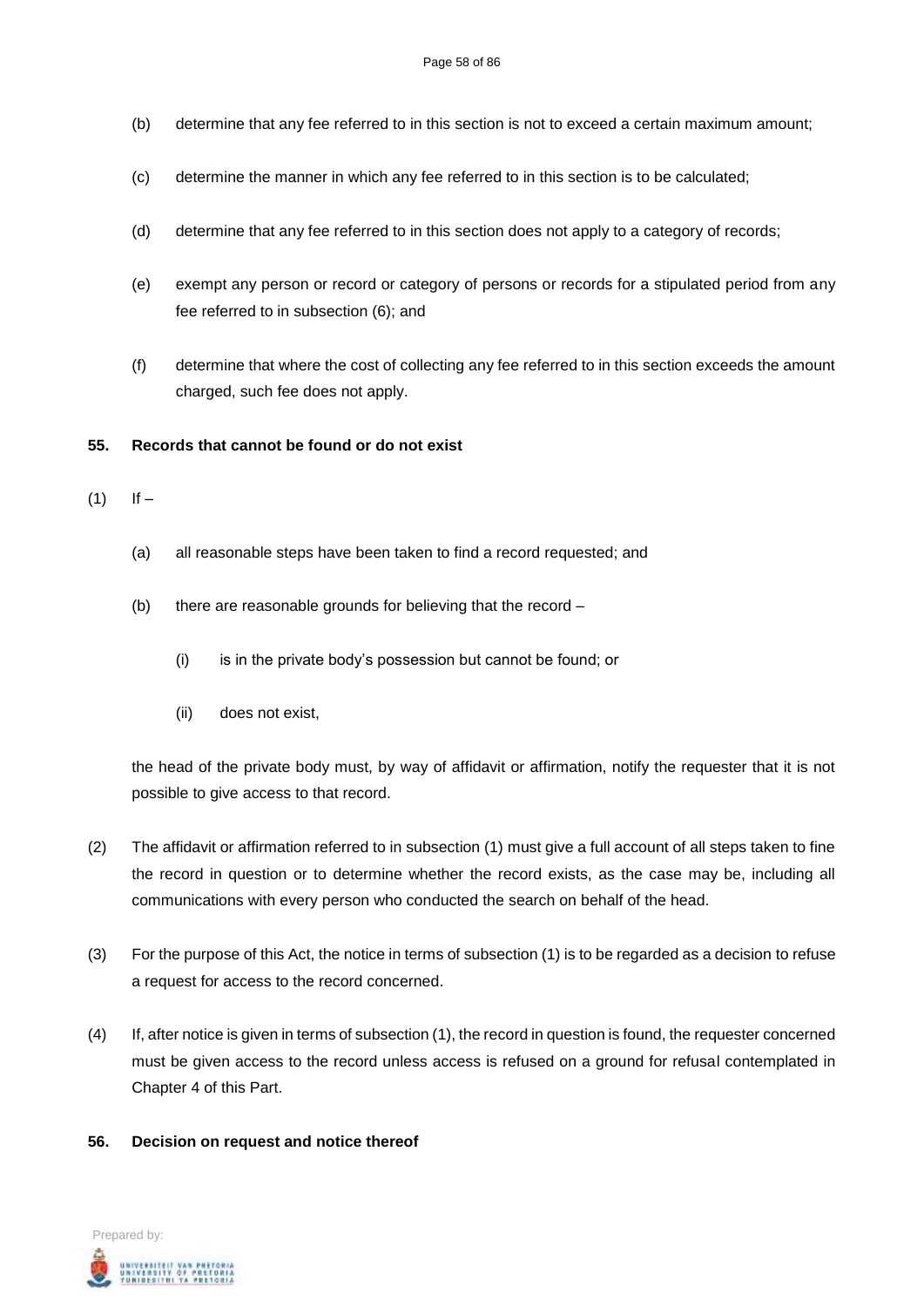- (1) Except if the provisions regarding third party notification and intervention contemplated in Chapter 5 of this Part apply, the head of the private body to whom the request is made must, as soon as reasonably possible, but in any event within 30 days, after the request has been received or after the particulars required in terms of section 53(2) have been received –
	- (a) decide in accordance with this Act whether to grant the request; and
	- (b) notify the requester of the decision and, if the requester stated, as contemplated in section 53(2)*(e),* that he or she wishes to be informed of the decision in any other manner, inform him or her in that manner if it is reasonably possible.

## *(Section 56(1) substituted by section 39(a) of Act 42 of 2001)*

- (2) If the request for access is granted, the notice in terms of subsection  $(1)(b)$  must state
	- (a) the access fee (if any) to be paid upon access;
	- (b) the form in which access will be given; and
	- (c) the requester may lodge an application with a court against the access fee to be paid or the form of access granted, and the procedure, including the period allowed, for lodging the application.

# *(Section 56(2)(c) substituted by section 39(b) of Act 42 of 2001)*

- (3) If the request for access is refused, the notice in terms of subsection (1)*(b)* must
	- (a) state adequate reasons for the refusal, including the provisions of this act relied on;
	- (b) exclude, from any such reasons, any reference to the content of the record; and
	- (c) state that the requester may lodge an application with a court against the refusal of the request, and the procedure (including the period) for lodging the application.

### **57. Extension of period to deal with request**

- (1) The head of a private body to whom a request for access has been made, may extend the period of 30 days referred to in section 56(1) (in this section referred to as the "original period") once for a further period of not more than 30 days, if –
	- (a) the request is for a large number of records or requires a search through a large number of records and compliance with the original period would unreasonably interfere with the activities of the private body concerned;

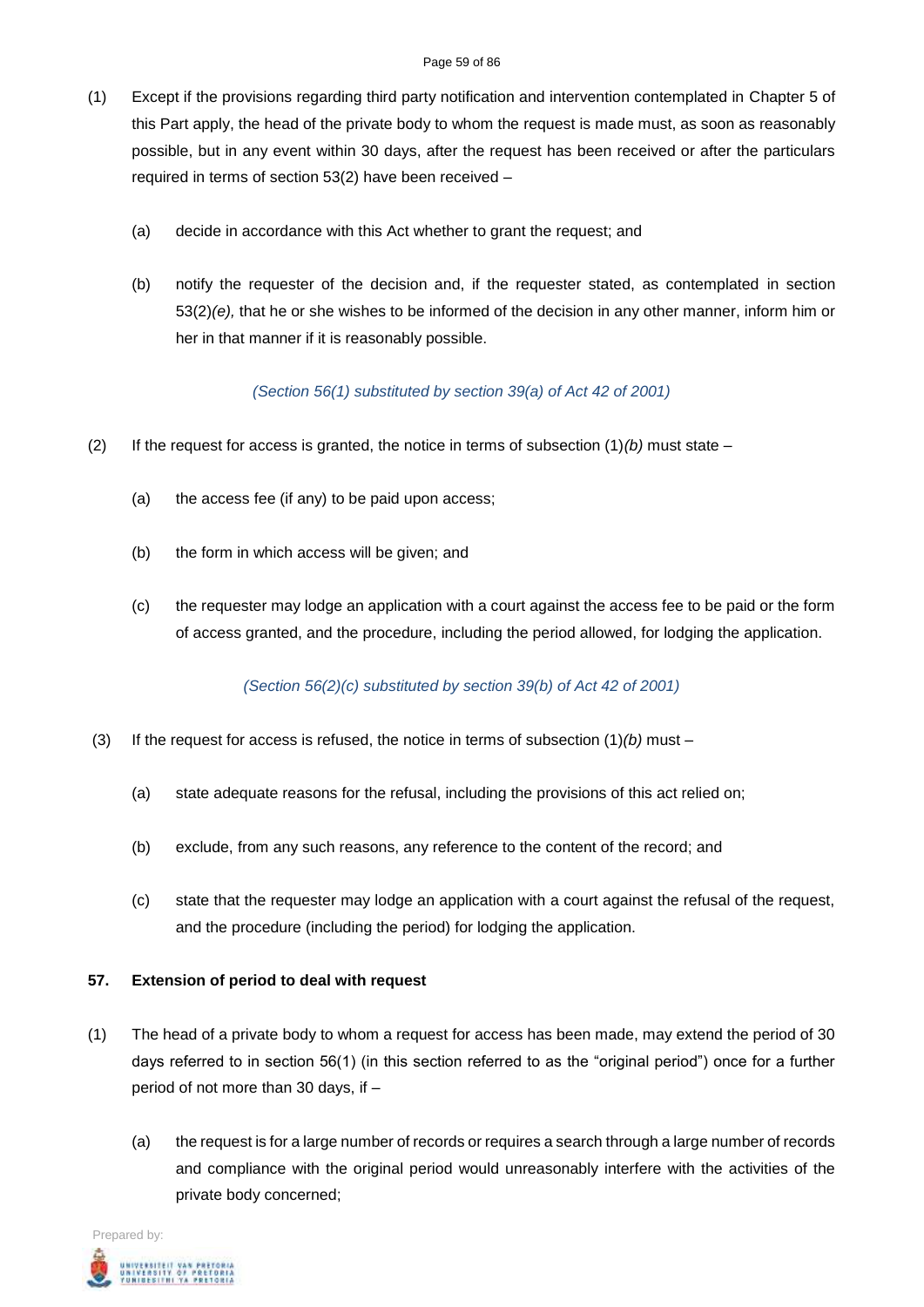- (b) the request requires a search for records in, or collection thereof from, an office of the private body not situated in the same town or city as the office of the head that cannot reasonably be completed within the original period;
- (c) consultation among divisions of the private body or with another private body is necessary or desirable to decide upon the request that cannot reasonably be completed within the original period:
- (d) more than one of the circumstances contemplated in paragraphs *(a)*, *(b)* and *(c)* exist in respect of the request making compliance with the original period not reasonably possible; or
- (e) the requester consents in writing to such extension.
- (2) If a period is extended in terms of subsection (1), the head of the private body must, as soon as reasonably possible, but in any event within 30 days, after the request is received, notify the requester for that extension, the period of the extension and the reasons for the extension.
- (3) The notice in terms of subsection (2) must state
	- (a) the period of the extension
	- (b) adequate reasons for the extension, including the provisions of this Act relied upon; and
	- (c) that the requester may lodge an application with a court against the extension, and the procedure (including the period) for lodge the application.

### **58. Deemed refusal of request**

If the head of a private body fails to give the decision on a request for access to the requester concerned within the period contemplated in section 56(1), the head of the private body is, for the purpose of this Act, regarded as having refused the request.

### **59. Severability**

- (1) If a request for access is made to a record of a private body containing information which may or must be refused in terms of any provision of Chapter 4 of this Part, every part of the record which –
	- (a) does not contain; and
	- (b) can reasonably be severed from any part that contains,

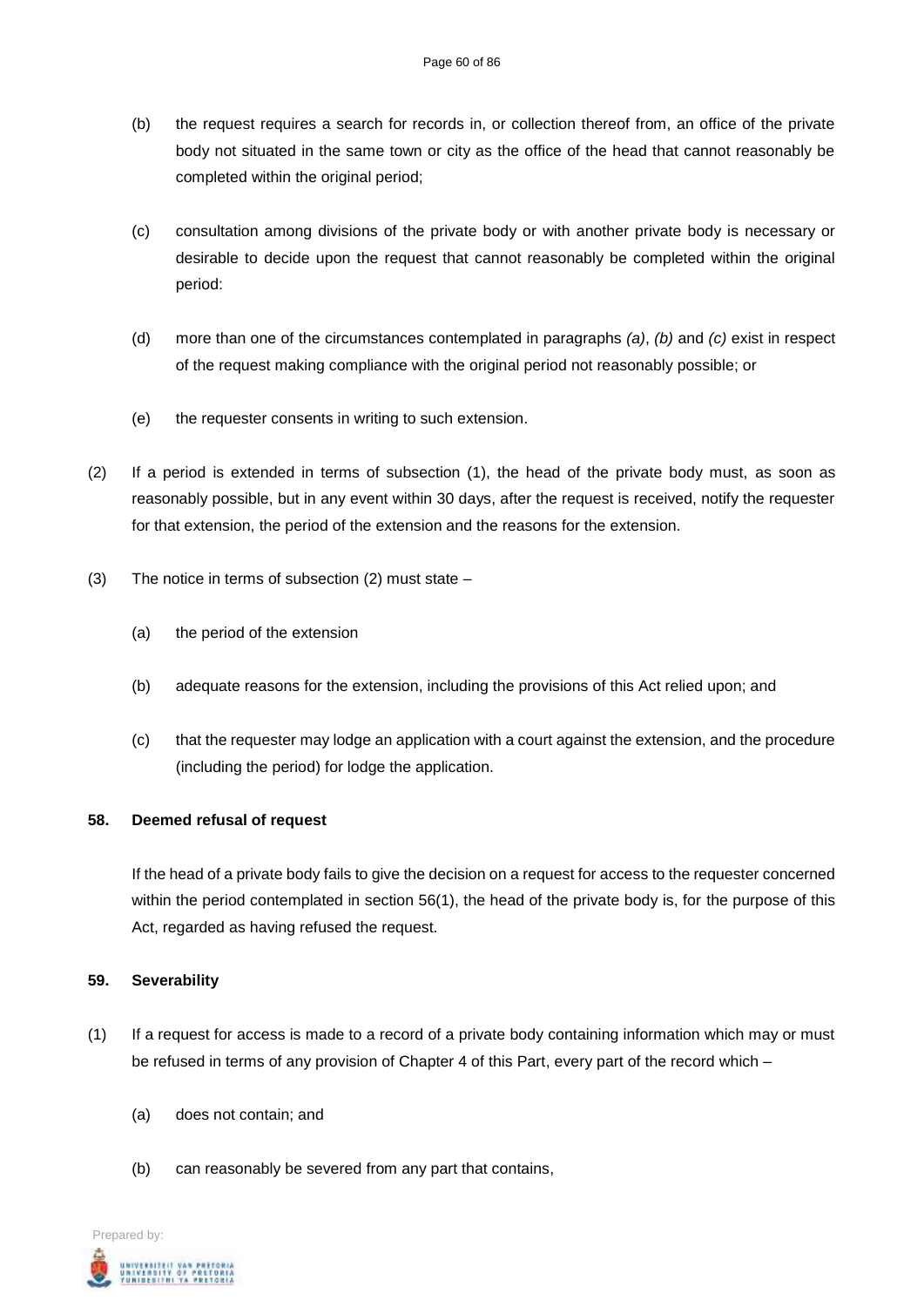#### Page 61 of 86

any such information must, despite any other provision of this Act, be disclosed.

- (2) If a request for access to  $-$ 
	- (a) a part of a record is granted; and
	- (b) the other part of the record is refused,

as contemplated in subsection (1), the provisions of section 56(2) apply to paragraph *(a)* of this subsection and the provisions of section 56(3) apply to paragraph *(b)* of this subsection.

*(Section 59(2) substituted by section 40 of Act 42 of 2001)*

#### **60. Form of access**

If access is granted to a record of a private body, the head of that body must, as soon as reasonably possible after notification in terms of section 56, but subject to section 57, give access in –

- (a) such form as the requester reasonably requires; or
- (b) if no specific form of access is required by the requester, such form as the head reasonably determines.

#### **61. Access to health or other records**

- (1) If the head of a private body who grants, in terms of section 50, a request for access to a record provided by a health practitioner in his or her capacity as such about the physical or mental health, or well-being –
	- (a) of the requester; or
	- (b) if the request has been made on behalf of the person to whom the record relates, of that person,

(in this section, the requester and the person referred to in paragraphs (a) and (b), respectively, are referred to as the "relevant person"), is of the opinion that the disclosure of the record to the relevant person might cause serious harm to his or her physical or mental health, or well-being, the head may, before giving access in terms of section 60, consult with a health practitioner who, subject to subsection (2), has been nominated by the relevant person.

*(Section 61(1) substituted by section 41 of Act 42 of 2001)*

#### (2) If the relevant person is  $-$

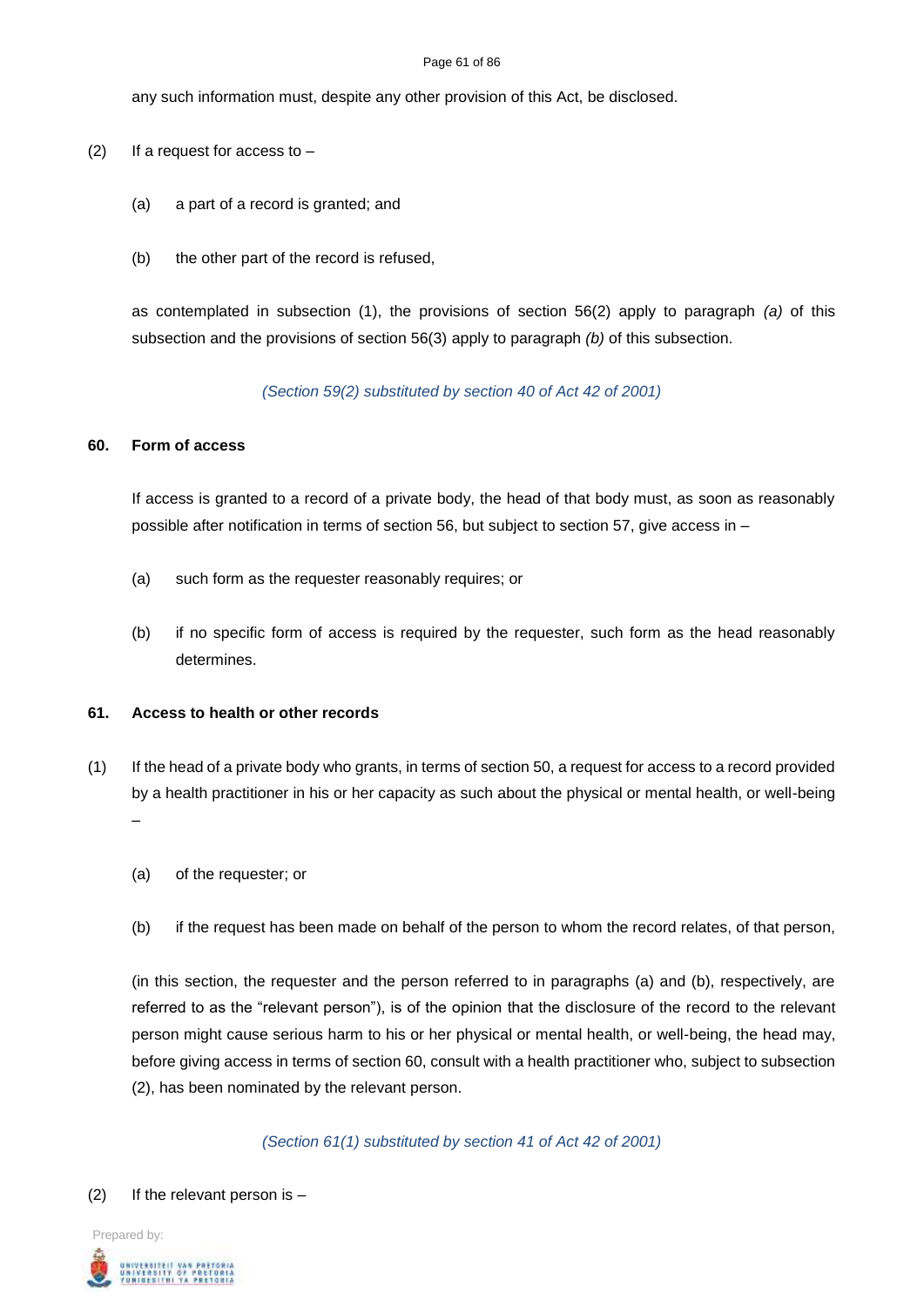- (a) under the age of 16 years, a person having parental responsibilities for the relevant person must make the nomination contemplated in subsection (1); or
- (b) incapable of managing his or her affairs, a person appointed by the court to manage those affairs must make that nomination.
- (3)
- (a) If, after being given access to the record concerned, the health practitioner consulted in terms of subsection (1) if of the opinion that the disclosure of the record to the relevant person, would be likely to cause serious harm to his or her physical or mental health, or well-being, the head may only give access to the record if the requester proves to the satisfaction of the head that adequate provision is made for such counselling or arrangements as are reasonably practicable before, during or after the disclosure of the record to limit, alleviate or avoid such harm to the relevant person.
- (b) Before access to the record is so given to the requester, the persons responsible for such counselling or arrangements must be given access to the record.

# *CHAPTER 4 GROUNDS FOR REFUSAL OF ACCESS TO RECORDS*

### **62. Interpretation**

A provision of this Chapter in terms of which a request for access to a record must or may or may not be refused, must not be construed as –

- (a) limited in its application in any way be any other provision of this Chapter in terms of which a request for access to a record must or may or may not be refused; and
- (b) not applying to a particular record by reason that another provision of this Chapter in terms of which a request for access to a record must or may or may not be refused, also applies to that record.

# **63. Mandatory protection of privacy of third party who is natural person**

- (1) Subject to subsection (2), the head of a private body must refuse a request for access to a record of the body if its disclosure would involve the unreasonable disclosure or personal information about a third party, including a deceased individual.
- (2) A record may not be refused in terms of subsection (1) insofar as it consists of information –

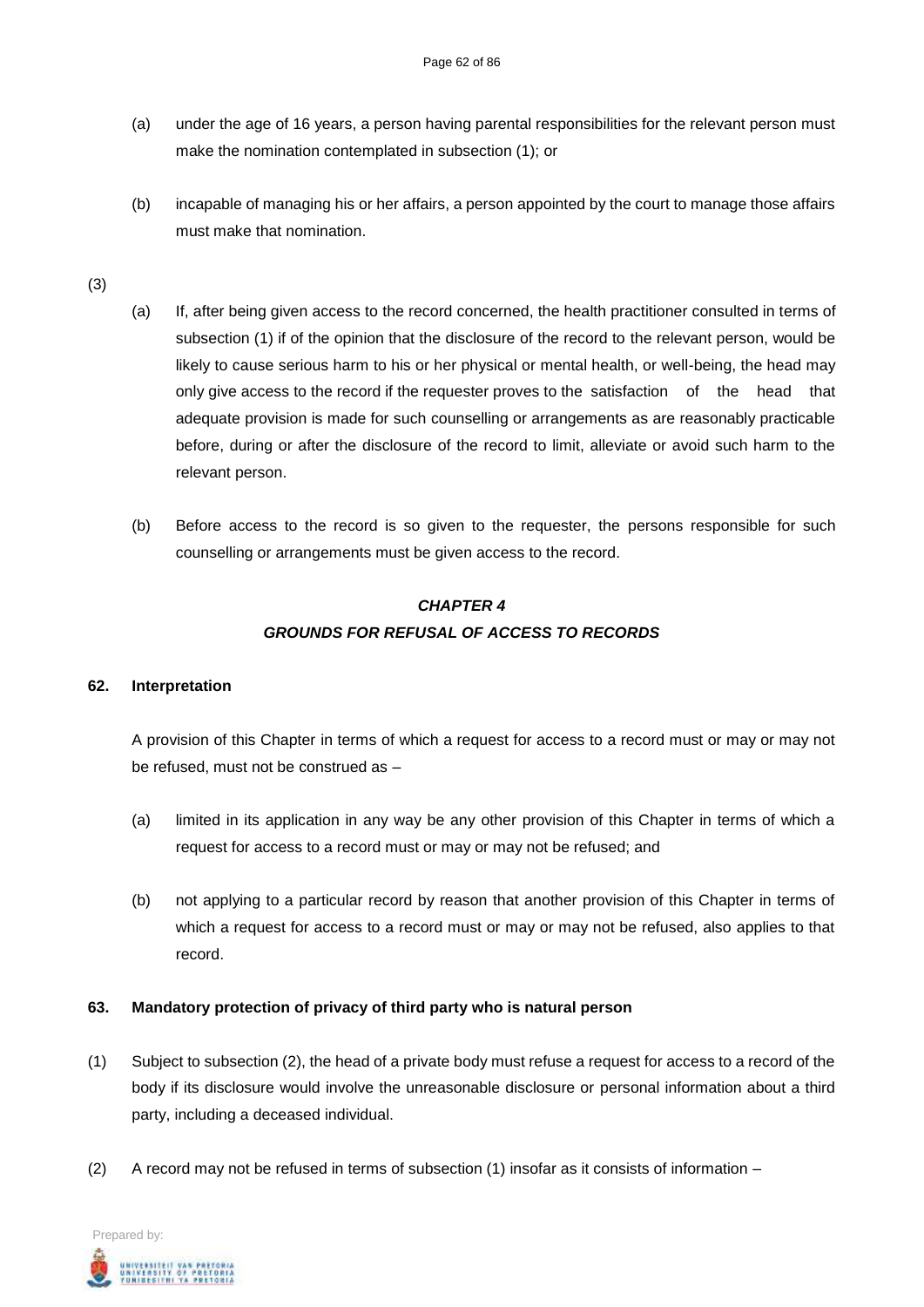#### Page 63 of 86

- (a) about an individual who has consented in terms of section 72 or otherwise in writing to its disclosure to the requester concerned;
- (b) already publicly available;
- (c) that was given to the private body by the individual to whom it relates and the individual was informed by or on behalf of the private body, before it is given, that the information belongs to a class of information that would or might be made available to the public;
- (d) about an individual's physical or mental health, or well-being, who is under the care of the requester and who is –
	- (i) under the age of 18 years; or
	- (ii) incapable of understanding the nature of the request,

and if giving access would be in the individual's best interests;

- (e) about an individual who is deceased and the requester is
	- (i) the individual's next of kin; or
	- (ii) making the request with the written consent of the individual's next of kin; or
- (f) about an individual who is or was an official of a private body and which relates to the position or functions of the individual, including, but not limited to –
	- (i) the fact that the individual is or was an official of that private body;
	- (ii) the title, work address, work phone number and other similar particulars of the individual;
	- (iii) the classification, salary scale or remunerations and responsibilities of the position held or services performed by the individual; and
	- (iv) the name of the individual on a record prepared by the individual in the course of employment.

### **64. Mandatory protection of commercial information of third part**

(1) Subject to subsection (2), the head of a private body must refuse a request for access to a record of the body if the record contains –

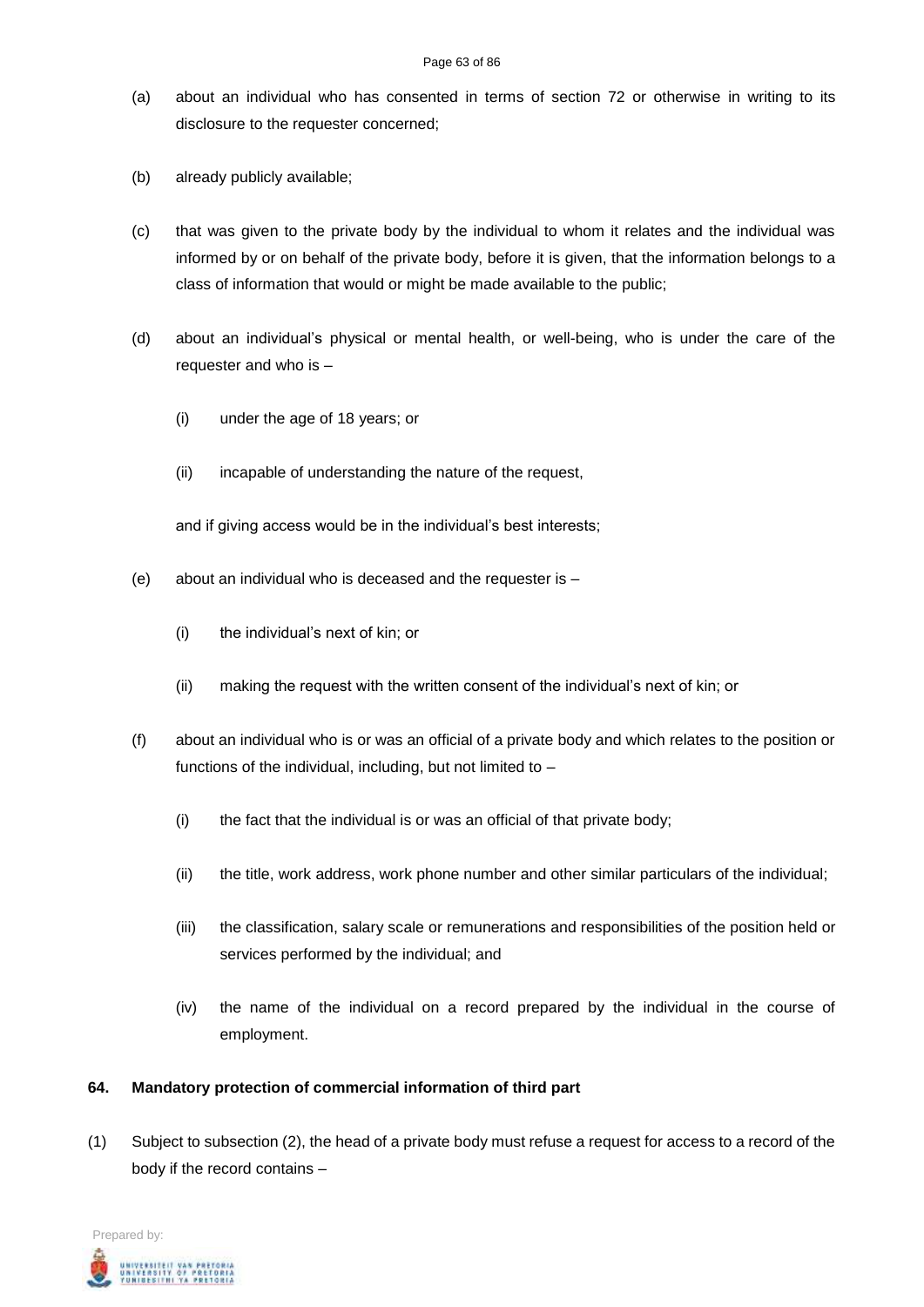- (a) trade secrets of a third party;
- (b) financial, commercial, scientific or technical information, other than trade secrets, of a third party, the disclosure of which would be likely to cause harm to the commercial or financial interest of that third party; or
- (c) information supplied in confidence by a third party, the disclosure of which could reasonably be expected –
	- (i) to put that party at a disadvantage in contractual or other negotiations; or
	- (ii) to prejudice that third party in commercial competition.
- (2) A record may not be refused in terms of subsection (1) insofar as it consists of information about
	- (a) a third party who has consented in terms of section 72 or otherwise in writing to its disclosure to the requester concerned;
	- (b) the results of any product or environment testing or other investigation supplied by a third party or the results of any such testing or investigation carried out by or on behalf of a third party and its disclosure would reveal a serious public safety or environmental risk.

### *(Section 64(2)(b) substituted by section 42 of Act 42 of 2001)*

(3) For the purposes of subsection (2)*(b),* the results of any product or environmental testing or other investigation do not include the results of preliminary testing or other investigation conducted for the purpose of developing methods of testing or other investigation.

### **65. Mandatory protection of certain confidential information of third party**

The head of a private body must refuse a request for access to a record of that body if its disclosure would constitute an action for breach of a duty of confidence owed to a third party in terms of an agreement.

### **66. Mandatory protection of safety of individuals, and protection of property**

The head of a private body  $-$ 

(a) must refuse a request for access to a record of the body if its disclosure could reasonably be expected to endanger the life or physical safety of an individual; or

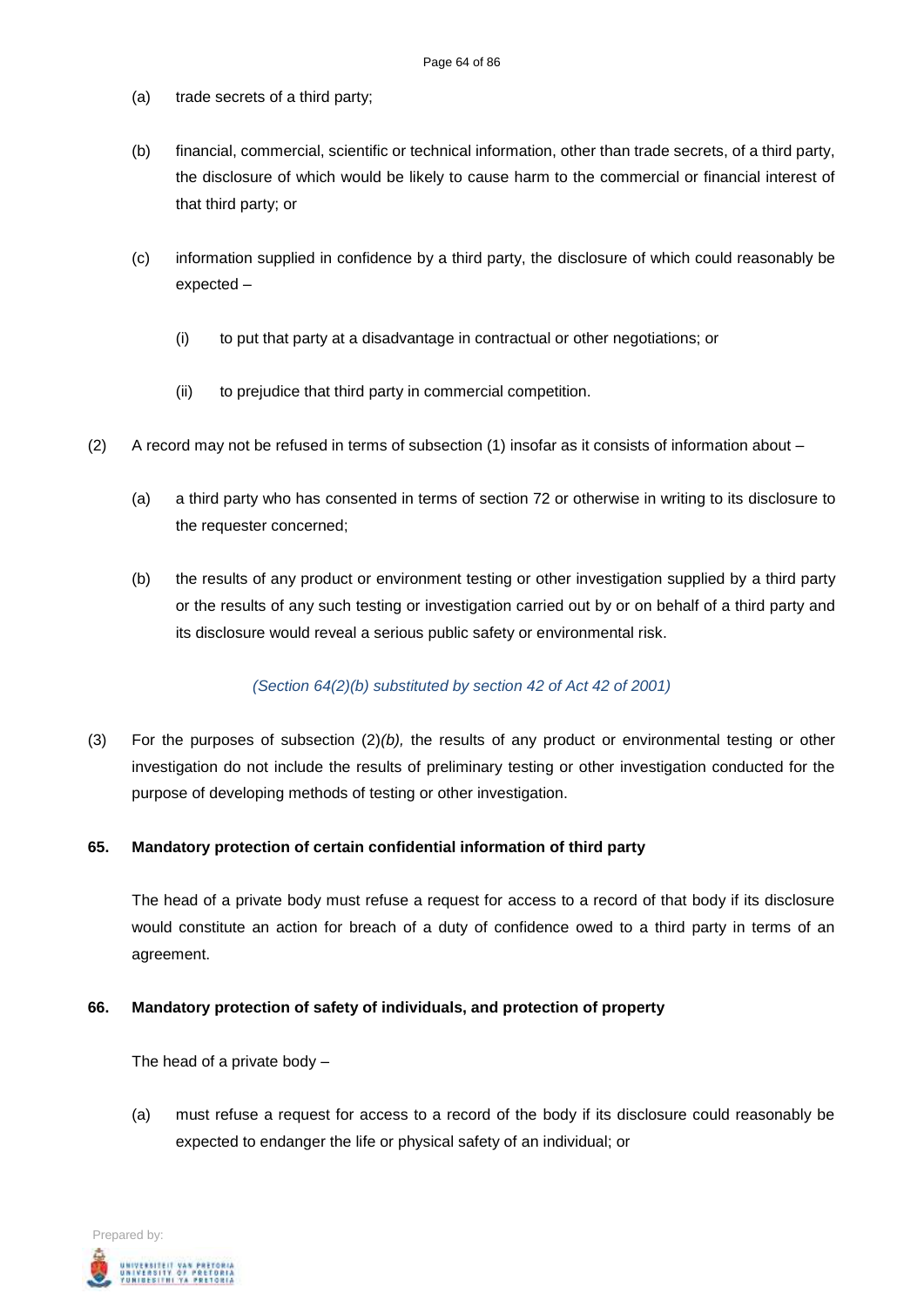- (b) may refuse a request for access to a record of the body it its disclosure would be likely to prejudice or impair –
	- $(i)$  the security of  $-$ 
		- (aa) a building, structure or system, including, but not limited to, a computer or communication system;
		- (bb) a means of transport; or
		- (cc) any other property; or
	- (ii) methods, systems, plans or procedures for the protection of
		- (aa) an individual in accordance with a witness protection scheme;
		- (bb) the safety of the public, or any part of the public; or
		- (cc) the security of property contemplated in subparagraph (i)*(aa), (bb)* or *(cc).*

## **67. Mandatory protection of records privileged from production in legal proceedings**

The head of a private body must refuse a request for access to a record of the body if the record is privileged from production in legal proceedings unless the person entitled to the privilege has waived the privilege.

### **68. Commercial information of private body**

- (1) Subject to subsection (2), the head of a private body may refuse a request for access to a record of the body if the record –
	- (a) contains trade secrets of the private body;
	- (b) contains financial, commercial, scientific or technical information, other than trade secrets, of the private body, the disclosure of which would be likely to cause harm to the commercial or financial interest of the body;
	- (c) contains information, the disclosure of which could reasonably be expected
		- (i) to put the private body at a disadvantage in contractual or other negotiations; or
		- (ii) to prejudice the body in commercial competition; or

Prepared by: .<br>Intversity of Pretoria<br>Unibestini ya Pretoria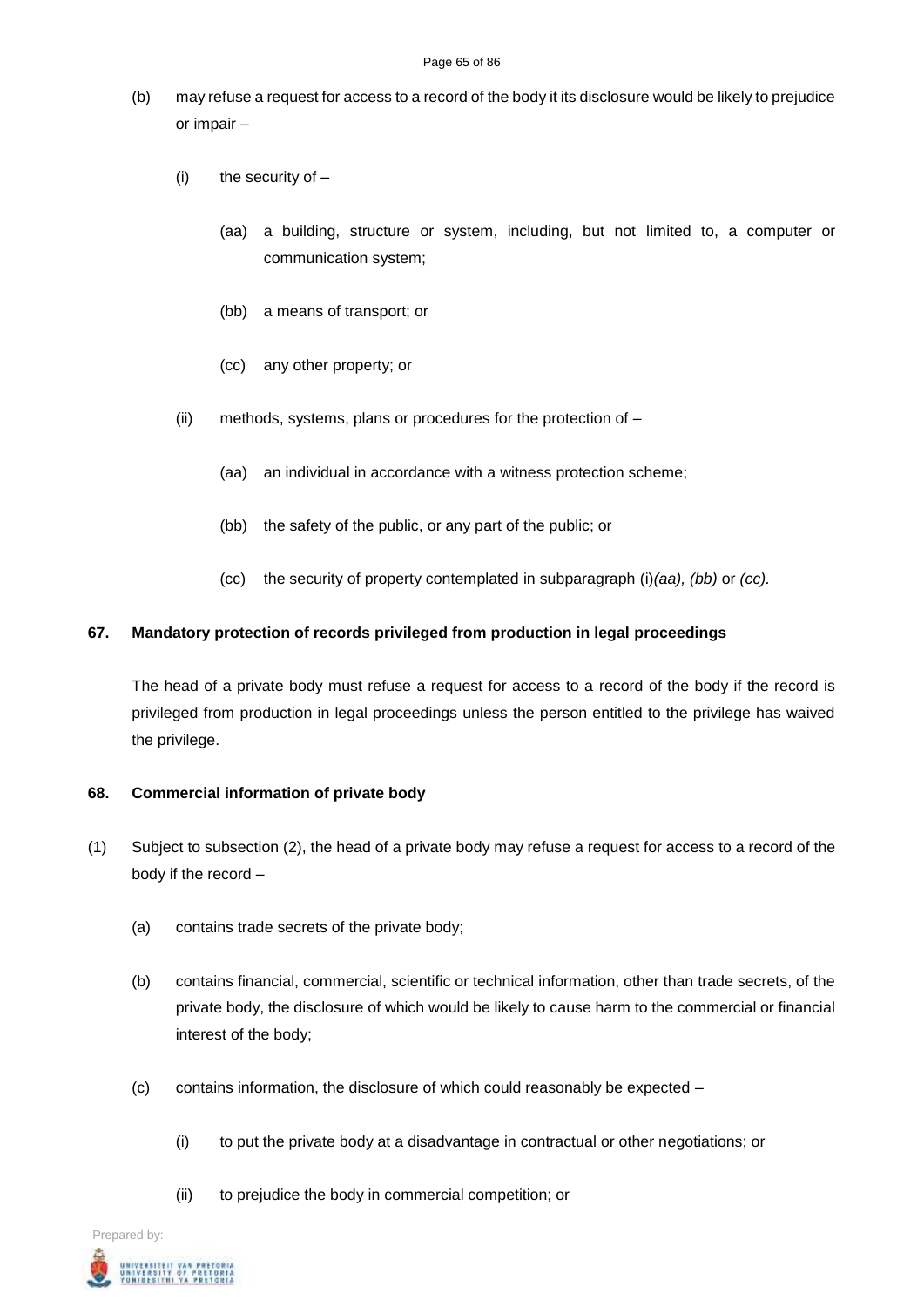- (d) is a computer program, as defined in section 1(1) of the Copyright Act, 1978 (Act No. 98 of 1978), owned by the private body, except insofar as it is required to give access to a record to which access is granted in terms of this Act.
- (2) A record may not be refused in terms of subsection (1) insofar as it consists of information about the results of any product or environmental testing or other investigation supplied by the private body or the results of any such testing or investigation carried out by or on behalf of the private body and its disclosure would reveal a serious public safety or environmental risk.

## *(Section 68(2) substituted by section 43 of Act 42 of 2001)*

(3) For the purposes of subsection (2), the results of any product or environmental testing or other investigation do not include the results of preliminary testing or other investigation conducted for the purpose of developing methods of testing or other investigation.

# **69. Mandatory protection of research information of third party, and protection of research information of private body**

- (1) The head of a private body must refuse a request for access to a record of the body if the record contains information about research being or to be carried out by or on behalf of a third party, the disclosure of which would be likely to expose –
	- (a) the third party;
	- (b) a person that is or will be carrying out the research on behalf of the third party; or
	- (c) the subject matter of the research,

to serious disadvantage.

- (2) The head of a private body may refuse a request for access to a record of the body if the record contains information about research being or to be carried out by or on behalf of the private body, the disclosure of which would be likely to expose –
	- (a) the private body;
	- (b) a person that is or will be carrying out the research on behalf of the private body; or
	- (c) the subject matter of the research,

to serious disadvantage.

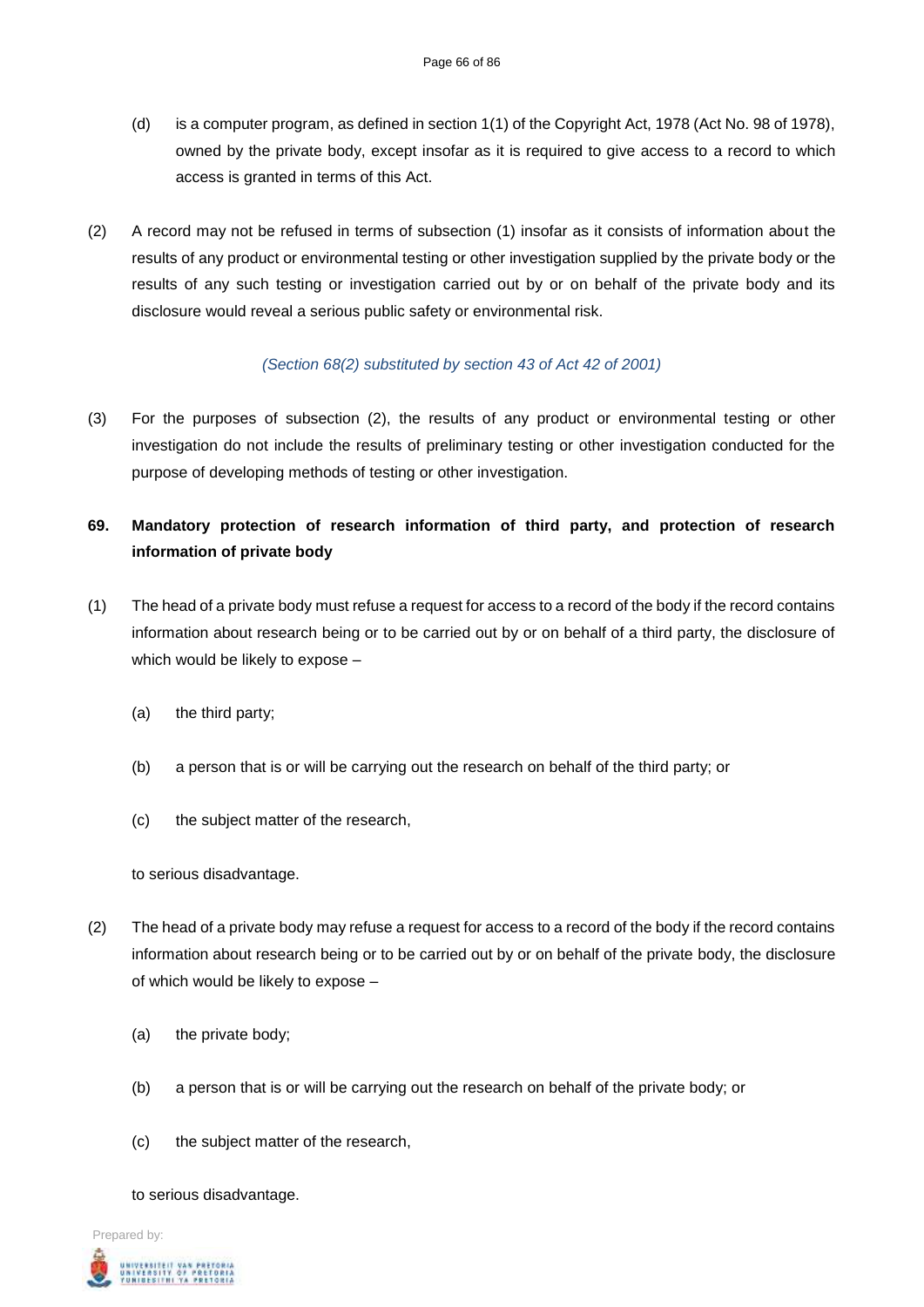## **70. Mandatory disclosure in public interest**

Despite any other provision of this Chapter, the head of a private body must grant a request for access to a record of the body contemplated in section 63(1), 64(1), 65, 66*(a)* or *(b),* 67, 68(1) or 69(1) or (2) if –

- (a) the disclosure of the record would reveal evidence of  $-$ 
	- (i) a substantial contravention of, or failure to comply with, the law; or
	- (ii) imminent and serious public safety or environmental risk; and
- (b) the public interest in the disclosure of the record clearly outweighs the harm contemplated in the provision in question.

# *CHAPTER 5 THIRD PARTY NOTIFICATION AND INTERVENTION*

## **71. Notice to third parties**

- (1) The head of a private body considering a request for access to a record that might be a record contemplated in section 63(1), 64(1), 64 or 69(1), must take all reasonable steps to inform a third party to whom or which the record relates of the request.
- (2) The head must inform a third party in terms of subsection  $(1)$ 
	- (a) as soon as reasonably possible, but in any event within 21 days after that request is received; and
	- (b) by the fastest means reasonably possible.
- (3) When informing a third party in terms of subsection (1), the head must
	- (a) state that he or she is considering a request for access to a record that might be a record contemplated in section 63(1), 64(1), 64 or 69(1), as the case may be, and describe the content of the record;
	- (b) furnish the name of the requester;
	- (c) describe the provisions of section  $63(1)$ ,  $64(1)$ ,  $65$  or  $69(1)$ , as the case may be;

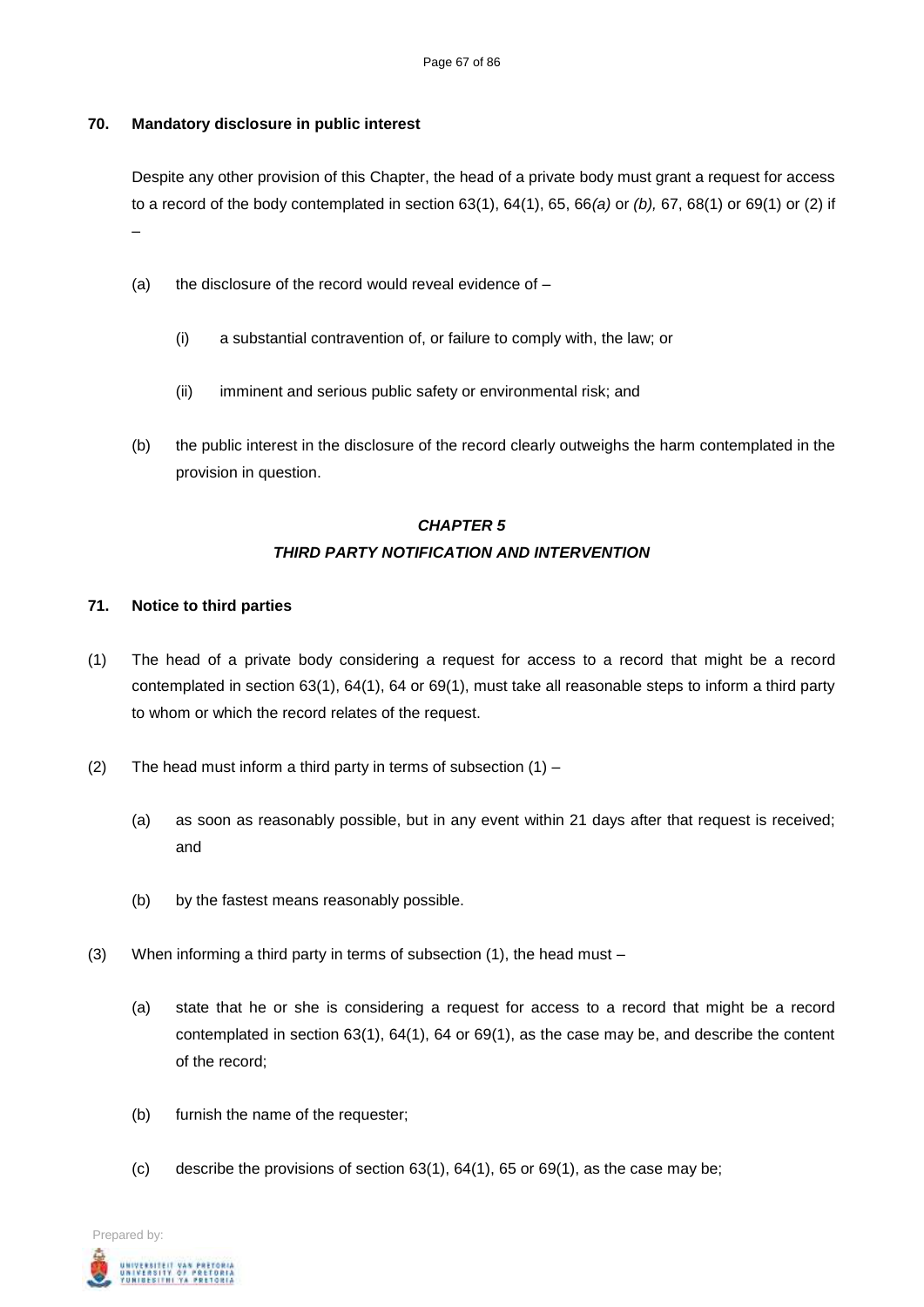- (d) in any case where the head believes that the provisions of section 70 might apply, describe those provisions, specify which of the circumstances referred to in section 70(a) in the opinion of the head might apply and state the reasons why he or she is of the opinion that section 70 might apply; and
- (e) state that the third party may, within 21 days after the third party is informed
	- (i) make written or oral representations to the head why the request for access should be refused; or
	- (ii) give written consent for the disclosure of the record to the requester.
- (4) If a third party is informed orally of a request for access in terms of subsection (1), the head must give a written notice stating the matters referred to in subsection (3) to the third party.

## **72. Representations and consent by third parties**

- (1) A third party that is informed in terms of section 71(1) of a request for access, may, within 21 days after being so informed –
	- (a) make written or oral representations to the head concerned why the request should be refused; or
	- (b) give written consent for the disclosure of the record to the requester concerned.
- (2) A third party that obtains knowledge about a request for access other than in terms of section 71(1) may –
	- (a) make written or oral representations to the head concerned why the request should be refused; or
	- (b) give written consent for the disclosure of the record to the requester concerned.

### **73. Decision on representations for refusal and notice thereof**

- (1) The head of a private body must, as soon as reasonably possible, but in any event within 30 days after every third party is informed as required by section 71 –
	- (a) decide, after giving due regard to any representations made by a third party in terms of section 72, whether to grant the request for access;

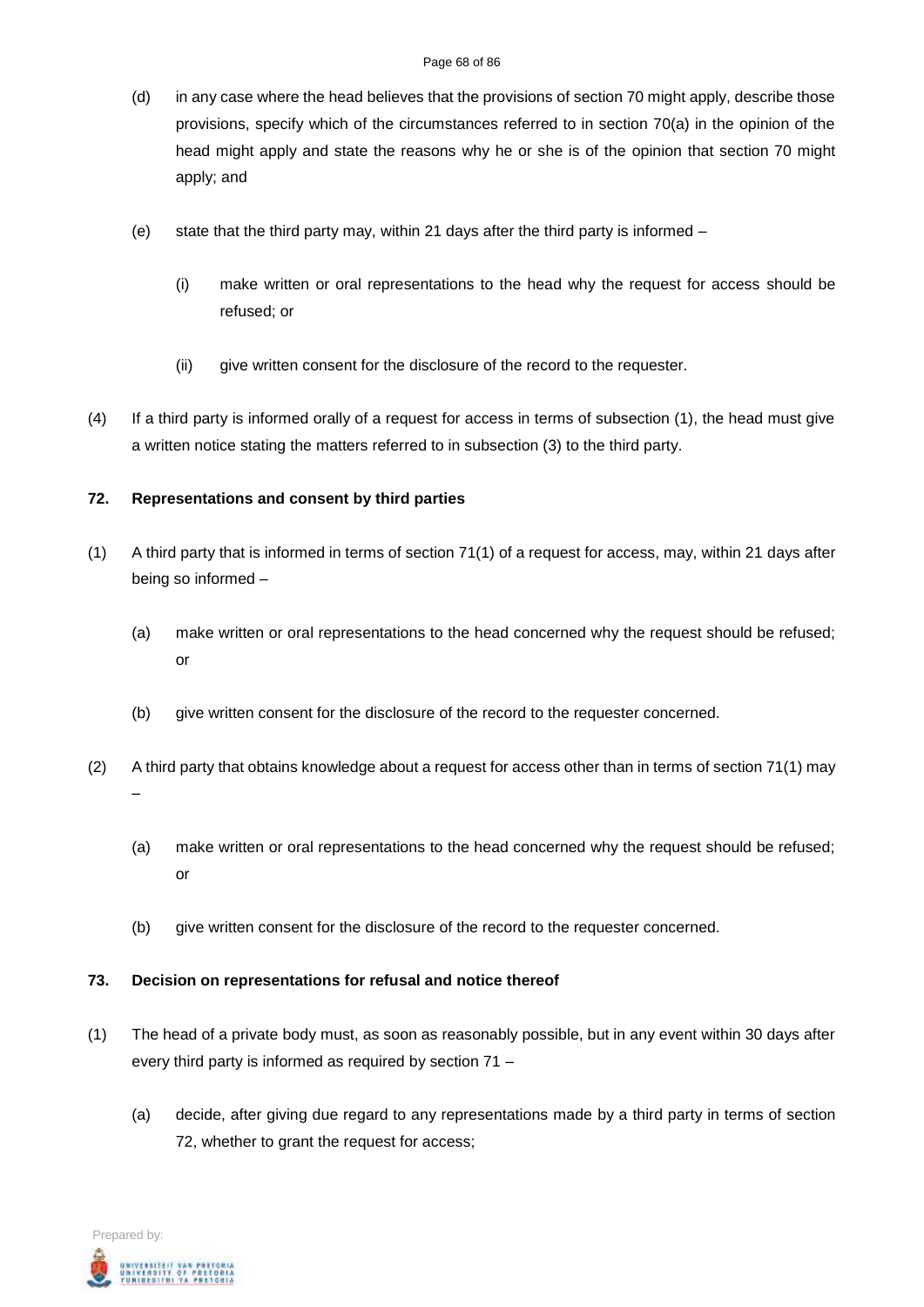- (b) notify the third party so informed and a third party not informed in terms of section 71, but that made representations in terms of section 72 or is located before the decision it taken, of the decision; and
- (c) notify the requester of the decision and, if the requester states, as contemplated in section 53(2)(e), that he or she wishes to be informed of the decision in any other manner, inform his or her in that manner if it is reasonably possible, and if the request is-
	- (i) granted, notify the requester in accordance with section 56(2); or
	- (ii) refused, notify the requested in accordance with section 56(3).

*(Section 73(1) substituted by section 44 of Act 42 of 2001)*

- (2) If, after all reasonably steps have been taken as required by section 71, a third party is not informed of a request, any decision whether to grant the request for access must be made with due regard to the fact that the third party did not have the opportunity to make representations in terms of section 72 why the request should be refused.
- (3) If the request is granted, the notice in terms of subsection  $(1)(b)$  must state
	- (a) adequate reasons for granting the request, including the provisions of this Act relied upon to justify the granting;
	- (b) that the third party may lodge an application with a court against the decision of the head within 30 days after notice is given, and the procedure for lodging the application; and
	- (c) that the requester will be given access to the record after the expiry of the applicable period contemplated in paragraph *(b),* unless an application with a court is lodged within that period.
- (4) If the head of the private body decides in terms of subsection (1) to grant the request for access concerned, he or she must give the requester access to the record concerned after the expiry of 30 days after notice is given in terms of subsection (1)*(b),* unless an application with a court is lodged against the decision within that period.

# **PART 4 INTERNAL APPEALS AGAINST DECISIONS**

# *CHAPTER 1* **INTERNAL APPEALS AGAINST DECISIONS OF INFORMATION OFFICER OF CERTAIN PUBLIC BODIES**

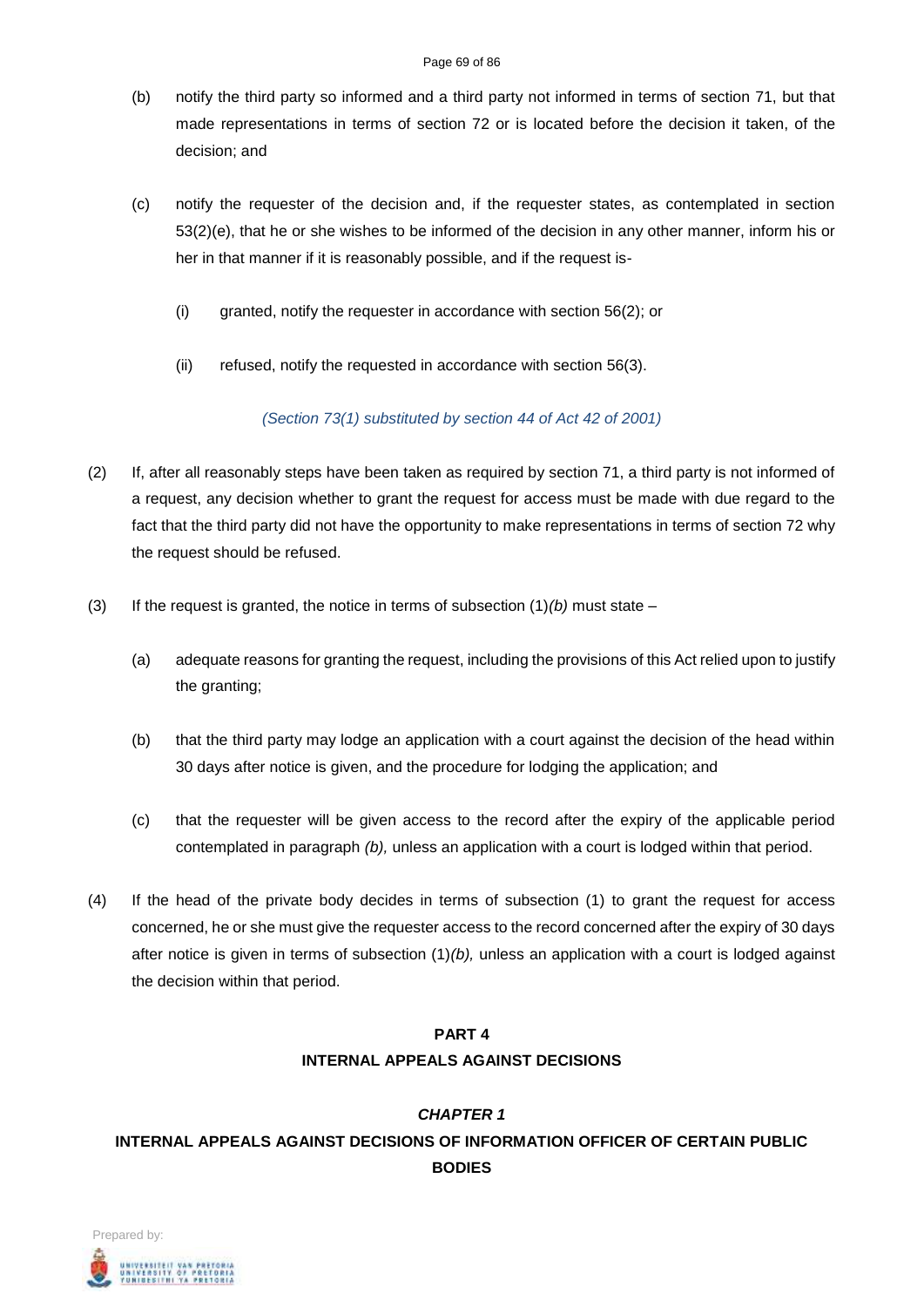## **74. Right of internal appeal to relevant authority**

- (1) A requester may lodge an internal appeal against a decision of the information officer of a public body referred to in paragraph *(a)* of the definition of "public body" in section 1 -
	- (a) to refuse a request for access; or
	- (b) taken in terms of section 22, 26(1) or 29(3),

in relation to that requester with the relevant authority.

(2) A third party may lodge an internal appeal against a decision of the information officer of a public body referred to in paragraph (a) of the definition of "public body" in section 1 to grant a request for access.

### **75. Manner of internal appeal, and appeal fees**

- (1) An internal appeal
	- (a) must be lodged in the prescribed form
		- (i) within 60 days;
		- (ii) if notice to the third party is required by section 49  $(1)(b)$ , within 30 days after notice is given to the appellant of the decision appealed against or, if notice to the appellant is not required, after the decision was taken;
	- (b) must be delivered or sent to the information officer of the public body concerned at his or her address, fax number or electronic mail address;
	- (c) must identify the subject of the internal appeal and state the reasons for the internal appeal and may include any other relevant information know to the appellant;
	- (d) if, in addition to written reply, the appellant wishes to be informed of the decision on the internal appeal in any other manner, must state that manner and provide the necessary particulars to be so informed;
	- (e) if applicable, must be accompanied by the prescribed appeal fee referred to in subsection (3); and
	- (f) must specify a postal address or fax number.

(2)

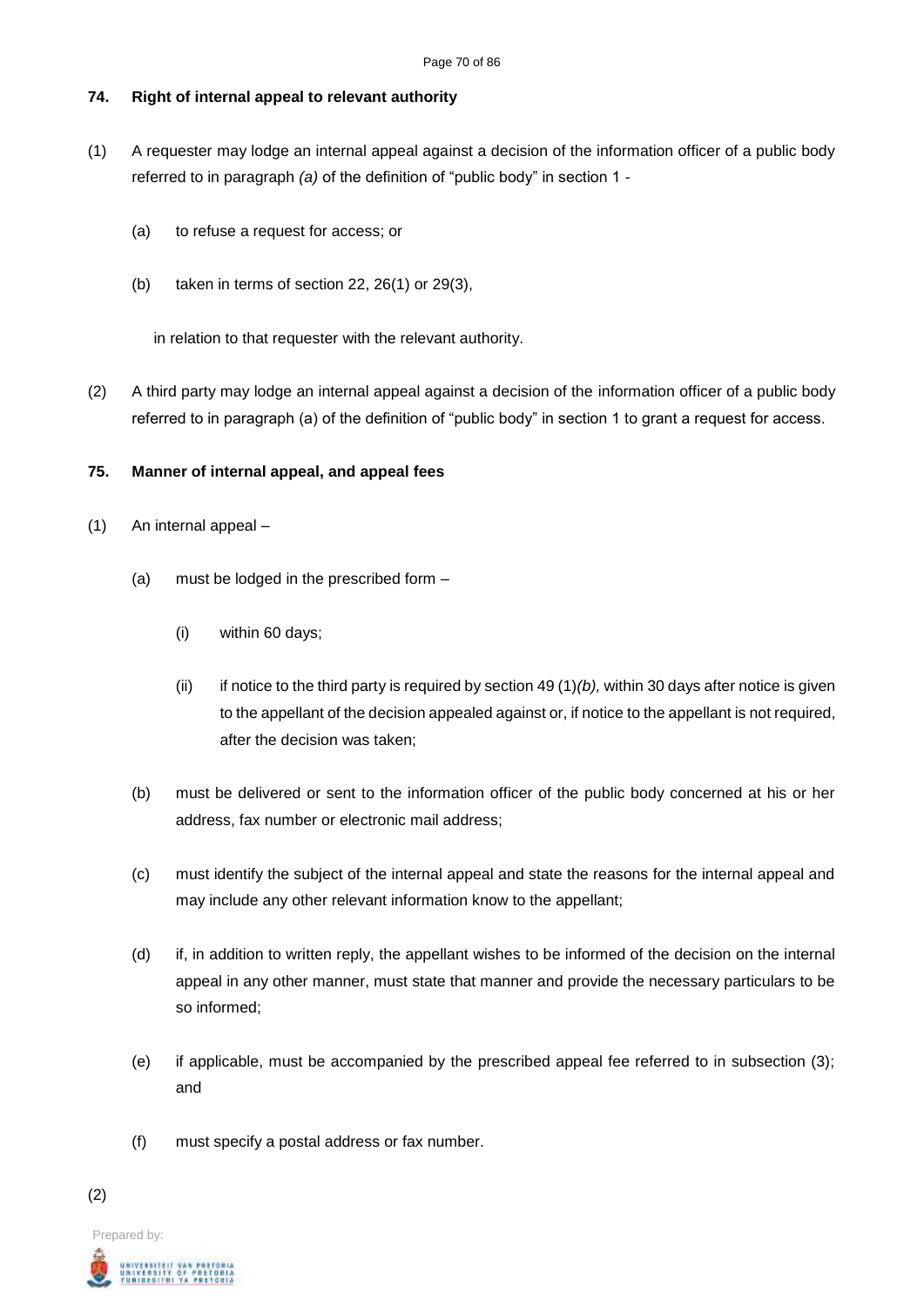#### Page 71 of 86

- (a) If an internal appeal is lodged after the expiry of the period referred to in subsection (1)*(a),* the relevant authority must, upon good cause shown, allow the late lodging of the internal appeal.
- (b) If the relevant authority disallows the late lodging of the internal appeal, he or she must give notice of that decision to the person that lodged the internal appeal.

(3)

- (a) A requester lodging an internal appeal against the refusal of his or her request for access must pay the prescribed appeal fee (if any).
- (b) If the prescribed appeal fee is payable in respect of an internal appeal, the decision on the internal appeal may be deferred until the fee is paid.
- (4) As soon as reasonably possible, but in any event within 10 working days after receipt of an internal appeal in accordance with subsection (1), the information officer of the public body concerned must submit to the relevant authority –
	- (a) the internal appeal together with his or her reason for the decision concerned; and
	- (b) if the internal appeal is against the refusal or granting of a request for access, the name, postal address, phone and fax number and electronic mail address, whichever is available, of any third party that must be notified in terms of section 47(1) of the request.

# **76. Notice to and representations by the other interested persons**

- (1) If a relevant authority is considering an internal appeal against the refusal of a request for access to a record contemplated in section 34(1), 35(1), 36(1), 37(1) or 43(1), the authority must inform the third party to whom or which the record relates of the internal appeal, unless all necessary steps to locate the third party have been unsuccessful.
- (2) The relevant authority must inform a third party in terms of subsection  $(1)$ 
	- (a) as soon as reasonably possible, but in any event within 30 days after the receipt of the internal appeal; and
	- (b) by the fastest means reasonably possible.
- (3) When informing a third party of subsection  $(1)$ , the relevant authority must
	- (a) state that he or she is considering an internal appeal against the refusal of a request for access to a record contemplated in section 34(1), 35(1), 36(1), 37(1) or 43(1), as the case may be, and

Prepared by: .<br>Niversity of Pretoria<br>Unibesithi ya Pretoria<br>Unibesithi ya Pretoria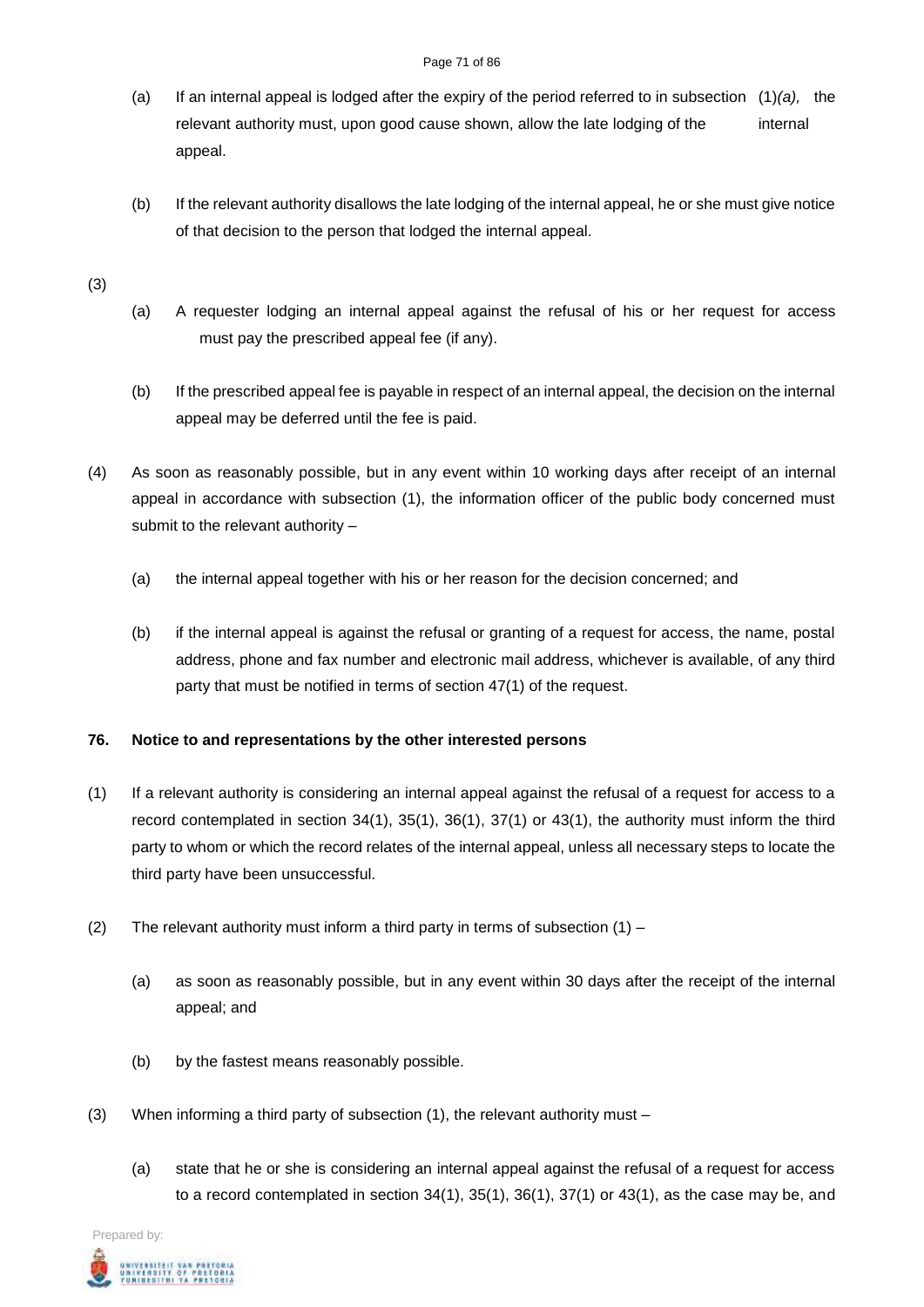#### Page 72 of 86

describe the content of the record and the provisions of section 34(1), 35(1), 36(1), 37(1) or 43(1), as the case may be;

- (b) furnish the name of the appellant;
- (c) in any case where that authority believes that the provisions of section 46 might apply, describe those provisions, specify which of the circumstances referred to in section 46*(a)* in the opinion of the head might apply and state the reasons why he or she is of the opinion that section 46 might apply; and
- (d) state that the third party may, within 21 days after the third party is informed, make written representations to the authority why the request for access should not be granted.
- (4) If a third party is informed orally of an internal appeal in terms of subsection (1), the relevant authority must, on request, give a written notice stating the matters referred to in subsection (3) to the third party.
- (5) A third party that is informed of an internal appeal in terms of subsection (1), may within 21 days after the third party has been informed, make written representations to the relevant authority why the request for access should not be granted.
- (6) A third party that obtains knowledge about an internal appeal other than in terms of subsection (1) may –
	- (a) make written or oral representations to the relevant authority why the request for access should be refused; or
	- (b) give written consent for the disclosure of the record to the requester concerned.
- (7) If the relevant authority is considering an internal appeal against the granting of a request for access, the authority must give notice of the internal appeal to the requester concerned.
- (8) The relevant authority must
	- (a) notify the requester concerned in terms of subsection (7) as soon as reasonably possible, but in any event within 30 days after the receipt of the internal appeal; and
	- (b) state in that notice that the third party may within 21 days after notice is given, make written representations to that authority why that request should be granted.
- (9) A requester to whom or which notice is given in terms of subsection (7) may within 21 days after that notice is given, make written representations to the relevant authority why the request for access should be granted.

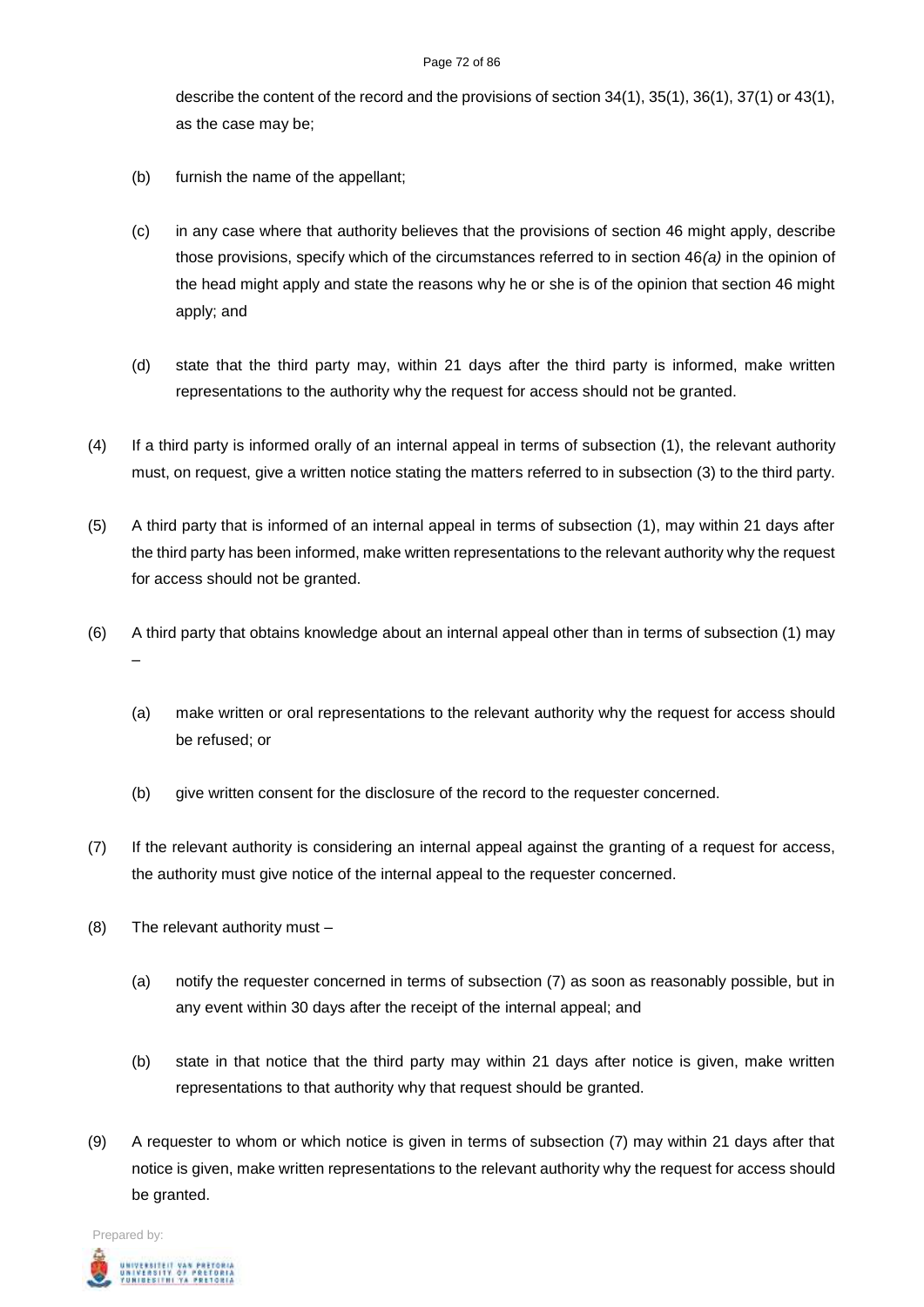### **77. Decision on internal appeal and notice thereof**

- (1) The decision on an internal appeal must be made with due regard to  $-$ 
	- (a) the particulars stated in the internal appeal in terms of section 75(1)*(c);*
	- (b) any reasons submitted by the information officer in terms of section 75(4)*(a);*
	- (c) any representations made in terms of section 76(5), (6) or (9); and
	- (d) if a third party cannot be located as contemplated in section 76(1), the fact that the third party did not have the opportunity to make representations in terms of section 76(5) why the internal appeal should be dismissed.
- (2) When deciding on the internal appeal the relevant authority may confirm the decision appealed against or substitute a new decision for it.
- (3) The relevant authority must decide on the internal appeal
	- (a) as soon as reasonably possible, but in any event within 30 days after the internal appeal is received by the information officer of the body;
	- (b) if a third party is informed in terms of section 76(1), as soon as reasonably possible, but in any event within 30 days; or
	- (c) if notice is given in terms of section  $76(7)$ 
		- (i) within five working days after the requester concerned has made written representations in terms of section 76(9); or
		- (ii) in any other case within 30 days after notice is so given.
- (4) The relevant authority must, immediately after the decision on an internal appeal
	- (a) give notice of the decision to  $-$ 
		- (i) the appellant;
		- (ii) every third party informed as required by section 76(1); and
		- (iii) the requester notified as required by section 76(7); and

Prepared by:

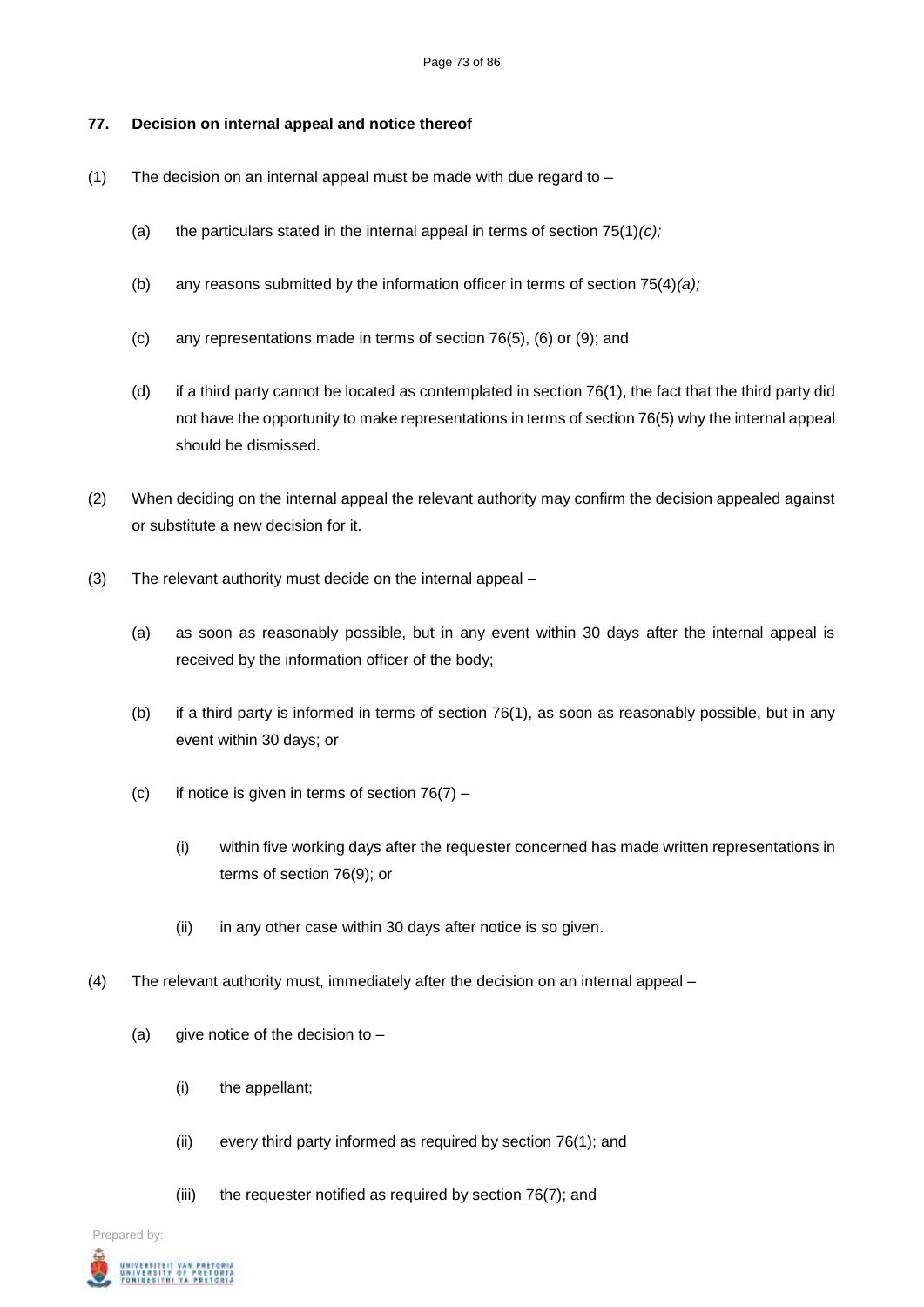- (b) if reasonably possible, inform the appellant about the decision in any other manner state in terms of section 75(1)*(d).*
- (5) The notice in terms of subsection (4*)(a)* must
	- (a) state adequate reasons for the decision, including the provision of this Act relied upon;
	- (b) exclude, from such reasons, any reference to the content of the record;
	- (c) state that the appellant, third party or requester, as the case may be, may lodge an application with a court against the decision on internal appeal –
		- (i) within 180 days; or
		- (ii) if notice to a third party is required by subsection (4)*(a)*(ii), within 180 days,

after notice is given, and the procedure for lodging the application; and

*(Section 77(5)(c)(i) and (ii) substituted by section 27 of Act 42 of 2013. With effect from 22 January 2014)*

- (d) if the relevant authority decides on internal appeal to grant a request for access and notice to a third party –
	- (i) is not required by subsection (4)*(a)*(ii), that access to the record will forthwith be given; or
	- (ii) is so required, that access to the record will be given after the expiry of the applicable period for lodging an application with a court against the decision on internal appeal referred to in paragraph (c), unless that application is lodged before the end of that applicable period.
- (6) If the relevant authority decides on internal appeal to grant a request for access and notice to a third party –
	- (a) is not required by subsection (4)*(a)*(ii), the information officer of the body must forthwith give the requester concerned access to the record concerned; or
	- (b) is so required, the information officer must, after the expiry of 30 days after the notice is given to every third party concerned, give the requester access to the record concerned, unless an application with a court is lodged against the decision on internal appeal before the end of the period contemplated in subsection (5)*(c)*(ii) for lodging that application.

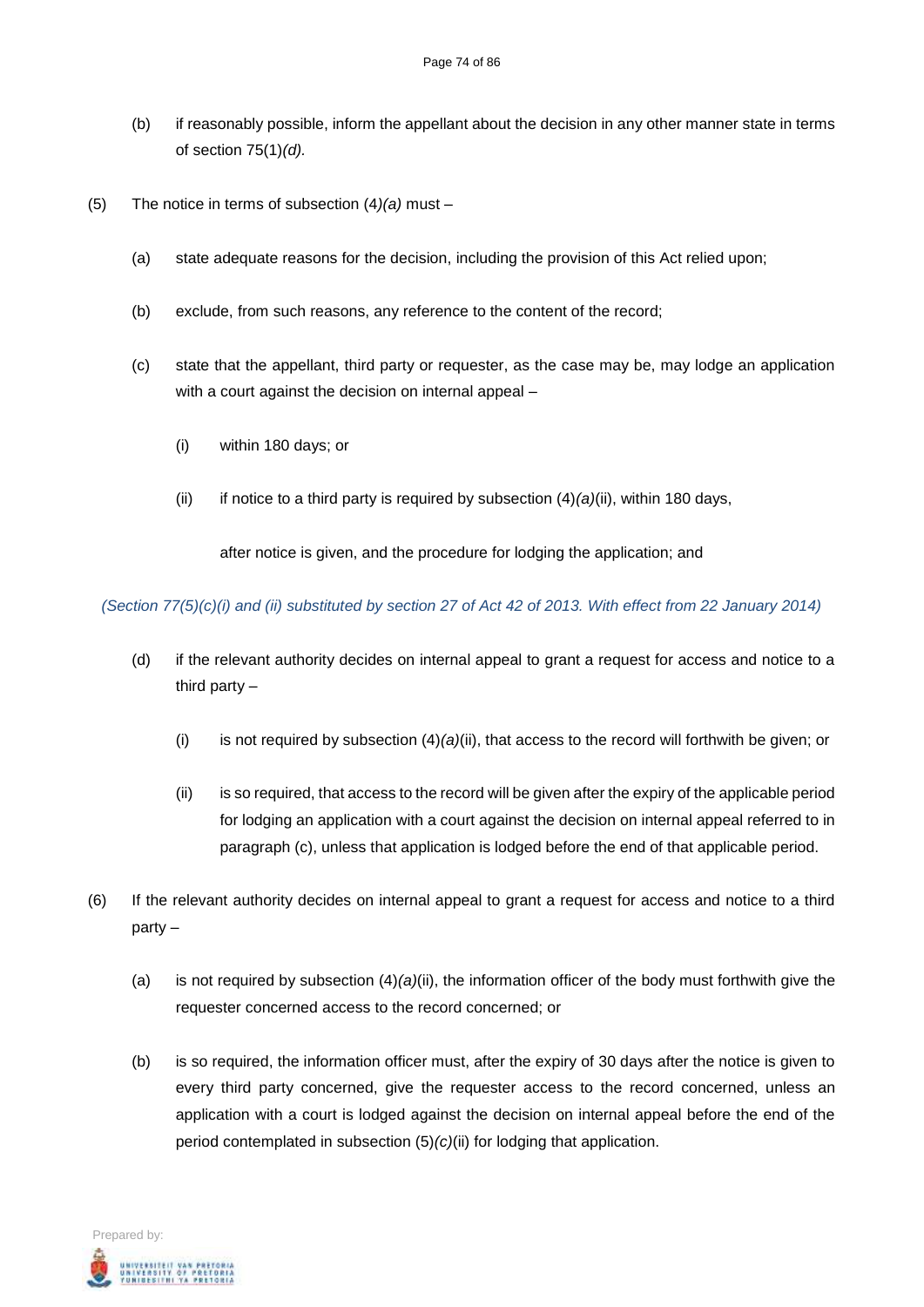(7) If the relevant authority fails to give notice of the decision on an internal appeal to the appellant within the period contemplated in subsection (3), that authority is, for the purposes of this Act, regarded as having dismissed the internal appeal.

# *CHAPTER 1* **APPLICATIONS TO COURT**

# **78. Applications regarding decisions of information officers or relevant authorities of public bodies or heads of private bodies**

- (1) A requester or third party referred to in section 74 may only apply to a court for appropriate relief in terms of section 82 after that requester or third party has exhausted the internal appeal procedure against a decision of the information officer of a public body provided for in section 74.
- (2) A requester
	- (a) that has been unsuccessful in an internal appeal to the relevant authority of a public body;
	- (b) aggrieved by a decision of the relevant authority of a public body to disallow the late lodging of an internal appeal in terms of section 75(2);
	- (c) aggrieved by a decision of the information officer of a public body referred to in paragraph *(b)* of the definition of "public body" in section 1 –
		- (i) to refuse a request for access; or
		- (ii) taken in terms of section 22, 26(1) or 29(3); or
	- (d) aggrieved by a decision of the head of a private body
		- (i) to refuse a request for access; or
		- (ii) taken in terms of section 54, 57(1) or 60,

may, by way of an application, within 180 days apply to a court for appropriate relief in terms of section 82.

*(Words following section 78(2)(d) substituted by section 28(a) of Act 42 of 2013. With effect from 22 January 2014)*

 $(3)$  A third party –

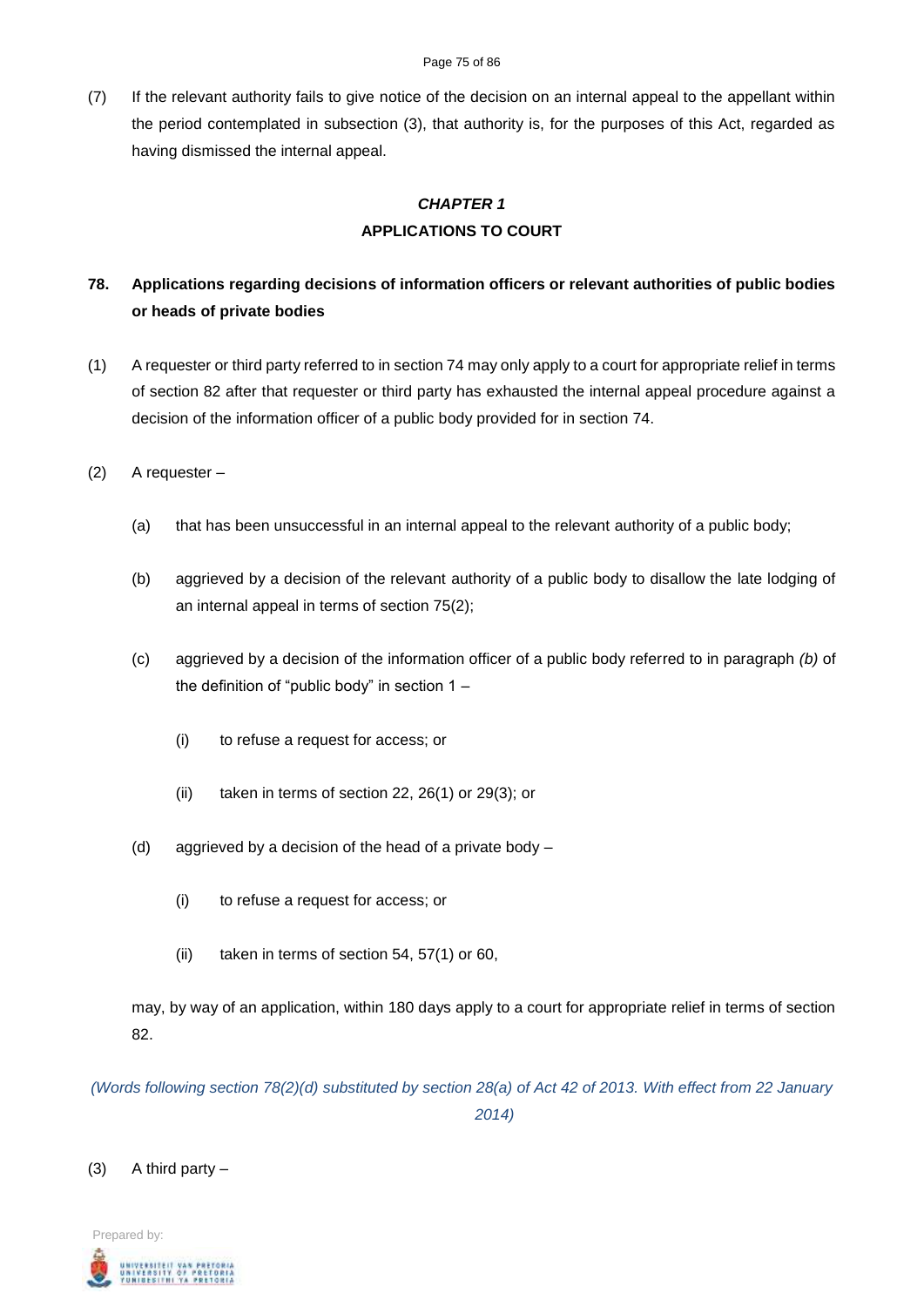#### Page 76 of 86

- (a) that has been unsuccessful in an internal appeal to the relevant authority of a public body;
- (b) aggrieved by a decision of the information officer of a public body referred to in paragraph *(b)* of the definition of "public body" in section 1 to grant a request for access; or
- (c) aggrieved by a decision of the head of a private body in relation to a request for access to a record of that body,

may, by way of an application, within 180 days apply to a court for appropriate relief in terms of section 82.

*(Words following section 78(3)(c) substituted by section 28(b) of Act 42 of 2013. With effect from 22 January 2014)*

## **79. Procedure**

- (1) The Rules Board for Courts of Law, established by section 2 of the Rules Board for Courts of Law Act, 1985 (Act No. 107 of 1985), must before 28 February 2009, subject to the approval of the Minister, make rules of procedure for –
	- (a) a court in respect of applications in terms of section 78; and
	- (b) a court to receive representations *ex parte* referred to in section 80(3)*(a).*

*(Section 79(1) substituted by section 23(a) of Act 55 of 2003) (Section 79(1) substituted by section 27 of Act 66 of 2008)*

(2) Until the rules of procedure in terms of subsection (1)*(a)* come into operation*,* an application in terms of section 78 must be lodged with a High Court or another court having jurisdiction.

*(Section 79(2) substituted by section 23(b) of Act 55 of 2003)*

- (3) Any rules made in terms of subsection (1) must, before publication in the *Gazette*, be approved by Parliament.
- **80. Disclosure of records to, and non-disclosure by, court**
- (1) Despite this Act and any other law, any court hearing an application, or an appeal against a decision on that application, may examine any record of a public or private body to which this Act applies, and no such record may be withheld from the court on any grounds.

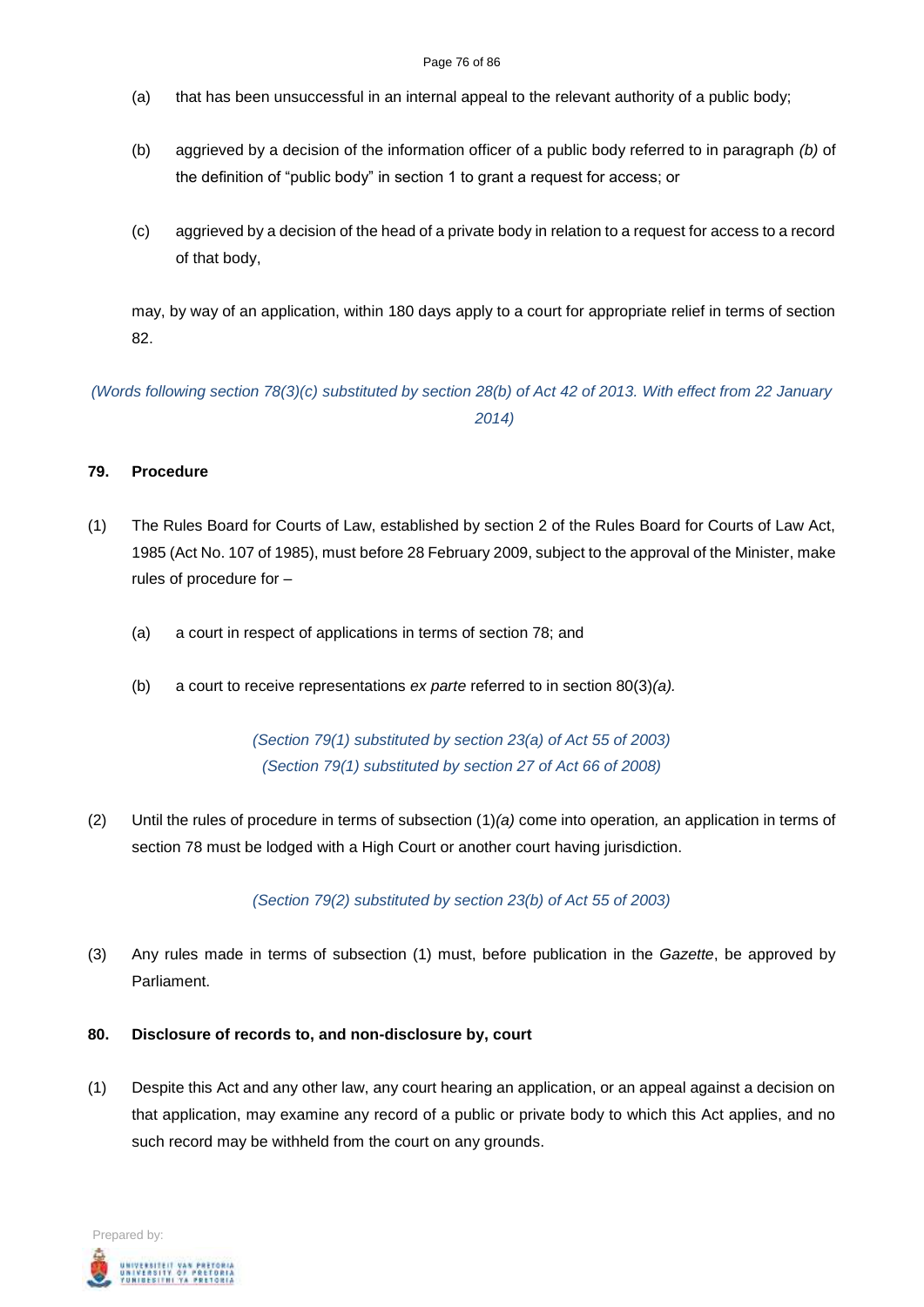#### Page 77 of 86

- (2) Any court contemplated in subsection (1) may not disclose to any person, including the parties to the proceedings concerned, other than the public or private body referred to in subsection (1) –
	- (a) any record of a public or private body which, on a request for access, may or must be refused in terms of this Act; or
	- (b) if the information officer of a public body, or the relevant authority of that body on internal appeal, in refusing to grant access to a record in terms of section 39(3) or 41(4), refuses to confirm or deny the existence or non-existence of the record, any information as to whether the record exists.
- (3) Any court contemplated in subsection (1) may
	- (a) receive representations *ex parte*;
	- (b) conduct hearings in camera; and
	- (c) prohibit the publication of such information in relation to the proceedings as the court determines, including information in relation to the parties to the proceedings and the contents of orders made in the proceedings.

# **81. Proceedings are civil**

- (1) For the purposes of this Chapter proceedings on application in terms of section 78 are civil proceedings.
- (2) The rules of evidence applicable in civil proceedings apply to proceedings on application in terms of section 78.
- (3) The burden of establishing that
	- (a) the refusal of a request for access; or
	- (b) any decision taken in terms of section 22, 26(1), 29(3), 54, 57(1) or 60,

complies with the provisions of this Act rests on the party claiming that it so complies.

# **82. Decision on application**

The court hearing an application may grant any order that is just and equitable, including orders –

(a) confirming, amending or setting aside the decision which is the subject of the application concerned;

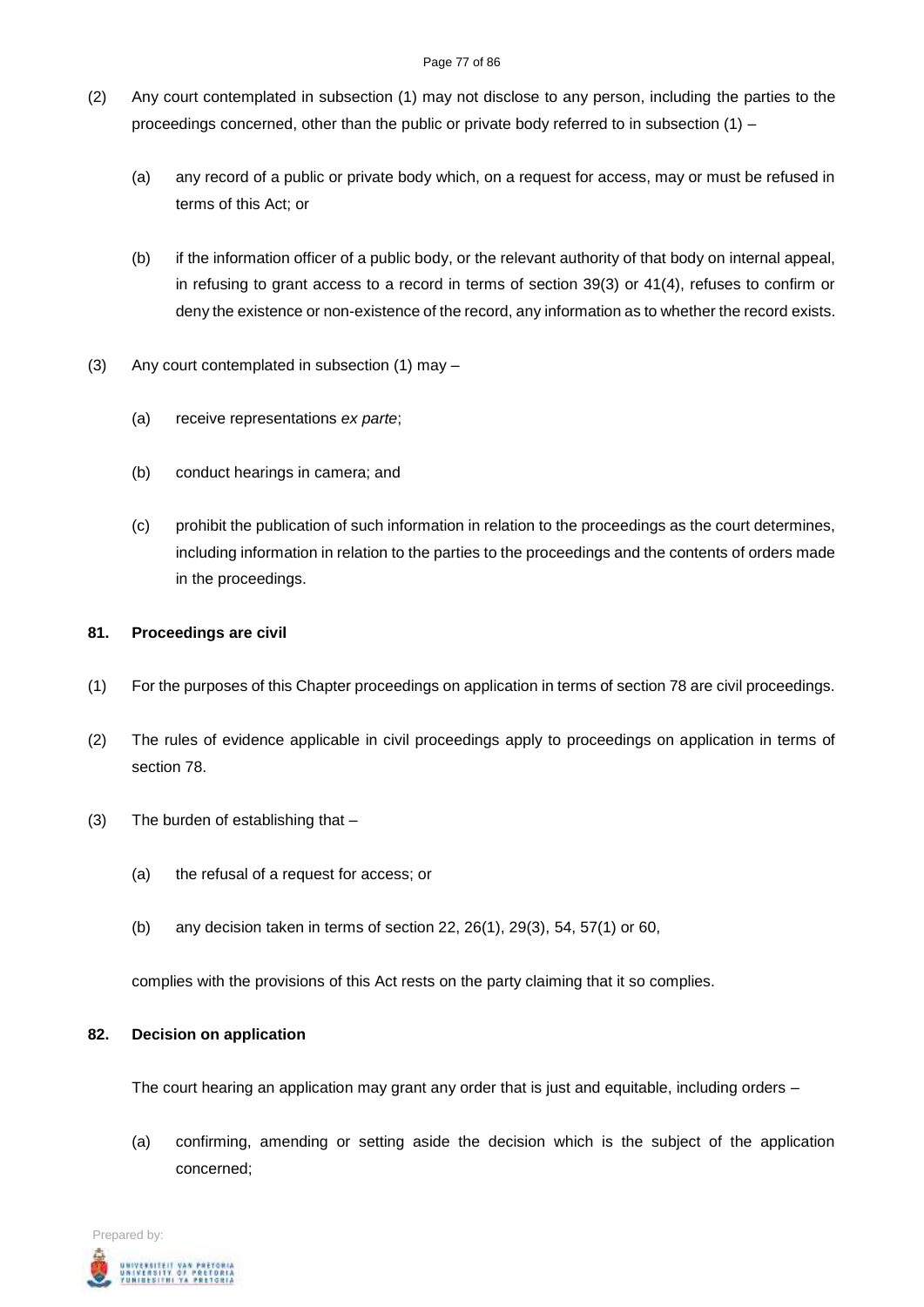- (b) requiring from the information officer or relevant authority of a public body or the head of a private body to take such action or to refrain from taking such action as the court considers necessary within a period mentioned in the order;
- (c) granting an interdict, interim or specific relief, a declaratory order or compensation;
- (d) as to costs; or
- (e) condoning non-compliance with the 180 day period within which to bring an application, where the interests of justice so require.

*(Section 82 amended by section 29 of Act 42 of 2013. With effect from 22 January 2014)*

# **PART 5 HUMAN RIGHTS COMMISSION**

## **83. Additional functions of Human Rights Commission**

- (1) The Human Rights Commission must
	- (a) compile and make available a guide on how to use this Act as contemplated in section 10; and
	- (b) submit reports to the National Assembly as contemplated in section 84.
- (2) The Human Rights Commission must, to the extent that financial and other resources are available-
	- (a) develop and conduct educational programmes to advance the understanding of the public, in particular of disadvantaged communities, of this Act and of how to exercise the rights contemplated in this Act;
	- (b) encourage public and private bodies to participate in the development and conduct of programmes referred to in paragraph *(a)* and to undertake such programmes themselves; and
	- (c) promote timely and effective dissemination of accurate information by public bodies about their activities.
- (3) The Human Rights Commission may
	- (a) make recommendations for –

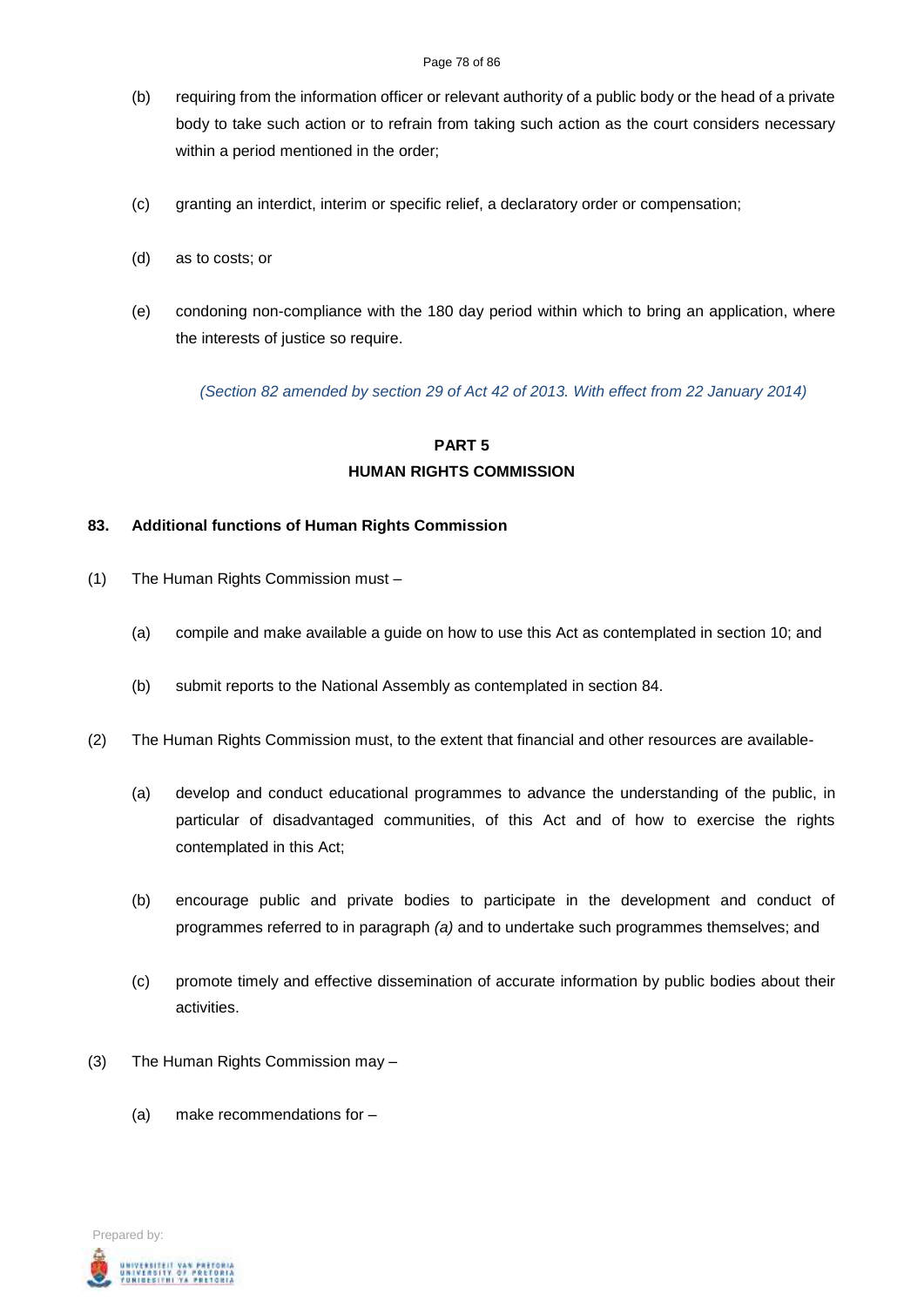- (i) the development, improvement, modernisation, reform or amendment of this Act or other legislation or common law having a bearing on access to information held by public and private bodies, respectively; and
- (ii) procedures in terms of which public and private bodies make information electronically available;
- (b) monitor the implementation of this Act;
- (c) if reasonably possible, on request, assist any person wishing to exercise a right contemplated in this Act;
- (d) recommend a public or private body that the body make such changes in the manner in which it administers this Act as the Commission considers advisable;
- (e) train information officers and deputy information officers of public bodies;
- (f) consult with and receive reports from public and private bodies on the problems encountered in complying with this Act;
- (g) obtain advice from, consult with, or receive and consider proposals or recommendations from, any public or private body, official of such a body or member of the public in connection with the Commission's functions in terms of this Act;
- (h) for the purposes of section 84*(b)(x),* request the Public Protector to submit to the Commission information with respect to –
	- (i) the number of complaints lodged with the Public Protector in respect of a right conferred or duty imposed by this Act;
	- (ii) the nature and outcome of those complaints; and
- (i) generally, inquire into any matter, including any legislation, the common law and any practice and procedure, connected with the objects of this Act.

# *(Section 83(3)(e) substituted by section 45 of Act 42 of 2001)*

(4) For the purpose of the annual report referred to in section 84 and if so requested by the Human Rights Commission, the head of a private body may furnish to that Commission information about requests for access to records of the body.

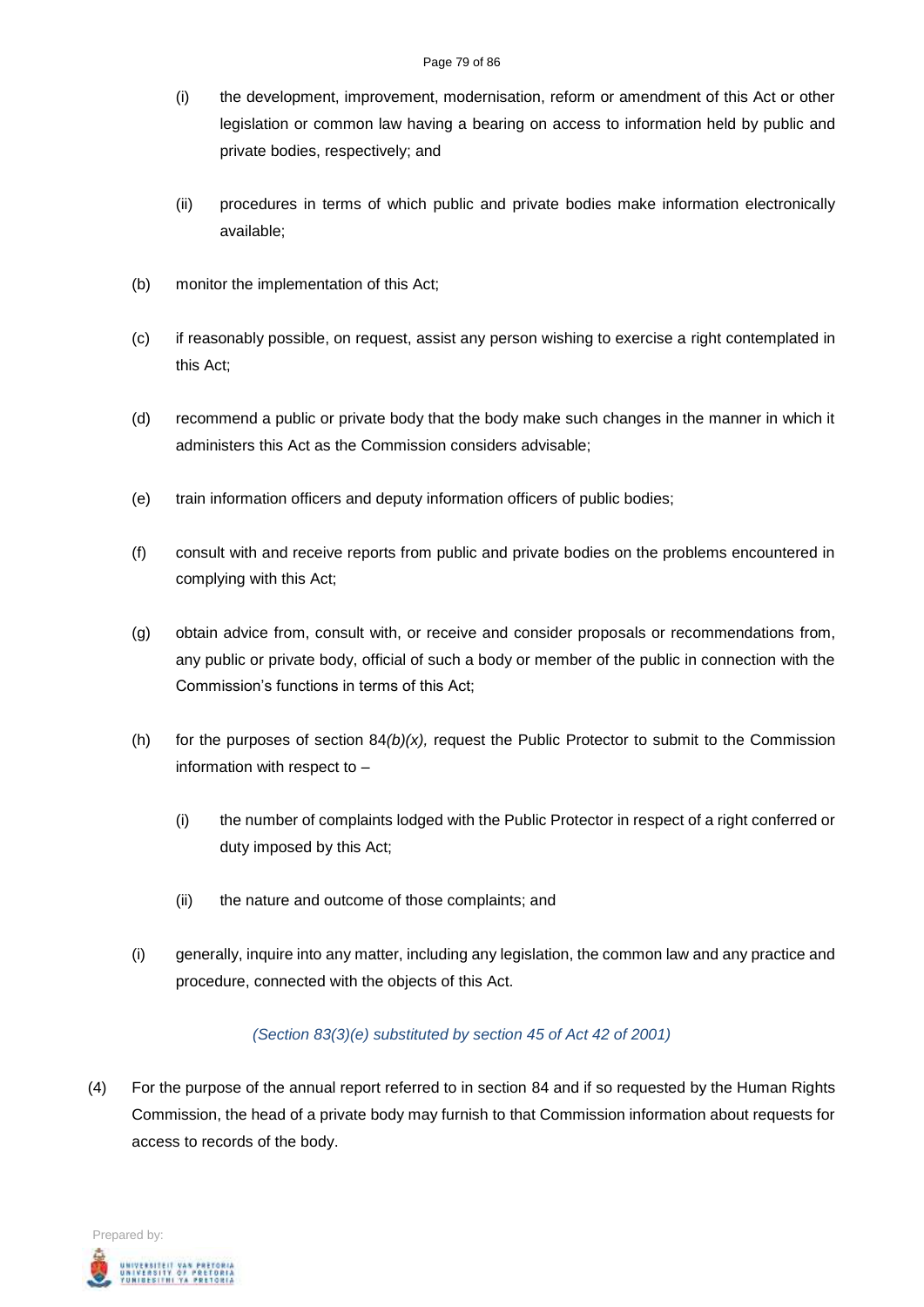(5) If appropriate, and if financial and other resources are available, an official of a public body must afford the Human Rights Commission reasonable assistance for the effective performance of its functions in terms of this Act.

### **84. Report to National Assembly by Human Rights Commission**

The Human Rights Commission must include in its annual report to the National Assembly referred to in section 181(5) of the Constitution –

- (a) any recommendations in terms of section 83(3)*(a);* and
- (b) in relation to each public body, particulars of  $-$ 
	- (i) the number of requests for access received;
	- (ii) the number of requests for access granted in full;
	- (iii) the number of requests for access granted in terms of section 46;
	- (iv) the number of requests for access refused in full and refused partially and the number of times each provision of this Act was relied on to refuse access in full or partially;
	- (v) the number of cases in which the periods stipulated in section 25(1) were extended in terms of section 26(1);
	- (vi) the number of internal appeals lodged with the relevant authority and the number of cases in which, as a result of an internal appeal, access was given to a record or a part thereof;
	- (vii) the number of internal appeals which were lodged on the ground that a request for access was regarded as having been refused in terms of section 27;
	- (viii) the number of applications made to every court and the outcome thereof and the number of decisions of every court appealed against and the outcome thereof;
	- (ix) the number of applications to every court which were lodged on the ground that an internal appeal was regarded as having been dismissed in terms of section 77(7);
	- (x) the number of complaints lodged with a Public Protector in respect of a right conferred or duty imposed by this Act and the nature and outcome thereof; and
	- (xi) such other matters as may be prescribed.

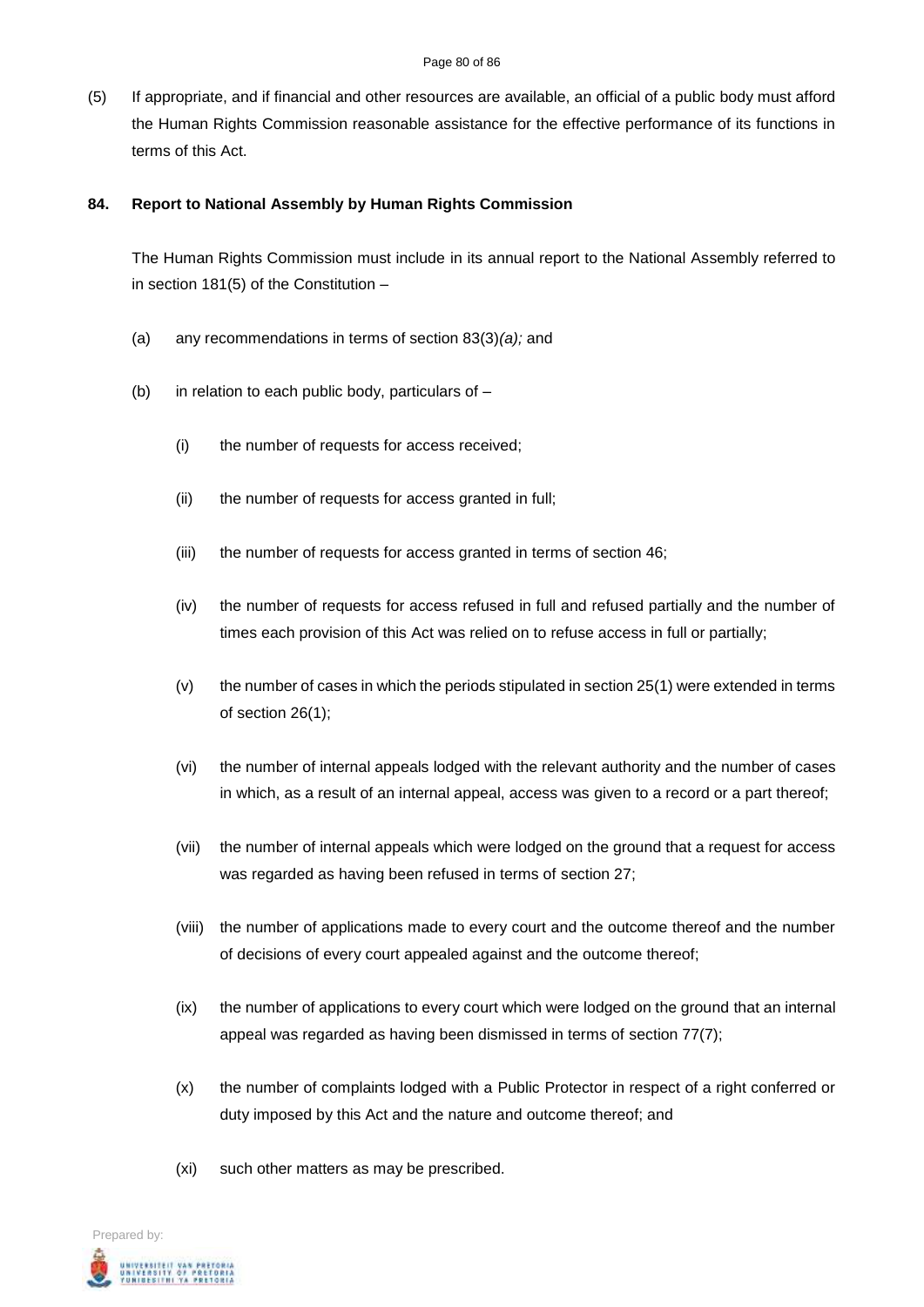# **85. Expenditure of Human Rights Commission in terms of Act**

Any expenditure in connection with the performance of Human Rights Commission's functions in terms of this Act must be defrayed from moneys appropriated by Parliament to that Commission for that purpose.

### **PART 6**

### **TRANSITIONAL PROVISIONS**

## **86. Application of other legislation providing for access**

- (1) The Minister must, within 12 months after the commencement of section 6, introduce a Bill in Parliament proposing the amendment of –
	- (a) Part 1 of the Schedule to include the provisions of legislation which provide for or promote access to a record of a public body; and
	- (b) Part 2 of the Schedule to include the provisions of legislation which provide for or promote access to a record of a private body.
- (2) Until the amendment of this Act contemplated in subsection (1) takes effect, any other legislation not referred to in the Schedule which provides for access to a record of a public body or a private body in a manner which, including, but not limited to, the payment of fees, is not materially more onerous than the manner in which access may be obtained in terms of Part 2 or 3 or this Act, respectively, access may be given in terms of that legislation.

# **87. Extended periods for dealing with requests during first two years**

- $(1)$  For
	- (a) 12 months form the date that Part 2 takes effect in respect of a public body, the reference to–
		- (i) 30 days in section 25(1) and any other reference to that period in other provisions of this Act;
		- (ii) 30 days in section 49(1) and any other reference to that period in other provisions of this Act,

must be construed as a reference to 90 days in respect of the public body; and

(b) 12 months following the 12 months referred to in paragraph (a), the reference to-

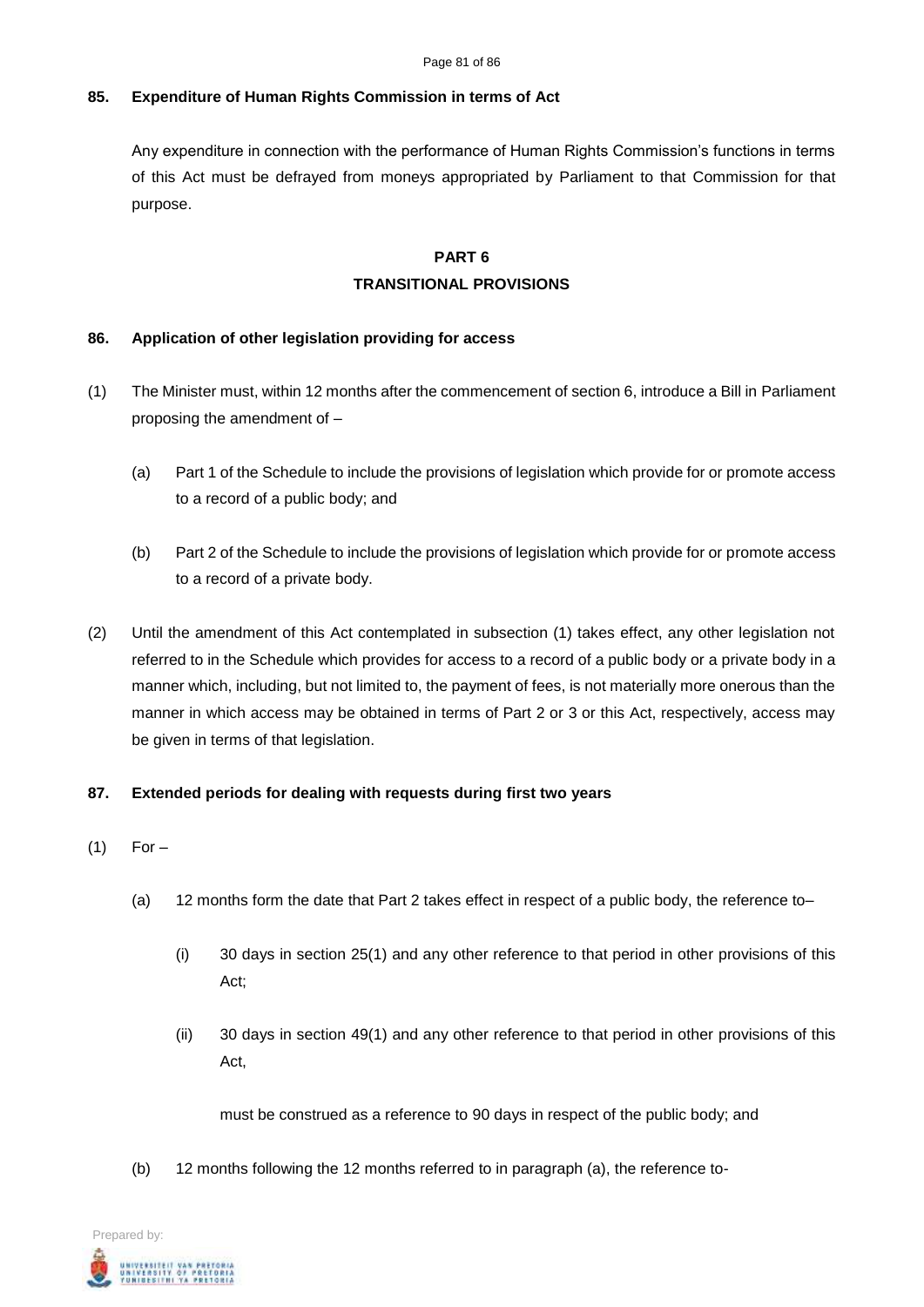- (i) 30 days in section 25(1) and any other reference to that period in other provisions of this Act;
- (ii) 30 days in section 49(1) and any other reference to that period in other provisions of this Act,

must be constructed as a reference to 60 days in respect of the public body concerned.

- (2) The periods of 90 days and 60 days referred to in subsection (1)*(a)* and *(b),* respectively, may not be extended in terms of section 26.
- (3) Parliament must, after a period of 12 months, but within a period of 18 months, after the commencement of this section, review the operation of this section.

### **88. Correction of personal information**

If no provision for the correction of personal information in a record of a public or private body exists, that public or private body must take reasonable steps to establish adequate and appropriate internal measures providing for such correction until legislation providing for such correction takes effect.

# **PART 7 GENERAL PROVISIONS**

#### **89. Liability**

No person is criminally or civilly liable for anything done in good faith in the exercise or performance or purported exercise or performance of any power or duty in terms of this Act or the rules made under section 79.

*(Section 89 substituted by section 28 of Act 66 of 2008)*

### **1. Offences**

- (1) A person who with intent to deny a right of access in terms of this Act
	- (a) destroys, damages or alters a record;
	- (b) conceals a record; or
	- (c) falsifies a record or makes a false records,

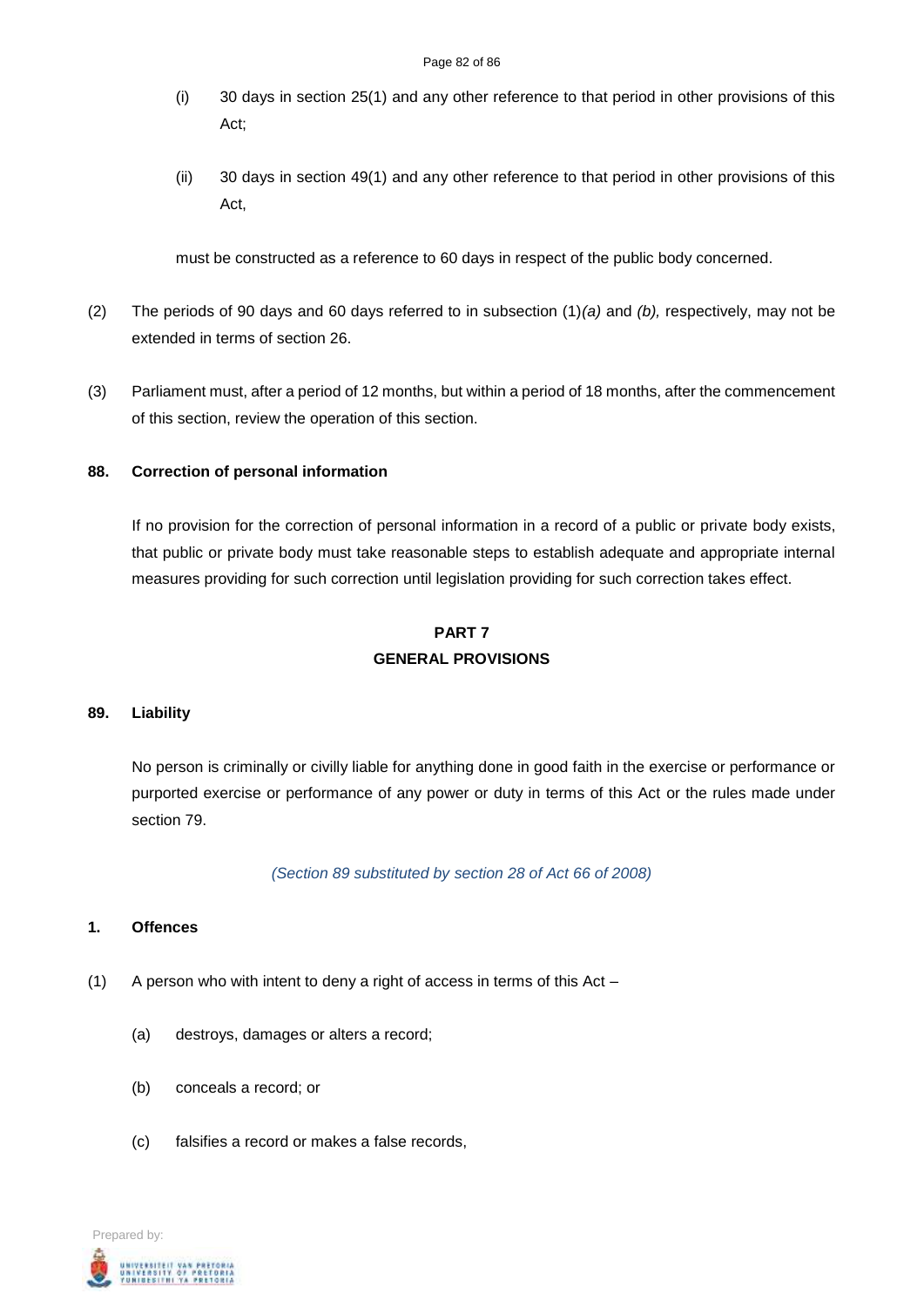#### Page 83 of 86

commits an offence and is liable on conviction to a fine or to imprisonment for a period not exceeding two years.

- (2) An information officer who wilfully or in a grossly negligent manner fails to comply with the provisions of section 14 commits an offence and is liable on conviction to a fine, or to imprisonment for a period not exceeding two years.
- (3) A head of a private body who wilfully or in a grossly negligent manner fails to comply with the provisions of section 51 commits an offence and is liable on conviction to a fine, or to imprisonment for a period not exceeding two years.

## *(Section 90 substituted by section 24 of Act 55 of 2003)*

# **91. Amendment of Public Protector Act 23 of 1994**

Section 6 of the Public Protector Act, 1994 (Act No. 23 of 1994), is hereby amended –

- (a) by the substitution in paragraph *(c)* of subsection (4) for the expression "authority." of the expression "authority; and"; and
- (b) by the addition to subsection (4) of the following paragraph:
	- *"(d)* on his or her own initiative, on receipt of a complaint or on request relating to the operation or administration of the Promotion of Access to Information Act, 2000, endeavour, in his or her sole discretion, to resolve any dispute by –
		- (i) mediation, conciliation or negotiation;
		- (ii) advising, where necessary, any complaint regarding appropriate remedies; or
		- (iii) any other means that may be expedient in the circumstances.

# **91A. Designation and training of presiding officers**

- (1)
- (a) The head of an administrative region defined in section 1 of the Magistrates' Courts Act, 1944 (Act No. 32 of 1944), or the magistrate at the head of a regional division established for the purposes of adjudicating civil disputes in terms of section 2 of the Magistrates' Courts Act, 1944, must designate in writing any magistrate, additional magistrate or magistrate of a regional division established for the purposes of adjudicating civil disputes, as the case may be, as a presiding officer of a Magistrate's Court designated by the Minister in terms of section 1 of this Act. *(Section 91A(1)(a) substituted by section 28(a) of Act 8 of 2017)*

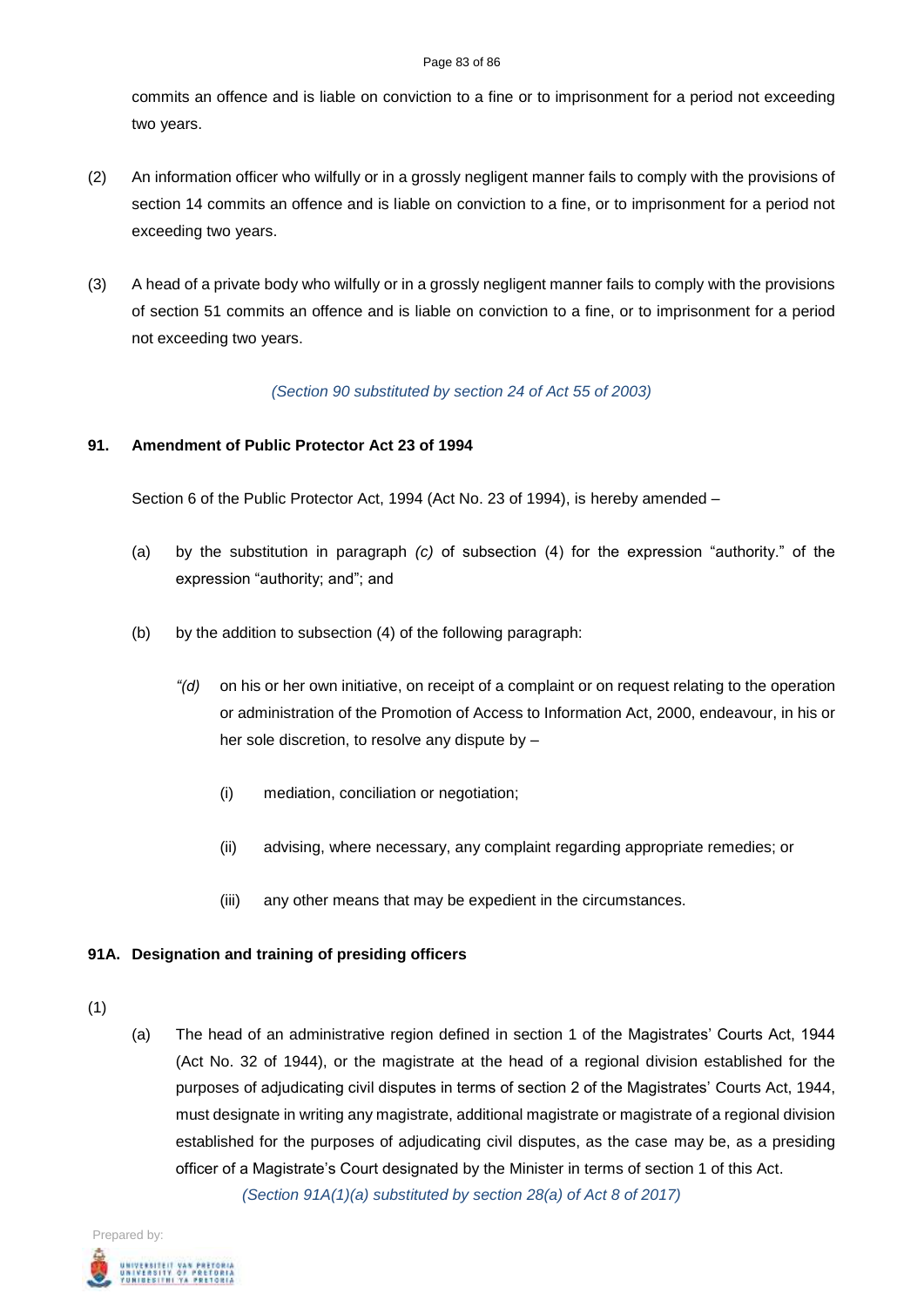(b) A presiding officer must perform all the functions and duties and exercise the powers assigned to or conferred on him or her under this Act or any other law.

(2) ……….

# *(Section 91A(2) deleted by section 28(b) of Act 8 of 2017)*

(3) The heads of administrative regions or magistrates at the head of regional divisions established for the purposes of adjudicating civil disputes must take all reasonable steps within available resources to designate at least one presiding officer for each magistrate's court within his or her area of jurisdiction which has been designated by the Minister in terms of section 1.

*(Section 91A(3) substituted by section 28(c) of Act 8 of 2017)*

 $(4)$  ……

# *(Section 91A(4) deleted by section 28(d) of Act 8 of 2017)*

- (5) The South African Judicial Education Institute established in terms of section 3 of the South African Judicial Education Institute Act, 2008 (Act No. 14 of 2008), must develop and implement training courses for presiding officers with the view to building a dedicated and experienced pool of trained and specialised presiding officers for purposes of presiding in court proceedings as contemplated in this Act.
- (6) ……….
- (7) ……….
- (8) The provisions of section 12(6) and (8) of the Magistrates' Courts Act, 1944 (Act No. 32 of 1944), are applicable with the necessary changes required by the context.

*(Section 91A(8) substituted by section 28(e) of Act 8 of 2017)*

*(Section 91A inserted by section 2 of Act 54 of 2002) (Section 91A substituted by section 7 of Act 24 of 2015)*

# **92. Regulations**

- 1. The Minister may, by notice in the *Gazette,* make regulations regarding
	- (a) any matter which is required or permitted by this Act to be prescribed;
	- (b) any matter relating to the fees contemplated in sections 22 and 54;
	- (c) any notice required by this Act;

Prepared by: .<br>Intversity of Pretoria<br>Unibestini ya Pretoria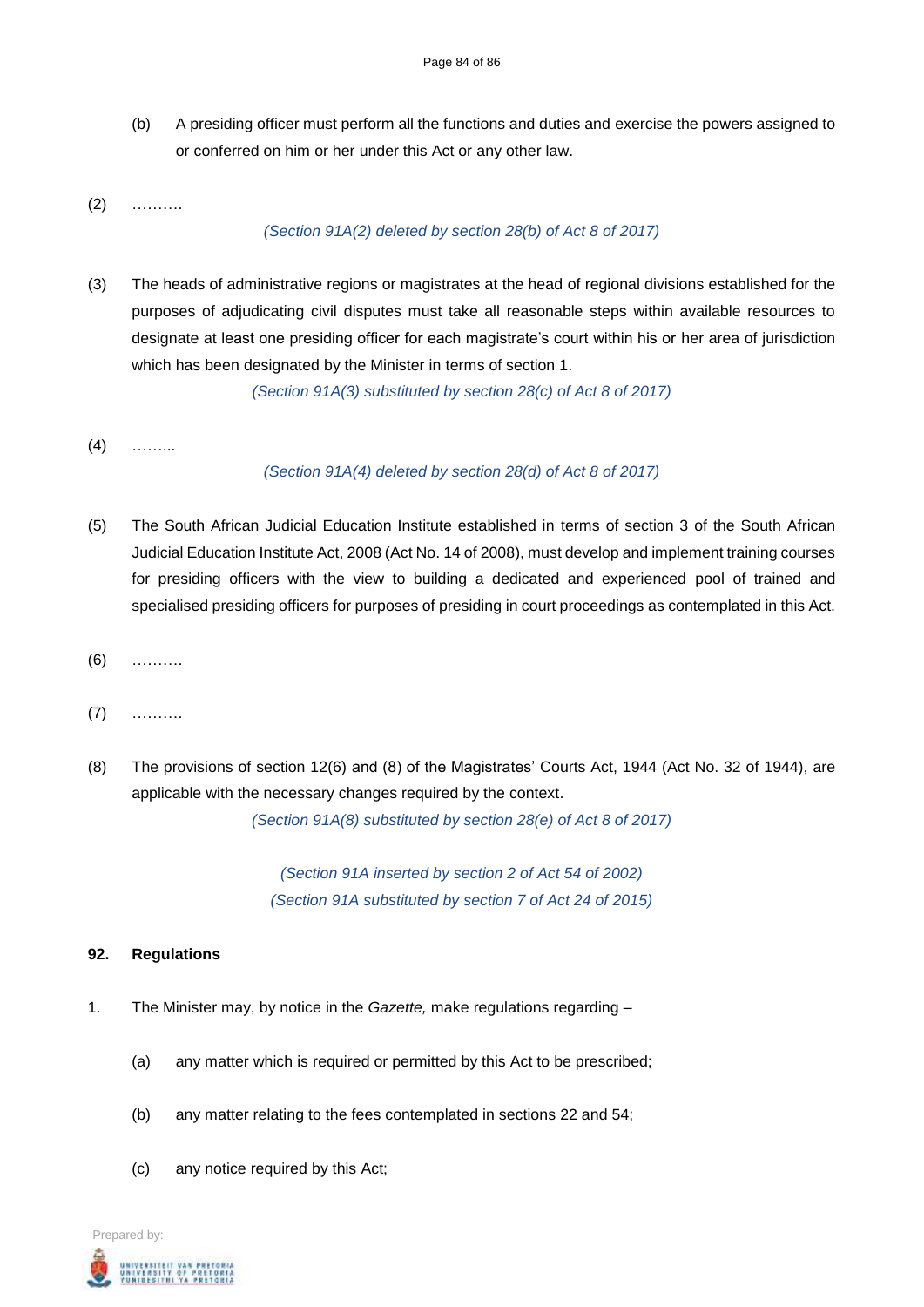#### Page 85 of 86

- (d) uniform criteria to be applied by the information officer of a public body when deciding which categories of records are to be made available in terms of section 15; and
- (e) any administrative or procedural matter necessary to give effect to the provisions of this Act.
- (2) Any regulation in terms of subsection (1) must, before publication in the *Gazette*, be submitted to Parliament.
- (3) Any regulation in terms of subsection (1) which
	- (a) relates to fees; or
	- (b) may result in financial expenditure for the State,

must be made by the Minister acting in the consultation with the Minster of Finance.

(4) Any regulation in terms of subsection (1) may provide that any person who contravenes a provision thereof or fails to comply therewith is guilty of an offence and on conviction liable to a fine or to imprisonment for a period not exceeding two years.

*(Section 92(4) inserted by section 25 of Act 55 of 2003)*

### **93. Short title and commencement**

- (1) This Act is the Promotion of Access to Information Act, 2000, and takes effect on a date determined by the President by proclamation in the *Gazette.*
- (2) Different dates may be so determined in respect of
	- (a) different provisions of this Act;
	- (b) different categories of public bodies, including, but not limited to, different public bodies contemplated in –
		- (i) paragraph *(a);*
		- (ii) paragraph *(b)*(i); and
		- (iii) paragraph *(b)*(ii),

of the definition of "public body" in section 1; and